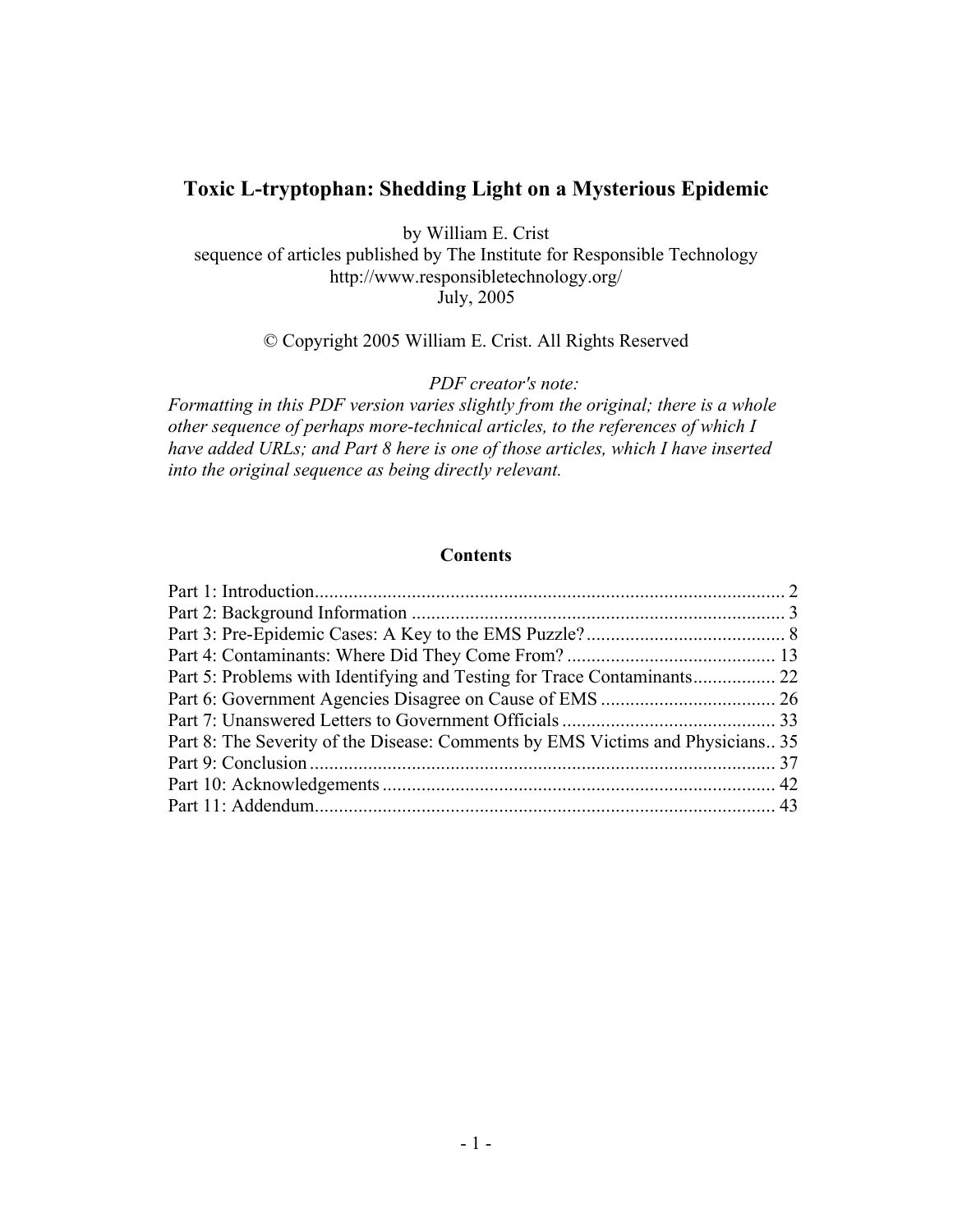## **Part 1 Introduction:**

Was Genetic Engineering the Cause of Contaminated L-tryptophan and the EMS Epidemic? http://www.responsibletechnology.org/gmo-dangers/health-risks/L-tryptophan/introduction

Knowing my long-standing interest in food purity issues, a friend in California suggested in 1996 that I look into the cause of the tragic eosinophilia-myalgia syndrome (EMS) epidemic that had struck seven years earlier. The outbreak was traced to consumption of L-tryptophan food supplements produced by a Japanese company using genetically engineered (GE) bacteria. Exactly what role biotechnology played in the contamination of the supplement was hotly debated. After thousands of hours of self-sponsored research, I believe I can shed some light on that issue.

I began by interviewing representatives of all the interested parties, including many EMS patients, scientists, attorneys involved in the litigations, the Food and Drug Administration (FDA) and the Centers for Disease Control (CDC). I was generally met with courtesy and cooperation. I discovered sincere differences of opinion among scientists about the possible causes of the contamination that led to the EMS epidemic, and some interesting facts about biotechnology. My follow-up questions — particularly to government agencies about its own findings and about the "problem with the purification process" — generated obvious discomfort. Suddenly, agency personnel to whom I had spoken were "out of the country," would not reply to my emails and/or letters, and in one instance I was told that a CDC spokesperson refused to talk to me and had "referred the matter to their attorney."

Similarly, my several Freedom of Information Act requests were essentially denied, sending me irrelevant information or saying the information requested was proprietary, i.e., trade secret of the manufacturer. Later, I learned from an attorney that the proprietary period had expired, so again I made an FOIA request for specific agency reports. Again I came to a stonewall. An FOIA spokesperson told me that the authors of the reports were no longer with the agency. I listed at least four scientists who were still there, but the FOIA representative simply repeated they were "no longer there" — as if unable to deviate from following a script. This left me with the distinct feeling that FOIA requests are a waste of time on closely guarded issues unless you are a major media journalist or otherwise have the clout to back them up. No matter, in this case, that scores had died from EMS and thousands had been left in various degrees of debility.

I quickly realized that the government agencies were caught between two conflicting mandates: both regulating and promoting biotechnology — and that the latter seemed to have the higher priority.

This review covers both the results of my research and the process of getting to those results. The FDA's and CDC's sudden stonewalling made my work more difficult than it needed to be — and made it clear that they preferred to leave all this "a mystery" rather than to investigate seriously all of the factors that led to the epidemic. I invite a careful reading of the facts that I was able to extract from the parts of the L-tryptophan mess that they weren't able to completely sweep under the carpet.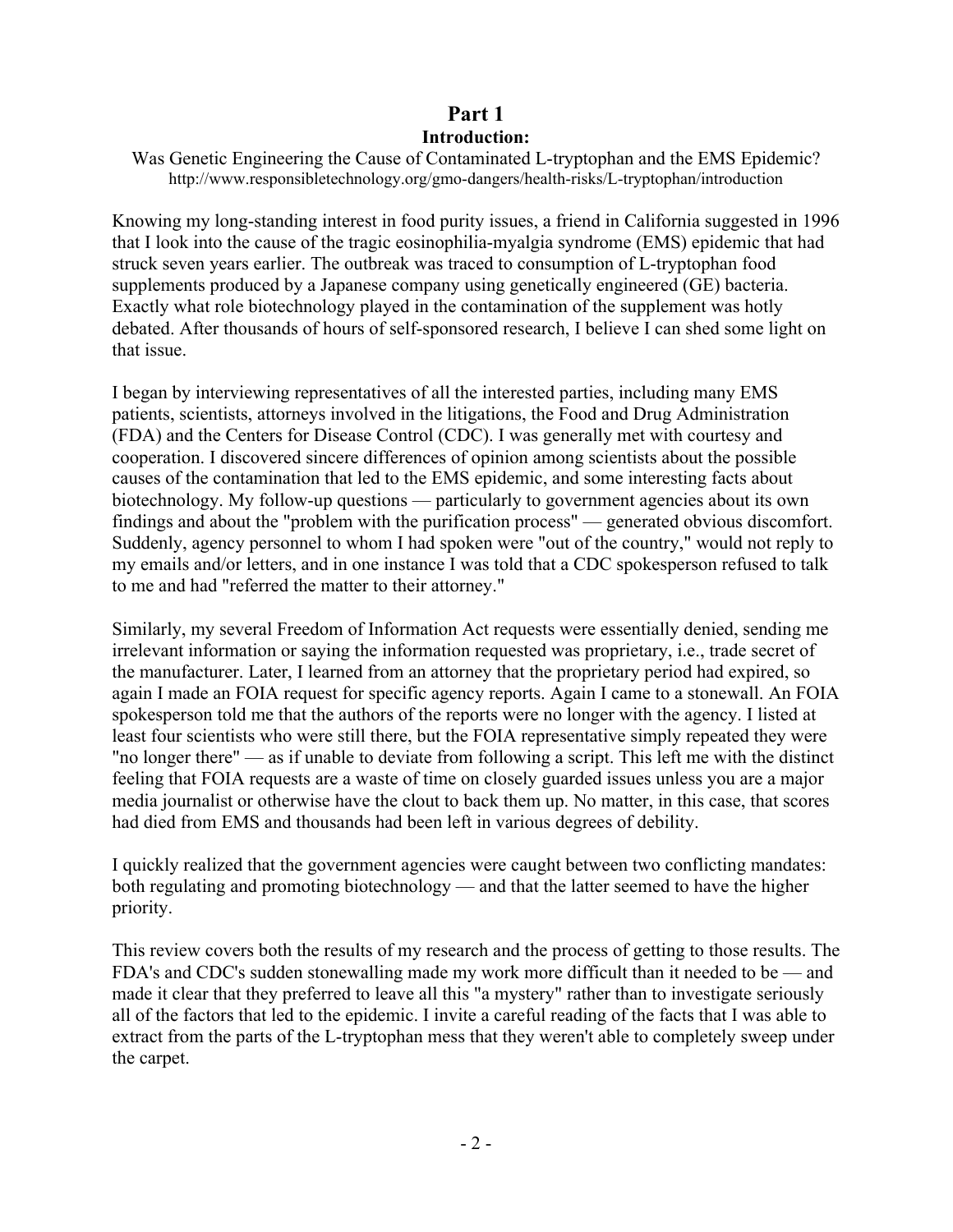## **Part 2 Background Information:**

The EMS Epidemic, Initial Research Studies and News of Biotech Link http://www.responsibletechnology.org/gmo-dangers/health-risks/L-tryptophan/background-information

During the summer and autumn of 1989, an outbreak of a tragic and mysterious disease swept across the U.S. First scores, then hundreds of people fell seriously ill with a rare blood and muscle disorder. Doctors and hospital staffs were baffled by the unusual cluster of symptoms and were largely ineffective in treating the victims.

The disease was characterized by an overproduction of white blood cells called eosinophils (1000 or more cells per mm[3]) and severe and often debilitating myalgia (muscle pain). Hence, it was called eosinophilia-myalgia syndrome or EMS.[1] In addition to elevated eosinophils and severe muscle pain, EMS patients exhibited a variety of other symptoms including physical weakness, leg and arm swelling (edema), fever, breathing difficulties, skin rashes, arthralgia, and pneumonia. In some instances, patients displayed signs of congestive heart failure and complete paralysis. An initial report showed that as many as half of EMS patients were hospitalized.[1-3] (Refer also to comments by patients and physicians, Part 8, below.)

By late October of 1989, three physicians in New Mexico discovered a connection between the disorder and patients who had been taking food supplements of L-tryptophan.[1]

On November 11, the U.S. Food and Drug Administration (FDA) issued a nationwide warning that advised consumers to discontinue use of L-tryptophan after 30 potential cases of EMS had been identified in New Mexico. Within a few days of this first publicity alert, the Center for Disease Control (CDC) in Atlanta received reports of 154 potential cases of a similar illness from public health agencies, physicians and the general public in 17 states and the District of Columbia.[1] The FDA quickly issued a recall of all dietary supplements of L-tryptophan sold in doses of 100 mg. or more.

By early December of that same year, reports of EMS cases had soared to 707 in 48 states. One death had been reported and several others were under investigation. Expanding its constraints, FDA imposed an automatic detention at U.S. ports on all L-tryptophan products coming into the country.[2]

For the next few months researchers and epidemiologists traced the multiple retail brands of Ltryptophan involved with the disease back through hundreds of wholesalers, distributors, tablet makers, encapsulators and importers.

On March 22, 1990, the FDA expanded its recall of L-tryptophan to include any dosages of the dietary supplement after it was discovered that one person with EMS had taken less than 100 milligrams a day. Meanwhile, the number of EMS cases linked to use of L-tryptophan had risen to 1,411, including 19 deaths.[3]

In late April, the first preliminary scientific data on the outbreak was reported in meetings at the CDC that linked victims of EMS to L-tryptophan produced by a single Japanese company, Showa Denko K.K. In two separate studies virtually all EMS-case patients whose L-tryptophan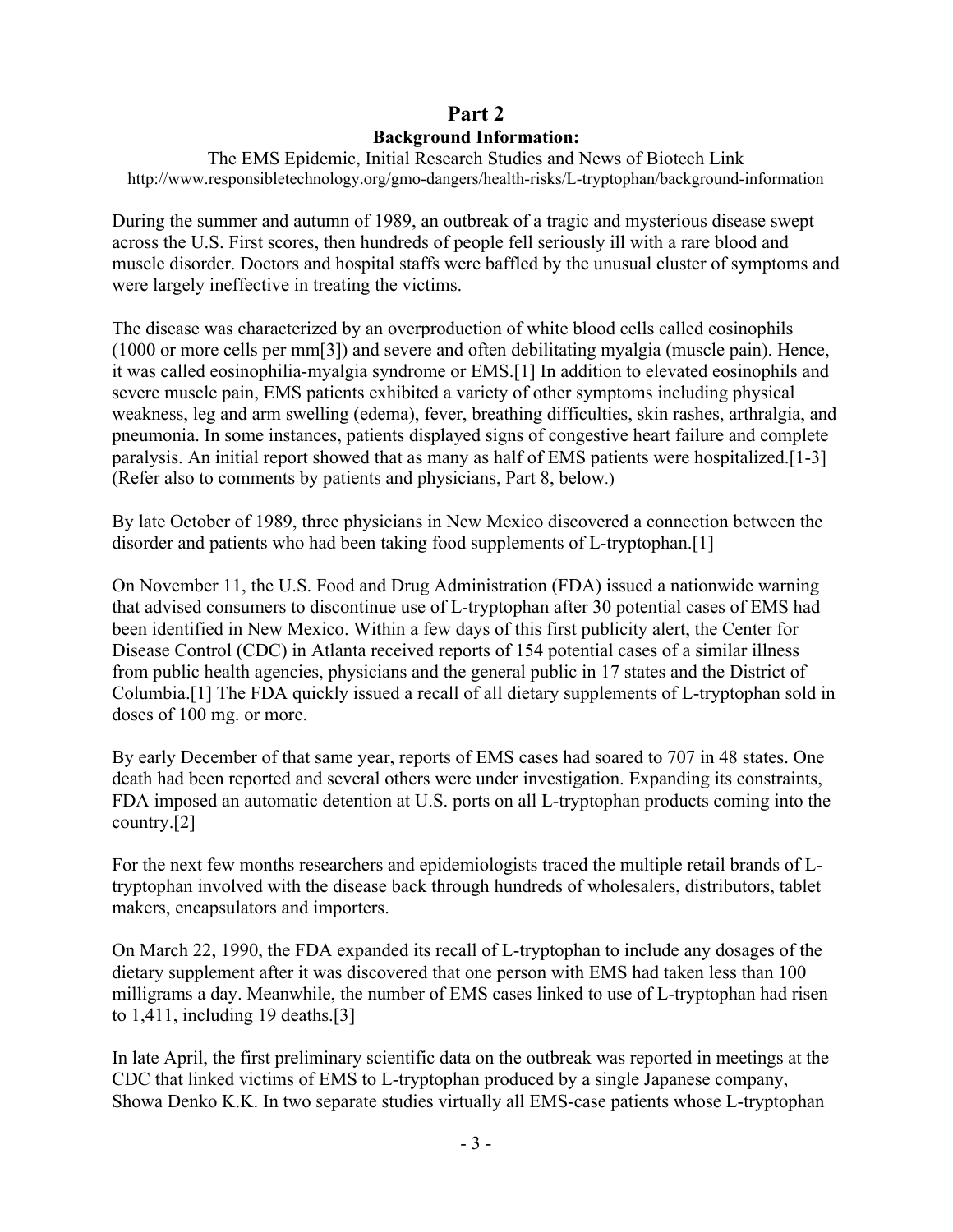consumption could be reliably traced had taken product that came wholly or in part from this one manufacturer.[4]

## **L-Tryptophan: A Key Amino Acid**

L-tryptophan is known to play a key role in the functioning of the human body as a constituent of protein. It is important for the production of serotonin, a neurotransmitter in the brain that helps regulate sleep, mood, and perception of pain.[5] For years, it was used by many Americans to treat insomnia, depression, premenstrual syndrome and other disorders. The FDA classified it as a food nutrient rather than a drug. Most people obtain sufficient amounts of natural tryptophan in dietary sources contained in high protein foods such as mother's milk, cow's milk, cheese, soybeans, fish, poultry and meat.<sup>[1,2,6,7]</sup>

All L-tryptophan marketed in the U.S. was manufactured by six companies in Japan. It was available by mail order and through a wide variety of retail outlets including pharmacies, grocery stores and health food stores. It was sold in tablet, capsule, powder and liquid form as a dietary supplement.<sup>[8-10]</sup>

### **Showa Denko Altered Manufacturing Process**

On July 11, 1990, the *Journal of the American Medical Association* (*JAMA*)[7] published a study showing that 98 percent, and possibly 100 percent, of the EMS cases in Oregon had taken Ltryptophan product made by one manufacturer, Showa Denko, and that there was a significant correlation between these case patients and product manufactured by the company between January and June 1989. The *JAMA* study also noted that Showa Denko produced L-tryptophan by bacterial fermentation using a genetically engineered Bacillus species that had been introduced in its manufacturing process in December 1988.

The following month, a study published in *The New England Journal of Medicine* (*NEJM*),[10] reported that shortly after Showa Denko introduced the newest strain of Bacillus (Strain V) in its manufacturing process, it reduced the amount of carbon powder used in the filtration of Ltryptophan from 20kg. to 10kg. in most batches.

The final product still exceeded the standards specified by the United States Pharmacopoeia, of 98.5 percent purity. The NEJM study's coauthors noted, "Although the powdered carbon may have contributed to the removal of the etiologic agent, it does not explain how the agent was introduced into the product." They said that the newly introduced Strain V bacterium "may have produced larger quantities of the etiologic agent than earlier strains."

High performance liquid chromatography (HPLC) analysis of Strain V samples revealed a number of peak trace contaminants, but only one, Peak E, was initially found to be significantly associated with the EMS epidemic. The researchers observed that because the change in carbon used during manufacturing happened at about the same time as the introduction of the new bacterial strain, it was difficult to assess the contribution of the bacterial strain to the onset of EMS.

Hence, the authors concluded, "The outbreak of eosinophilia-myalgia syndrome in 1989 resulted from the ingestion of a chemical constituent that was associated with specific tryptophan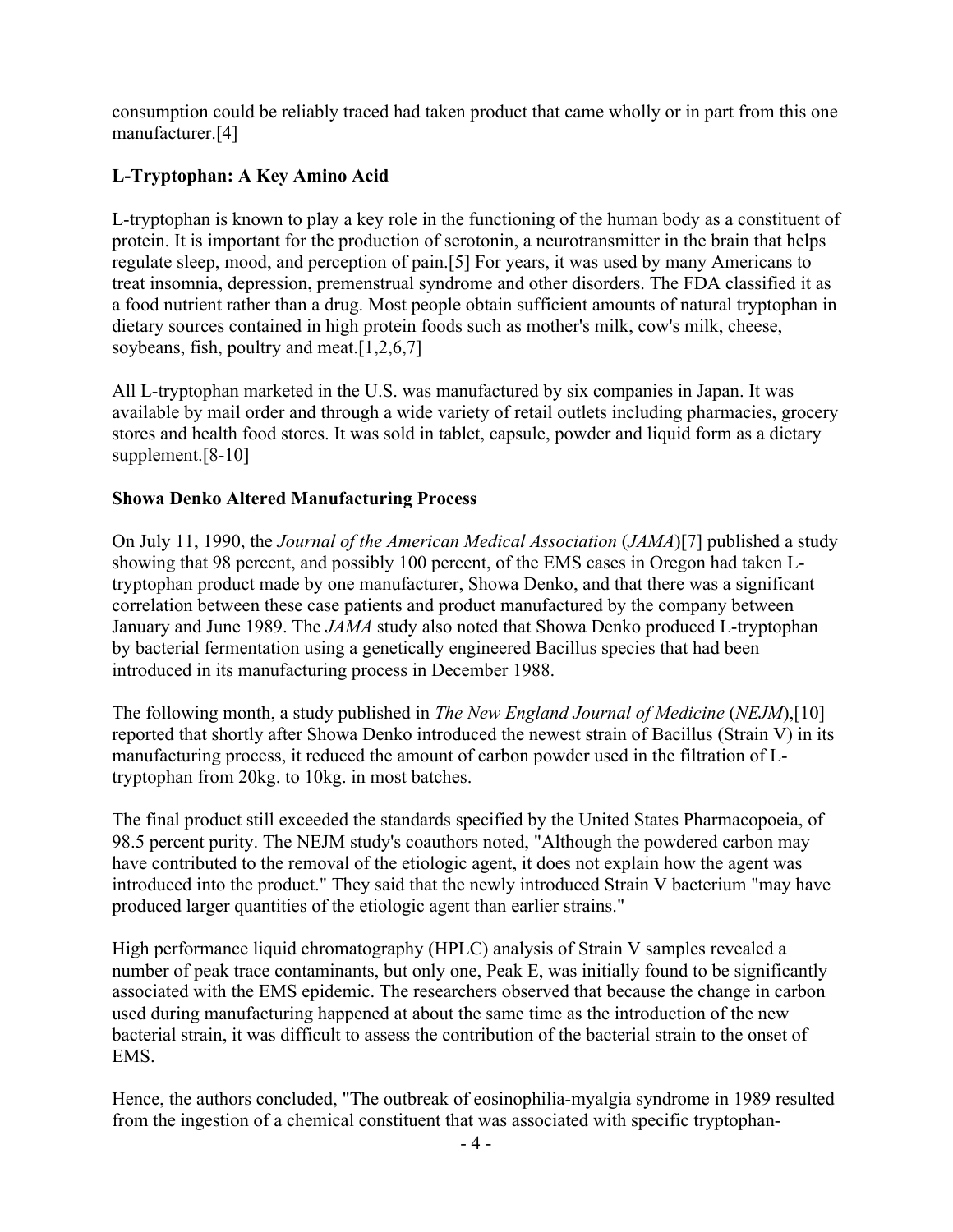manufacturing conditions at one company. The chemical constituent represented by Peak E may contribute to the pathogenesis of eosinophilia-myalgia syndrome or it may be a surrogate to another chemical that induces the syndrome."

#### **News of Biotech Link to Epidemic**

A few days later, on August 14, 1990, *Newsday*[11] ran a story that linked genetic engineering to the EMS epidemic. In the article, Dr. Michael Osterholm, coauthor of the *NEJM* study on EMS and epidemiologist at the Minnesota Health Department, said, "Strain V was cranked up to make more L-tryptophan and something went wrong. This obviously leads to that whole debate about genetic engineering."

A flurry of newspaper headlines ensued on genetic engineering gone awry.

In late August, *Science* magazine published an article[12] in which Sam Page, chief of natural products and instrumentation branch at FDA, "blasted Osterholm for 'propagating hysteria.' The whole question: Is there any relation to genetic engineering? is premature-especially given the impact on the industry."

According to the article, Osterholm seemed somewhat bewildered by Page's response. "Anyone who looks at the data comes to the same conclusion," he said, namely, that genetic engineering could be involved. "I think FDA doesn't want it to be so because of the implications for the agency."

The article said that the FDA knew for months that the batches of L-tryptophan implicated in EMS were produced by a genetically engineered organism, but government officials had withheld the information from the public "apparently hoping to keep the recombinant link quiet until they could determine whether it in fact did play a role in the outbreak."

The article also reported that researchers had identified the chemical structure of the contaminant Peak E as a "dimer" — essentially, two tryptophan molecules linked together.

### **FDA Knew of the Danger**

The FDA knew that genetic engineering could potentially promote toxicity in a plant or organism. According to its 1992 Statement of Policy: Foods Derived From New Plant Varieties:

Plants are known to produce naturally a number of toxicants and anti-nutritional factors… which often serve the plant as natural defense compounds against pests and pathogens… Many of these toxicants are present in today's foods at levels that do not cause acute toxicity… Plants, like other organisms, have metabolic pathways that no longer function due to mutations that occurred during evolution. Products or intermediates of some such pathways may include toxicants. In rare cases, such silent pathways may be activated by mutations, chromosomal rearrangements, or new regulatory regions introduced during breeding, and toxicants hitherto not associated with a plant species may thereby be produced. Similarly, toxicants ordinarily produced at low levels in a plant may be produced at high levels in a new variety as a result of such occurrences (e.g., using recombinant DNA techniques, also known as genetic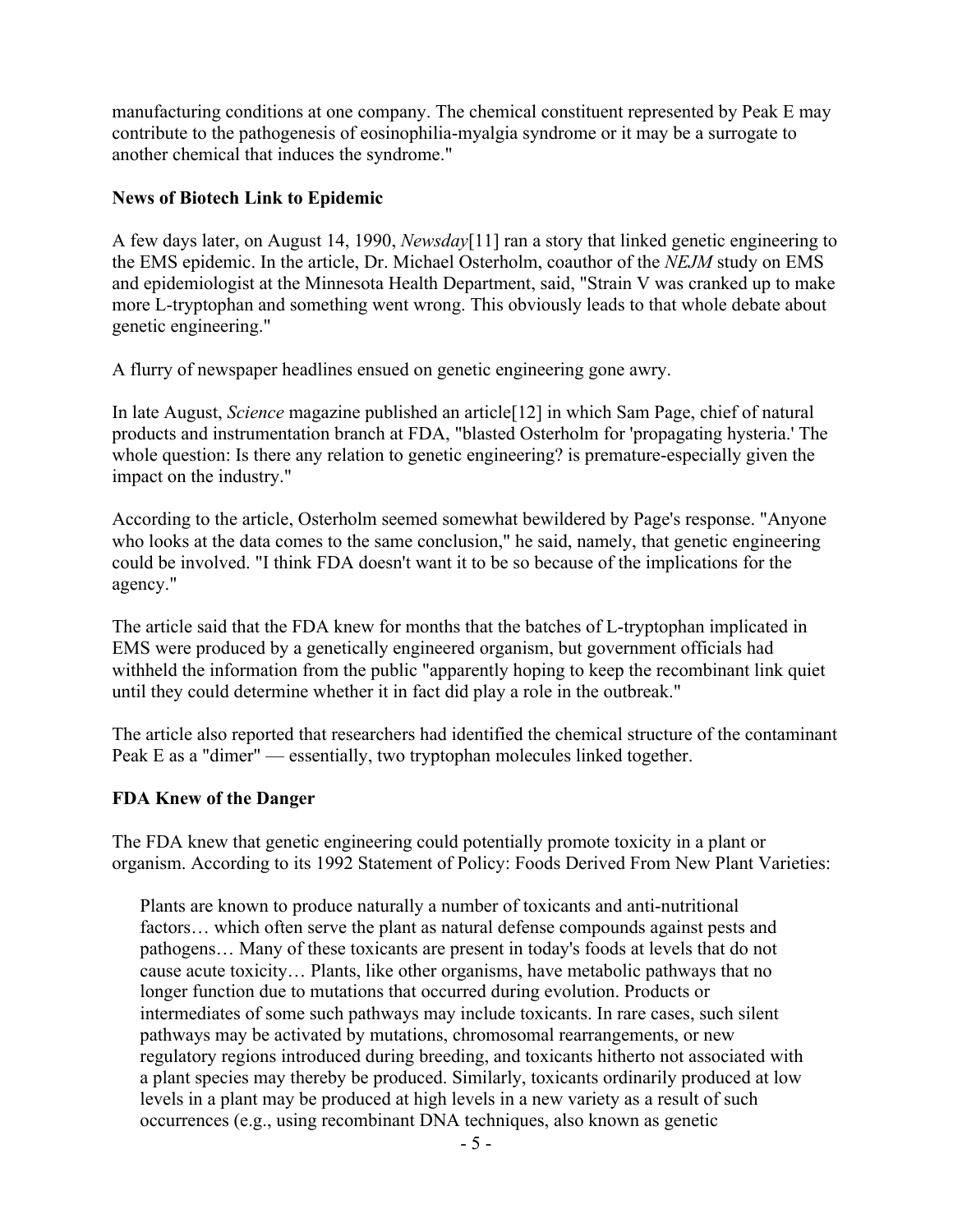engineering).[13]

Four years later in a telephone interview, James Maryanski, FDA biotech policy coordinator, had a different view. I asked him whether the genetically engineered bacteria used by Showa Denko during fermentation could have created toxic impurities in their L-tryptophan product.

"We have no evidence of that, none whatsoever that the technique causes those kind of effects, differently from other methods of modifying organisms," he said.[14]

Apparently Maryanski was unaware that a year earlier, in 1995, a study by scientists at Japan's Research Institute for Food Science, reported that genetically engineered yeast produced an accumulation of a highly toxic compound in yeast cells, compared to non-transformed control cells. The authors concluded, "These results illustrate that careful thought should be given to the potential metabolic products and their safety when a genetically engineered yeast is applied to food-related fermentation processes.[15]

Michael Antoniou, PhD., Reader in Molecular Genetics in the U.K., commented, "[This example] illustrates that a product derived from a GE organism can be devoid of genetic material, but can still unexpectedly contain potentially harmful alterations to a GE product, a novel toxin or elevated levels of a known hazardous substance.[16]

Later in my interview with Maryanski, he said that while theoretically genetic engineering could have played a role in causing EMS, it was not likely the cause:

We can not rule it (genetic engineering) out. However, close to two dozen cases of Ltryptophan linked EMS (cases) occurred before Showa Denko began using their engineered strain. So, there would have to be a cause other than just the mere engineering of the strains. I can't say that definitively because we don't have a lot of information on these earlier cases.

We can not say definitely that the engineering strains were not a contributing factor. However, we do have enough information that suggests that there are probably other factors involved, that either L-tryptophan itself, or L-tryptophan in combination with something that was the result of the purification process, was the more likely cause. Until the science advances far enough, we really can't say.[14,17]

That was before new information surfaced regarding the pre-epidemic cases (next section).

See also:

• Part 8: The Severity of the Disease — Comments by Victims and Physicians

## **References**

- 1. Centers for Disease Control, "Eosinophilia-Myalgia Syndrome-New Mexico," Morbidity and Mortality Weekly Report (MMWR) (November 17, 1989), Vol. 38, No. 45, pp. 765-767.
- 2. Food & Drug Administration, "Update on L-Tryptophan"(December 5, 1989),http://www.fda.gov/bbs/topics/ANSWERS/ANS00114.html.
- 3. Food & Drug Administration, "Recall of L- 6 Tryptophan," P90-21, (March 22,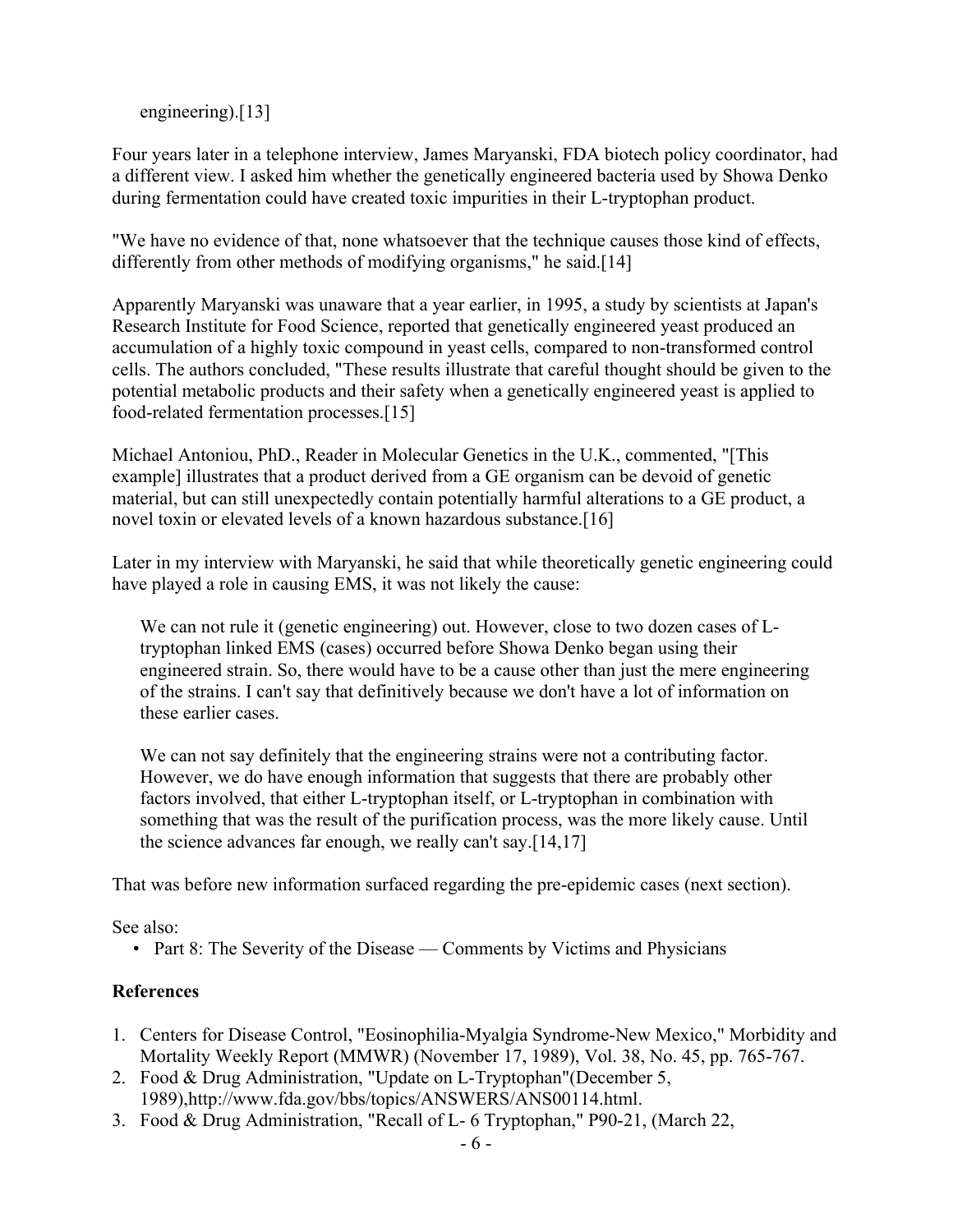1990),http://www.fda.gov/bbs/topics/NEWS/NEW0004.html.

- 4. Food & Drug Administration, "L-Tryptophan Update: Company Link Suggested" (April 26, 1990), http://www.fda.gov/bbs/topics/ANSWERS/ANS00089.html.
- 5. Daily Appellate Report (April 22, 1996), "L-tryptophan Manufacturer is Per Se Negligent Under Food, Drug And Cosmetic Act in Products Liability Action," pp. 3534.
- 6. David Swinbanks & Christopher Anderson "Search for contaminant in EMS outbreak goes slowly," *Nature* (July 9, 1992), Vol. 358, pp. 96.
- 7. L Slutsker, et al., *Journal of the American Medical Association* (July 11, 1990), Vol. 264, No. 2, pp. 213-217.
- 8. Food & Drug Administration, "L-Tryptophan Recall," P89-49 (November 17, 1989), http://www.fda.gov/bbs/topics/NEWS/NEW00091.html.
- 9. Food & Drug Administration, "FDA's Regulatory Response to L-Tryptophan Situation," (July 18, 1991).
- 10. Belongia, EA, et al., *New England Journal of Medicine* (August 9, 1990), Vol. 323, No. 6, pp. 357-365.
- 11. Laurie Garrett, Newsday, "Genetic engineering flaw blamed for toxic deaths," *The Ann Arbor News* (August 14, 1990), pp C-1.
- 12. Leslie Roberts, "L-tryptophan puzzle takes new twist," *Science* (August 31, 1990).
- 13. *Federal Register*, Notices (May 29, 1992), Vol. 57, No. 104, pp. 22987.
- 14. Jim Maryanski, biotech coordinator at FDA, personal interview July 5, 1996
- 15. Tomoko Inose & Kousaku Murata, Department of Applied Microbiology, Research Institute for Food Sciences, Kyoto University, Japan, "Enhanced accumulation of toxic compound in yeast cells having high glycolytic activity: a case study on the safety of genetically engineered yeast," *International Journal of Food Sciences and Technology* (1995), Vol. 30, pp. 141-146.
- 16. Michael Antoniou, PhD, Reader in Molecular Genetics, London, UK, "Is GM Food Devoid of DNA Safe?" *Nutritional Therapy Today* (1996).
- 17. See also James Maryanski's comments in "Cornucopia of Biotech Food Awaits Labeling," by Paul Jacobs, *The Los Angeles Times*, January 31, 2000.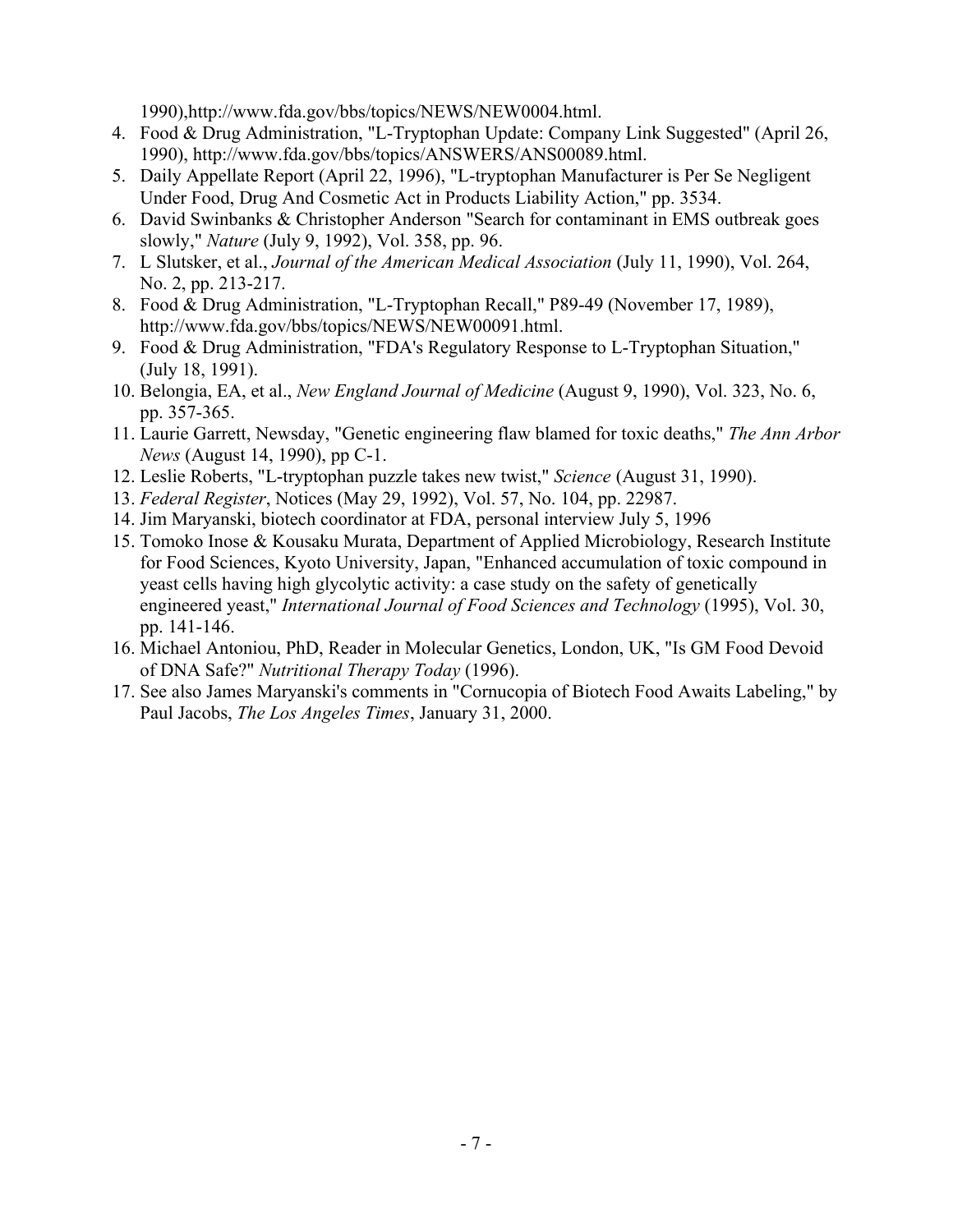### **Part 3 Pre-epidemic Cases:** A Key to the EMS Puzzle?

http://www.responsibletechnology.org/gmo-dangers/health-risks/L-tryptophan/pre-epidemic-cases

"The existence of cases prior to those that constituted the great bulk of the epidemic is one of the most peculiar and interesting aspects of the EMS outbreak." — Edwin M. Kilbourne,[1] epidemiologist, Center for Disease Control

For more than a decade now, researchers have been puzzled by cases of EMS that occurred for several years prior to the epidemic.

The Center for Disease Control (CDC) surveillance data revealed nearly 100 cases with onset of illness prior to May 1989, the beginning of the epidemic period.[2] This represented about 7% of the patients for whom complete information was available.[3] CDC estimated that the number of actual EMS cases could be about four times what was reported. This is because of the agency's passive surveillance system and its surveillance case definition, which stressed specificity over sensitivity. The definition was not sensitive enough to recognize the broad spectrum of EMS symptoms and excluded milder cases.[3,4]

CDC researchers calculated that with a more sensitive case definition there could be as many as 5,000 to 10,000 EMS cases in the U.S.4 Using the 7% figure from CDC surveillance data, this would mean that there could be as many as 350 to 700 pre-epidemic cases of EMS. These early EMS victims would have consumed L-tryptophan (LT) pills that were contaminated prior to the manufacturing changes attributed to the etiology of the epidemic. In that scenario, Showa Denko's introduction of the Strain V bacterium and their reduction in activated carbon powder in the filtering process could not have been solely responsible.

Some researchers suggested that a low level of contaminants may have always been present in Ltryptophan-containing products,[5] while others suggested that Showa Denko L-tryptophan might have contained the etiologic agent in lower concentrations or in fewer lots before the manufacturing changes were implemented.[6,7]

### **Evidence Points to Showa Denko**

While limited data has been available on pre-epidemic EMS, findings from product trace-back studies on epidemic cases have been unambiguously clear.

In four epidemiological studies (Oregon, Minnesota, New York and South Carolina) 96-100 percent of epidemic cases traced to Showa Denko.[6] In the two cases that didn't initially appear to trace to Showa Denko, tablets from one (in Minnesota) were analyzed and found to have a chromatographic pattern that was characteristic of Showa Denko L-tryptophan. The other victim (in Oregon) had consumed two different brands, one of which was untraceable and therefore could have been from Showa Denko.[1] CDC researchers concluded, "Of 6 manufacturers of LT, only LT manufactured by Showa Denko KK was clearly associated with illness."[8]

Surprisingly little trace-back data is available on the pre-epidemic EMS cases. In the Minnesota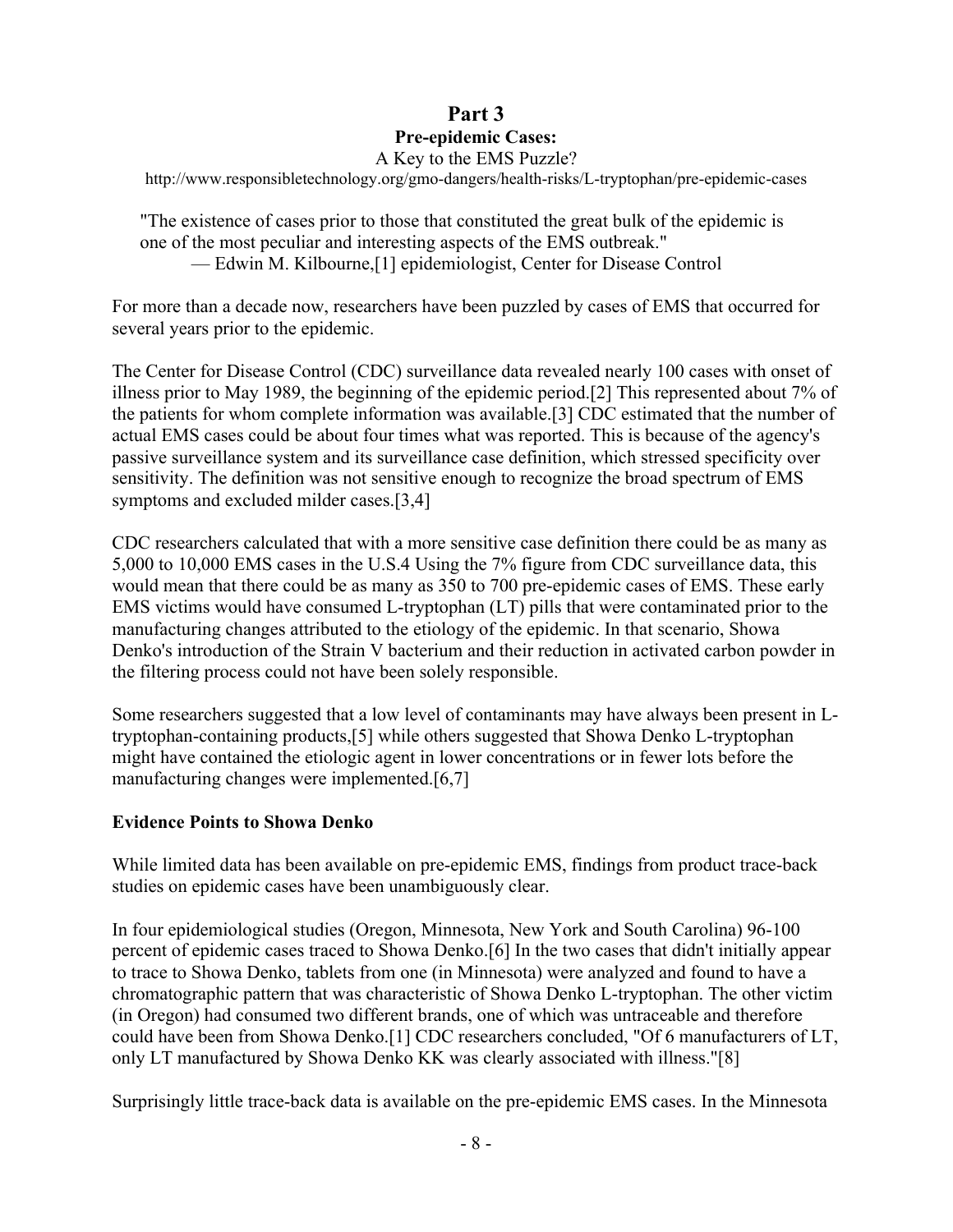study on the epidemic, four 1988 cases (September to November) were excluded from the analysis because they were pre-epidemic. Two of these cases were traced to Showa Denko and two were untraceable.[6] In a CDC study, two case patients were found to have consumed pills manufactured by Showa Denko in April 1988, but they also had consumed pills from 1989 lots. Again, only Showa Denko product was found to be case-associated; no other manufacturer's product was linked to EMS.[9]

Curious if pre-epidemic or epidemic EMS cases were linked to other manufacturers' Ltryptophan, I faxed and called about a dozen law firms who had handled Showa Denko cases. None had handled or knew of any definite case associated with another manufacturer.

Stephen Sheller, a Philadelphia attorney whose firm handled over 100 EMS cases, including about 10 pre-epidemic, commented,

"We have always been suspicious that there were EMS cases caused by other Ltryptophan…. However, we have never had a case that we could confirm that with. All cases that we've had (have) been traced to Showa Denko.

"I thought I had a case with Ajinomoto.... We went through hoops in certain tracing. We had affidavits from companies who insisted they had no Showa Denko product. A diet food, for example, put out by some companies, we traced.... product to a time when Hormel had a strike and they sub-contracted out the work to another company that used Showa Denko L-tryptophan. We were able to confirm direct shipments of Showa Denko product to that company in 1986."[10]

In response to how many EMS victims claimed early onset of illness, Don Morgan, an attorney representing Showa Denko in the litigations, replied in a phone interview, "I don't have a good idea of that... See, there have been thousands of cases... My general impression is that there have been a good number of those cases of pre-epidemic onset of symptoms... more and more cases came up that involved onset before 1989." He said that SDKK has settled some EMS claims related to such tryptophan, and many epidemic-period claims, without admitting causation or legal liability.[11]

Gerald Gleich, M.D., a leading researcher on L-tryptophan/EMS at the Mayo Clinic, recently summed up the matter, saying, "Tryptophan itself clearly is not the cause of EMS in that individuals who consumed products from other companies, other than Showa Denko, did not develop EMS. The evidence points to Showa Denko product as the culprit and to the contaminants as the cause."[12]

Intrigued by the elusive pre-epidemic cases, I contacted a woman with the National EMS Network, a nonprofit organization composed of EMS victims and their families. She put me in touch with several pre-epidemic EMS victims, some with onset of illness dating back to 1984-85. I also found two early cases who had given testimony at the Congressional Committee Hearings on EMS.[13] All of these had received settlements from Showa Denko (except for two who were offered settlements but declined them and then later lost their cases on statutes of limitation).

One case was particularly striking, because the man had onset of illness in November 1987 and stopped using L-tryptophan in February 1988. In his legal proceedings, his pills were tested and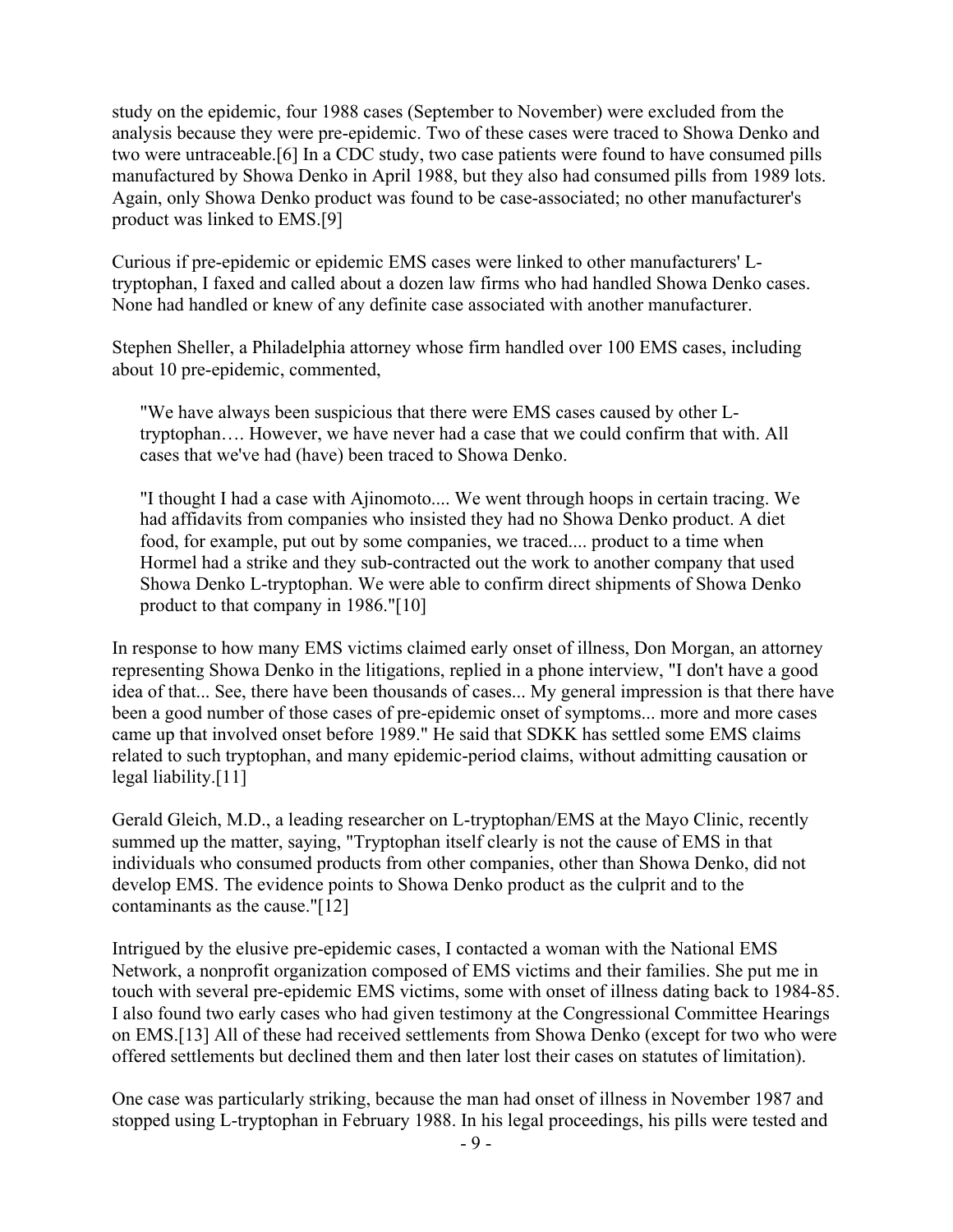identified as from Showa Denko.[14] His tablets had to have been from lots manufactured about a year and a half before October 1988, — the alleged date when L-tryptophan product became contaminated.[15] (It took several months for product to be packaged in Japan, shipped to the U.S., pass through the distribution chain, and then be consumed for a few weeks before onset of symptoms.)

### **Birth of a New Disease: A Problem with Diagnosis**

In late October 1989, when three physicians in New Mexico first linked L-tryptophan ingestion to patients with debilitating myalgia (muscle pain) and elevated eosinophil levels, the EMS epidemic had already been six months in progress. Prior to that time, no medical classification existed to accommodate the cluster of symptoms associated with EMS.[1] Consequently, physicians were either baffled by this new disease and gave no clear diagnosis, or they gave a diagnosis that fit only one of the patient's predominant symptoms.

In addition to severe myalgia and elevated eosinophils, EMS patients often exhibited fasciitis, scleroderma, rashes, perimyositis, peripheral edema (swelling), and/or other symptoms.14Before news of the epidemic emerged in November 1989, patients seeking medical treatment were sometimes diagnosed with one of these illnesses. Of the eleven pre-epidemic cases on whom I collected information, two were initially diagnosed with eosinophilic fasciitis (EF), one with fibromyalgia, one with scleroderma, and one with neuritis and fibromyalgia. Six had no clear diagnosis, though their physicians had considered some of the above diseases. All were rediagnosed with EMS after news of epidemic emerged.

One woman who had onset of illness in October 1988 told me she was initially diagnosed as having eosinophilic fasciitis "even though some of the symptoms didn't quite match." A man with onset in March 1989 said that he was not given a diagnosis though "fibromyalgia was tossed around." And a woman who testified at the Congressional Committee Hearings on Ltryptophan stated that her doctor noted elevated eosinophils, but gave no diagnosis because "he knew of no illness which had this cluster of symptoms."

## **Other Diseases Linked to L-Tryptophan Ingestion**

I started searching the medical literature for L-tryptophan-related illnesses other than EMS, and found several studies and a few isolated case reports.

A study at the University of Miami School of Medicine reported (1991) that 65% of EF cases (11 of 17) and 20% of scleroderma patients (2 of 10) had ingested L-tryptophan prior to onset of disease. Eight of the eleven EF cases and both scleroderma patients had pre-epidemic onset, with one scleroderma case dating back to 1985.[15]

A study at the University of Pennsylvania reported (May 1990) that all eight patients with EF had taken L-tryptophan before the onset of their disease. All had myalgias and high peripheral eosinophil counts. Only one of 40 patients with scleroderma had used L-tryptophan preceding illness.[16]

An article on the Los Alamos Conference on EMS (1990) stated, "It is of interest that since 1986, one-half of the patients diagnosed with EF at the Mayo Clinic had been exposed to L-tryptophan;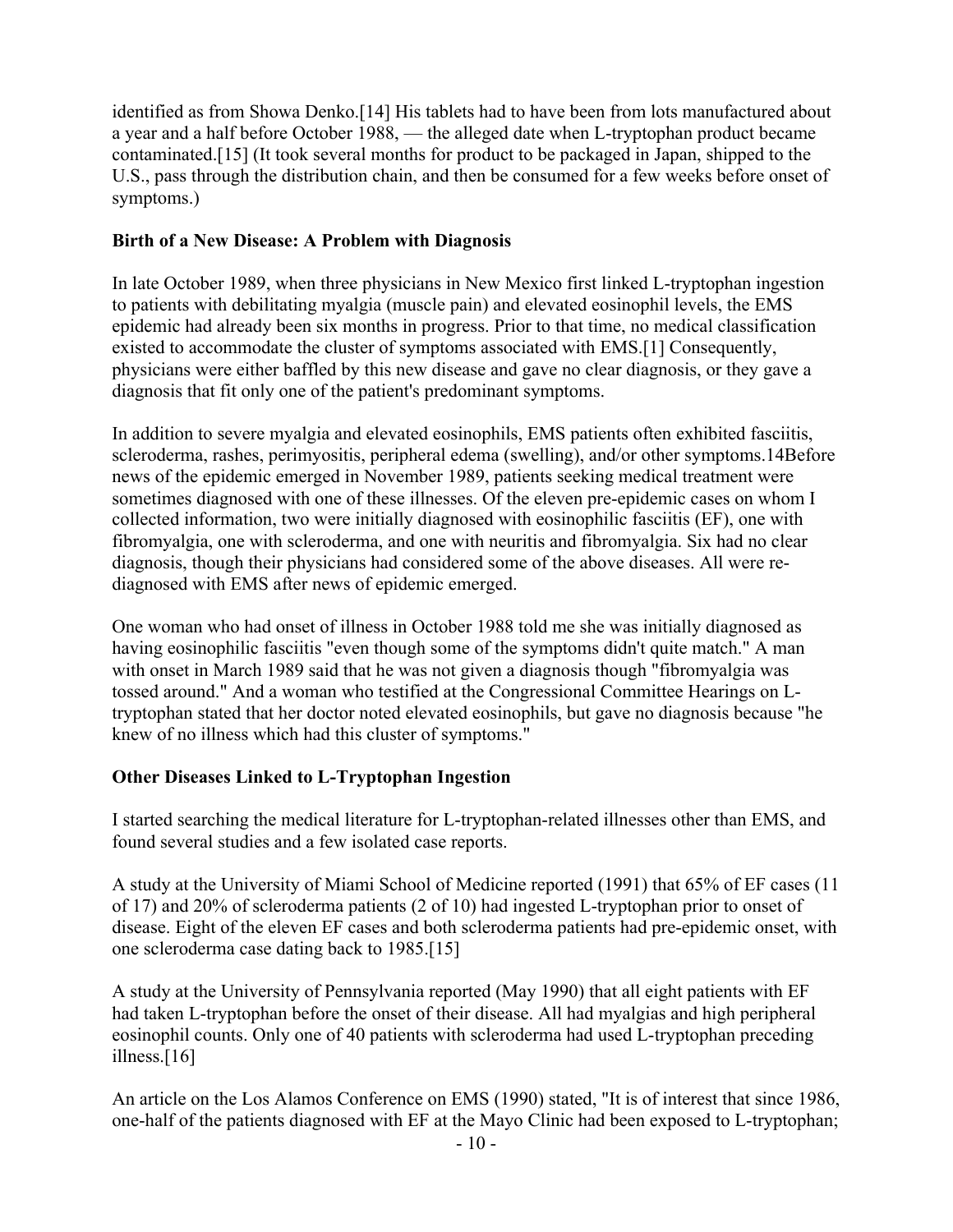and 9 of 45 patients in the ARAMIS database with EF (1985-1986) remembered using Ltryptophan before onset of EF."[4]

EF is a rare disease with unknown cause, characterized by scleroderma-like skin changes and peripheral eosinophilia, two common symptoms of EMS. It was first diagnosed in 1974 by Shulman and by 1988 some 200-plus cases had been reported worldwide.[17]

Other studies on L-tryptophan-related EF reported similar findings.[18,19] Some commentators have concluded that L-tryptophan products are the first agents to be implicated as a cause of EF in some patients.[5] Others have suggested that L-tryptophan-related EF and EMS are the same disease.[15] One 1988 case of EF was contacted after news of the EMS epidemic and it was found that she had used L-tryptophan before onset of her illness; she was re-diagnosed as having EMS.[1]

Isolated cases of other diseases have also been linked to L-tryptophan ingestion, including eosinophilic perimyositis20 and lichen sclerosus et atrophicus and acanthosis nigricans.[15]

Although L-tryptophan usage is also associated with cases of these other diseases, researchers never conducted trace back studies to determine whose product was causing all this damage. Commentators assumed that L-tryptophan-containing products in general were probably responsible, but no one did follow-up research to verify this.

To date, the available evidence, from both L-tryptophan trace back studies and EMS legal proceedings, appears to point to Showa Denko product as the source of the problem.

In retrospect, these pre-epidemic L-tryptophan-related illnesses may provide vivid demonstration of the mechanics of the birth of a disease, and how medical science grapples with diagnosing and accommodating a new entity into its medical repertoire. For several years, cases of the new disease were occurring unbeknownst to the manufacturer, government regulators and medical authorities. It took a tragic epidemic in 1989 to bring EMS into focus. For more than a decade since then, scientists have been trying to fit the pieces of the EMS puzzle together. These puzzle pieces fit together only one way, namely, when the scientific model and understanding are correct. The pre-epidemic EMS and other L-tryptophan-related diseases appear to be a key piece in solving the puzzle.

According to attorney Sheller, there is a huge lesson in all this. Because EMS cases went unrecognized for so many years, he said, "One has to wonder about a lot of different things that are in the food supply, because no one has really tested it to find out. The biggest problem is that most of the testing is done for short periods of time."[10]

For more information on the pre-epidemic cases of EMS, see:

- 1987 EMS Victim Initially Diagnosed with Fibromyalgia http://www.responsibletechnology.org/gmo-dangers/health-risks/L-tryptophan/1987-ems-victim
- Summary Profiles of 11 Pre-epidemic EMS Cases http://www.responsibletechnology.org/gmo-dangers/health-risks/L-tryptophan/summary-profiles
- Excerpt from Attorneys Frank Silvestri and John Massicot article on 'EMS Lawsuits' http://www.responsibletechnology.org/gmo-dangers/health-risks/L-tryptophan/attorney-excerpt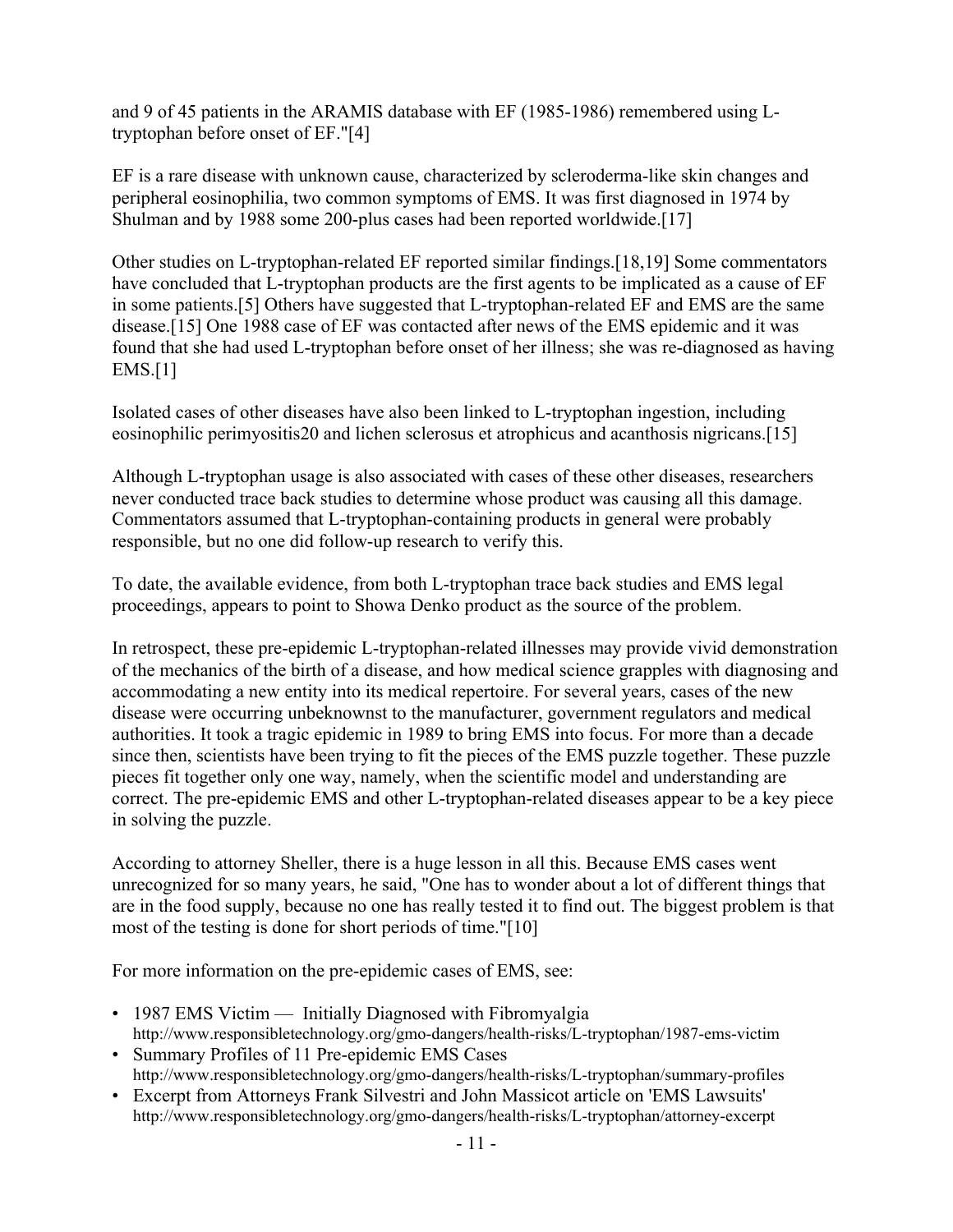With respect to Showa Denko's L-tryptophan, the next piece in the puzzle is to address the question, Where did the contaminants come from?

### **References**

- 1. Edwin M Kilbourne, "Eosinophilia-Myalgia Syndrome: Coming to Grips with a New Illness," *Epidemiological Reviews* (1992), Vol. 4, pp. 16-36.
- 2. Leslie A. Swygert, et al., "Eosinophilia-Myalgia Syndrome: Results of National Surveillance," *Journal of the American Medical Association* (October 3, 1990), Vol. 264, No. 13, pp. 1698-1703.
- 3. Lee D. Kaufman and Rossanne M. Philen, "Tryptophan: Current Status and Future Trends for Oral Administration," *Drug Safety* (1993), Vol. 8, No. 2, pp. 89-98.
- 4. Phillip A. Hertzman, et al., "The Eosinophilia-Myalgia Syndrome: The Los Alamos Conference," *Journal of Rheumatology* (1991), Vol. 18, No. 6, pp. 867-873.
- 5. Richard W. Martin and Joseph Duffy, "Eosinophilic Fasciitis Associated With Use of L-Tryptophan: A Case- Control Study and Comparison of Clinical and Histopathologic Features," *Mayo Clinic Proceedings* (September 1991), Vol. 66, pp. 892-898.
- 6. Edward A. Belongia and Gerald J. Gleich, Editorial, "The Eosinophilia-Myalgia Syndrome Revisited," *Journal of Rheumatology* (1996), Vol. 23, No. 10, pp. 1682-1685.
- 7. Arthur N. Mayeno and Gerald J. Gleich, "Eosinophilia-myalgia syndrome and tryptophan production: a cautionary tale," *Trends in Biotechnology* (*TIBTECH*) (September 1994), Vol. 12, pp. 346-352.
- 8 Edwin M. Kilbourne, et al., "Tryptophan Produced by Showa Denko and Epidemic Eosinophilia-Myalgia Syndrome," *Journal of Rheumatology* Supplement (October 1996), Vol. 23, No. 46, pp. 81- 92.
- 9. Samuel P. Caudill, et al., "Important Issues Affecting Eosinophilia-Myalgia Syndrome Investigations Based on Analyses of L-Tryptophan Samples," *Journal of Occupational Medicine and Toxicology* (1993), Vol. 2, No. 1, pp. 41-52.
- 10. Stephen Sheller, attorney, personal interviews, March 25 and May 1, 1998.
- 11. Don Morgan, attorney, Cleary, Gottlieb, Steen & Hamilton, Washington, D.C., personal interview, May 21, 1998.
- 12. National Eosinophilia-Myalgia Syndrome Network, position statement, approved quote by Gerald J. Gleich, M.D., *Mayo Clinic and Foundation*, May 25, 2000.
- 13. Dorothy C. Wilson and Paul L. Hauts, statements, Subcommittee on Human Resources and Intergovernmental Relations, House Committee on Government Operations, July 18, 1991.
- 14. Anonymous pre-epidemic case, personal correspondences, January 10, 2000 to April 13, 2001.
- 15. Andrew Blauvelt and Vincent Falanga, "Idiopathic and L-Tryptophan-Associated Eosinophilic Fasciitis Before and After L-Tryptophan Contamination," *Archives of Dermatology* (August 1991), Vol. 127, pp. 1159-1166.
- 16. Frendlich B, et al., "L-tryptophan ingestion associated with eosinophilic fasciitis but not progressive systemic sclerosis," *Annuals of Internal Medicine* (May 15, 1990), Vol. 112, No. 10, pp. 758-762.
- 17. Lakhanpal S, et al., "Eosinophilic Fasciitis: Clinical Spectrum and Therapeutic Response in 52 Cases," *Seminars in Arthritis and Rheumatism* (1988), Vol. 17, No. 4, pp. 221-231.
- 18. Hibbs JR, et al., "L-tryptophan-associated eosinophilic fasciitis prior to the 1989 eosinophilia-myalgia syndrome outbreak," *Arthritis Rheumatology* (1992), Vol. 35, No. 3, pp. 299-303.
- 19. Richard M. Silver, et al., "Scleroderma, Fasciitis, and Eosinophilia Associated with the Ingestion of Tryptophan," *The New England Journal of Medicine* (March 29, 1990), Vol. 322, No. 13, pp. 874- 881.
- 20. Richard M. Silver, editorial, "Unraveling the Eosinophilia-Myalgia Syndrome," *Archives of Dermatology* (August 1991), Vol. 127, pp. 1214-1216.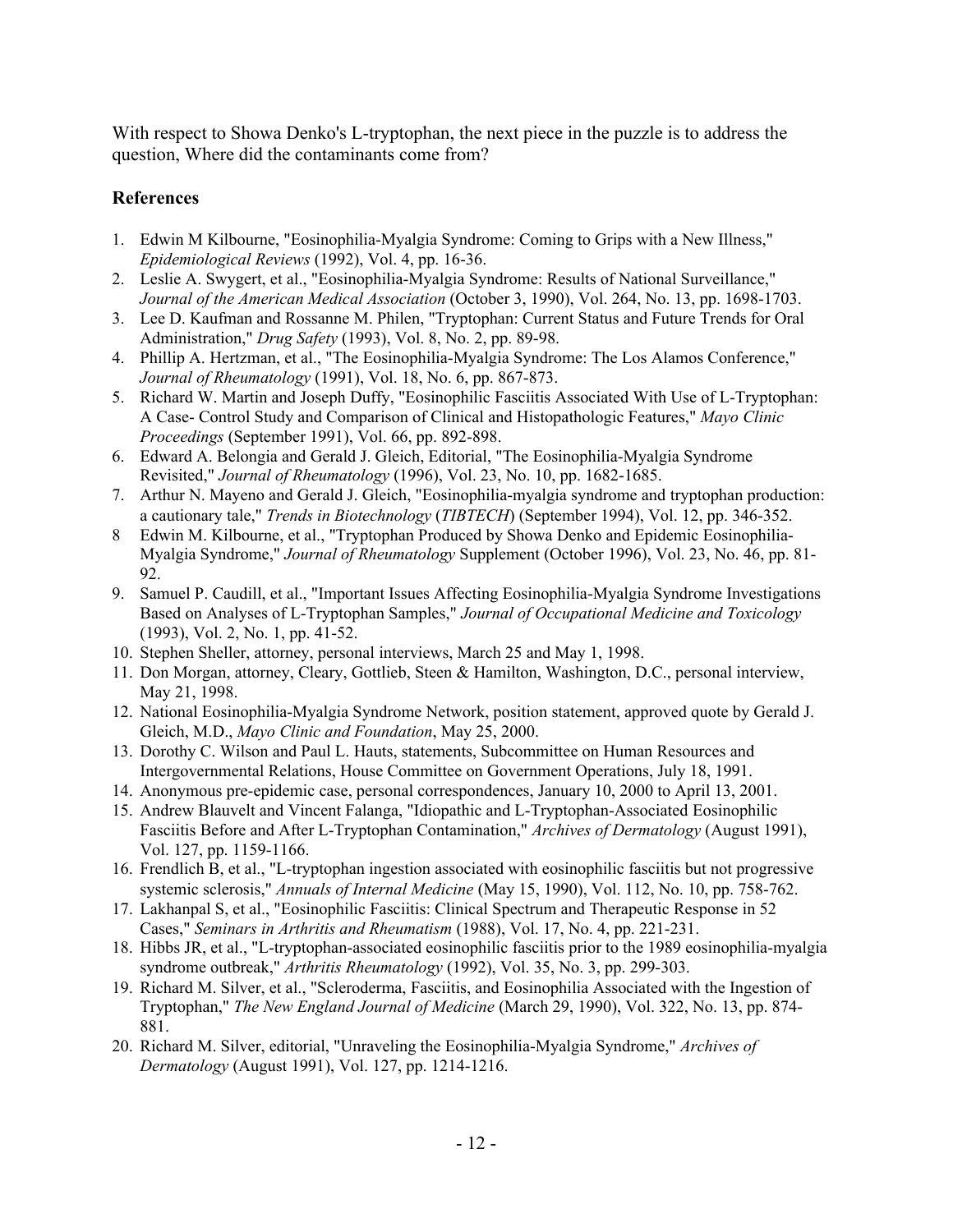## **Part 4**

## **Contaminants: Where Did They Come From?**

http://www.responsibletechnology.org/gmo-dangers/health-risks/L-tryptophan/contaminants

"Although the [20kg/batch] powdered carbon may have contributed to the removal of the etiological [causal] agent, it does not explain how the agent was introduced into the product."

— Edward Belongia, M.D., et al., *The New England Journal of Medicine* [1]

It's been more than a decade since Belongia and his colleagues raised this salient point about what created the contaminants that caused EMS. Surprisingly, few researchers have addressed it.

Instead, scientists have largely focused on identifying the contaminants in Showa Denko Ltryptophan and trying to replicate EMS in bioassay (test tube) and animal feeding experiments. Unfortunately, their experiments have not yielded satisfactory results.[2]While solid epidemiological evidence supports the conclusion that Showa Denko L-tryptophan caused the EMS epidemic, it is unclear precisely which compound(s) in the implicated product caused the illness.[3]

A leading EMS researcher, Gerald Gleich at the Mayo Clinic, said in an interview, "It doesn't really make a difference where they [the contaminants] came from. The fact of the matter is the thing is contaminated."[4]

This has been the prevailing view of many scientists and regulatory officials, but it misses the big picture.

## **Baseball analogy: The pitcher's or catcher's fault?**

An analogy from baseball may help clarify this crucial issue:

If a new pitcher enters a baseball game in the late innings and throws a pitch that gets by the catcher, causing the winning run to score, who's responsible: the pitcher or the catcher?

If the pitch was what the catcher had called for and/or was thrown within the batting zone or a reasonable distance outside of it, an umpire would probably call it a "passed ball" and it would go against the catcher's record. The catcher should have caught the pitch because it was within a normal range of performance.

On the other hand, if the pitcher throws a ball that was not anticipated by the catcher and/or was significantly outside his normal range, perhaps a knuckleball that bounces in the dirt, then even a good catcher may not have adequate time to react and catch the ball. Thus, the umpire would rule it a "wild pitch" and it would go against the pitcher's record.

Of course, this is an oversimplification of Showa Denko's manufacturing process. Nevertheless, it illustrates the key roles of both bacterial fermentation, which produced the L-tryptophan, and purification, which was supposed to "catch" and remove the impurities.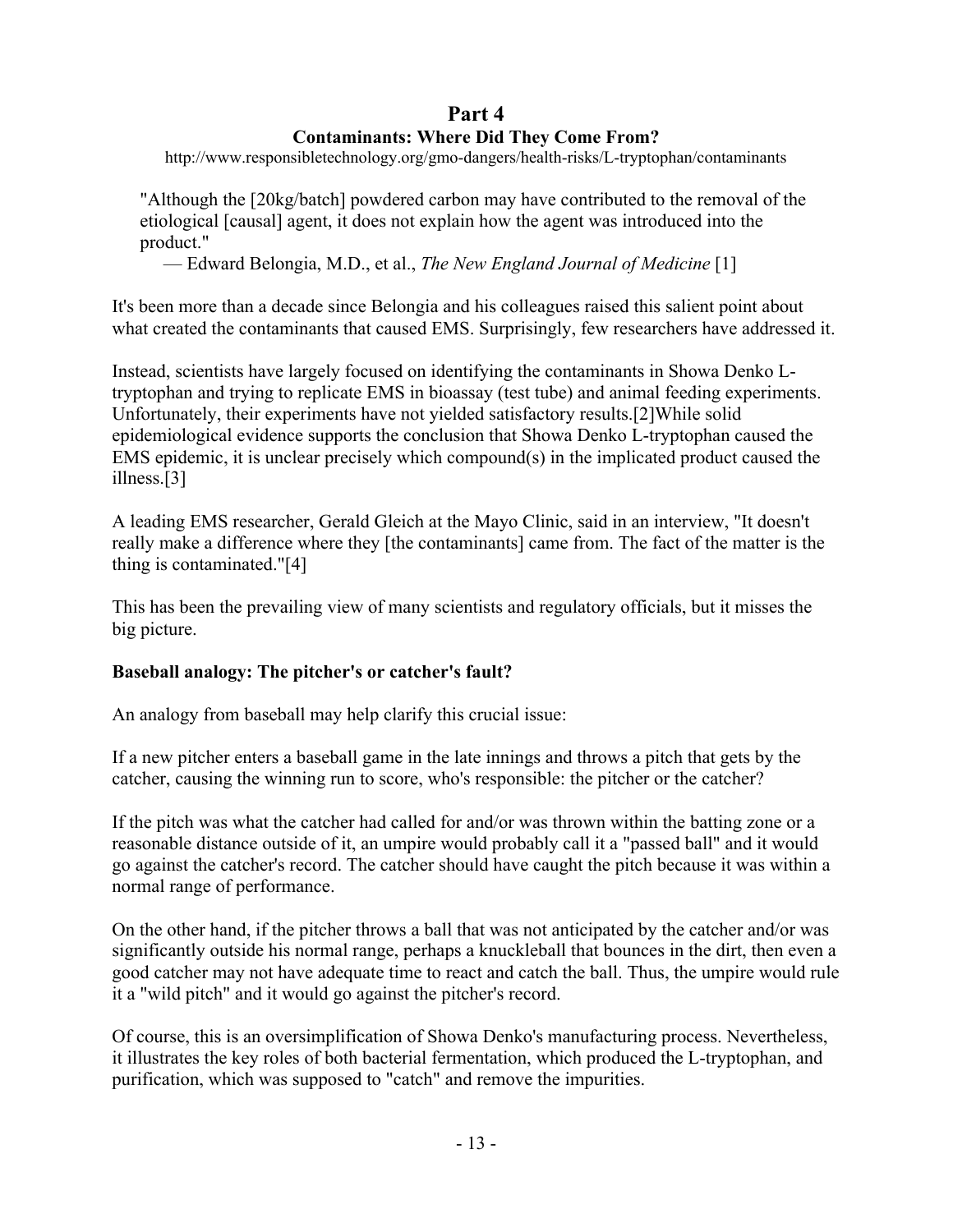Anyone familiar with baseball knows that it would be foolish for someone to say that it doesn't matter who the pitcher is, the catcher should be able to catch anything that he throws.

With respect to Showa Denko's manufacturing process, scientists have largely avoided this critical issue involving the role that the genetically engineered (GE) bacteria played in creating impurities in the product. The whole question surrounding Showa Denko's use of GE bacteria appears to have been downplayed or dismissed outright by researchers and government agencies, especially here in the United States — where the biotech industry would stand to lose the most if GE was implicated in, or linked to, a major epidemic like EMS.

### **Showa Denko's genetically modified bacteria**

Showa Denko K.K. is the fourth largest petrochemical manufacturer in Japan. In December 1981, at its Oita complex, the company began construction of a new plant to manufacture Ltryptophan food supplement.

On December 14, 1982, Showa Denko received a U.S. patent (#4,363,875) for its L-tryptophan production process using a novel mutant microorganism, Bacillus amyloliquefaciens strain IAM 1521, obtained from the Institute of Applied Microbiology, University of Tokyo.[5] A mutant of this parent strain was developed by Showa Denko as Strain I, and was used from the start of production on December 16, 1982 to October 22, 1984, when Strain II was introduced.[5]

Strain II was the first of several genetically engineered — recombinant DNA — strains of the parent bacterium used by the company to bolster L-tryptophan yields (see table of genetic modifications -- http://responsibletechnology.org/gmo-dangers/health-risks/L-tryptophan/gm-table).[6] Strain III was used in commercial production from February 23, 1986 to November 21, 1988; Strain IV from November 22 to December 25, 1988 and Strain V from December 26, 1988 until November 21, 1989,[7] when production ceased following news of the L-tryptophan-linked epidemic in America.

Showa Denko, like most Japanese manufacturers of L-tryptophan at that time, used a fermentation process, where a selected bacterial strain was grown from specific precursors under specific conditions.[8] Showa Denko's bacteria were fed intermittently with sterilized glucose (sugar) and anthranilic acid to produce a broth containing L-tryptophan and impurities. The liquid broth was then heat treated and sent to a cell separator. From there it was sent to the purification process, including ion exchange resin columns, a membrane for removal of high molecular weight substances, and towers with activated and granulated carbon powder to remove trace impurities.[9]

Don Morgan, an attorney representing Showa Denko in the legal proceedings in the U.S., commented about the purity of the company's product:

"Showa Denko assured that its LT [L-tryptophan] was at least 98.5% pure, and generally the purity was around 99.5%, and purchasers were advised of the purity."[5]

In the summer of 1988, a German company, A.S. Biologische, tested Showa Denko L-tryptophan and found impurities, one of which was called Peak D. According to internal Showa Denko documents, when Showa Denko was questioned about the Peak D impurity, they admitted that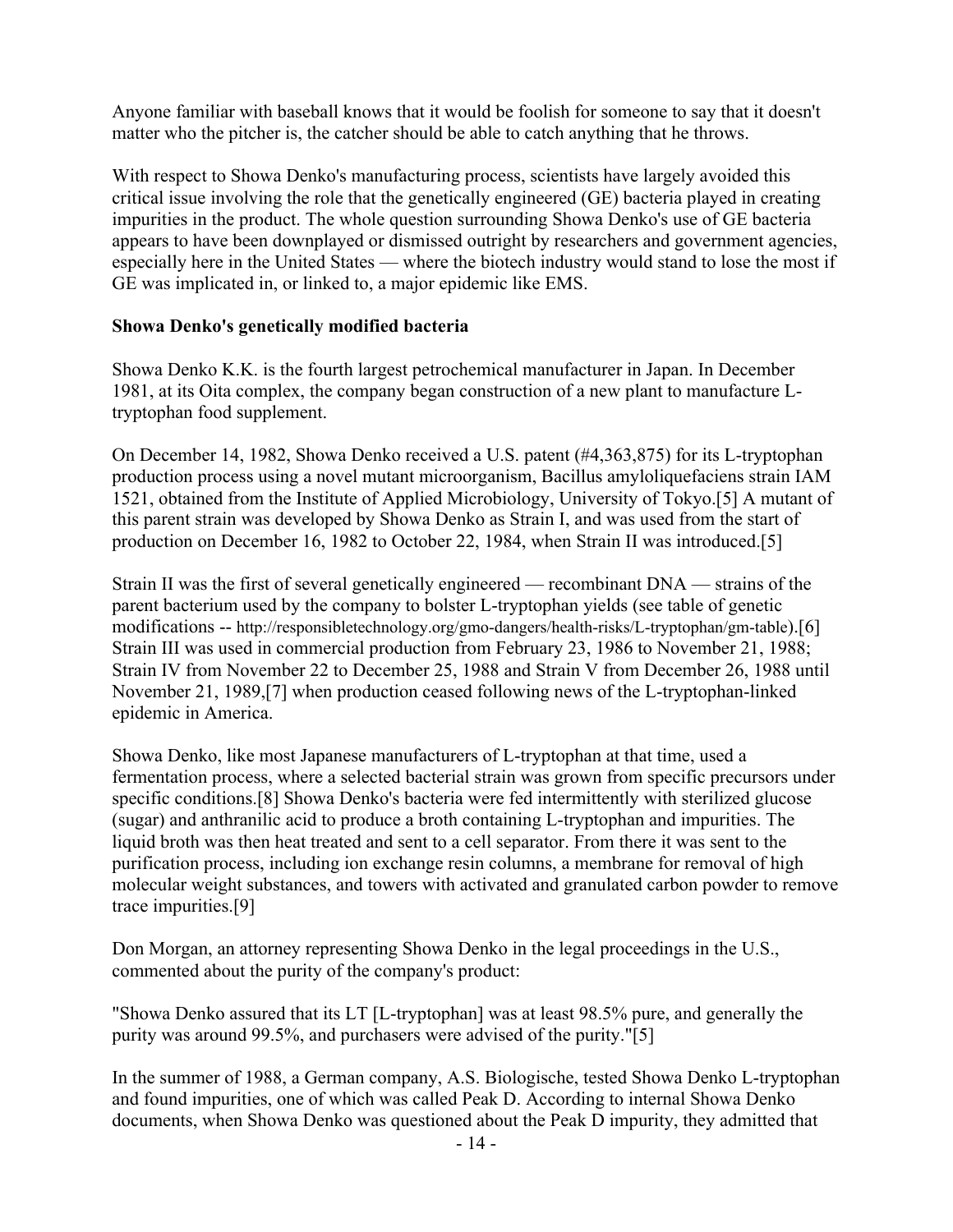they couldn't determine a lack of toxicity of the impurity because they couldn't figure out what the impurity was. $[10,11]$ 

John Baker, a Denver-based attorney who represented many EMS victims and was a member of the National Steering Committee for litigation against Showa Denko, commented:

"After reviewing the company documents and the depositions of company employees, expert scientists retained by Plaintiffs in the EMS litigation in the United States have opined that Showa Denko appears to have destroyed some of the serial chromatograms that showed contaminants in their L-tryptophan product in 1988."[12]

1988 was nearly a year before the U.S. epidemic began.

However, all L-tryptophan preparations contain various minor impurities, which vary with different manufacturing processes. The high performance liquid chromatography (HPLC) "fingerprint" profiles of impurities[13] are relatively consistent from lot to lot for each manufacturer. The chromatograms from EMS patient-related L-tryptophan (i.e., Showa Denko's product) showed many more small peaks of impurities and much higher levels of several impurities than other manufacturers' products.[14]

### **The search to identify contaminants**

Using HPLC, researchers have found as many as 60-69 trace contaminants in Showa Denko Ltryptophan. Six of these were associated with EMS cases[15] [http://responsibletechnology.org/gmo-dangers/health-risks/L-tryptophan/six-ems-contaminants]. The chemical structures of five of these case-associated contaminants have been identified, and the sixth, Peak AAA, still has not been identified. Four of the case-associated contaminants were tryptophan derivatives and one was an aniline derivative.[16,17]

According to Showa Denko attorney Don Morgan,

"There is no evidence to suspect that any external materials got into the production process and 'contaminated' the product. The manufacturing process was carefully controlled to assure, among other things, that contaminants did not get into the process. All fermentation products contain a number of impurities. For example, beer contains numerous impurities, most of which I believe have never been identified or isolated."[5]

If the contaminants did not get into the product externally, where did they come from?

One of the world's leading authorities on the biosynthesis of L-tryptophan, Charles Yanofsky, PhD, with the Department of Biological Sciences at Stanford University, said that impurities could be created in several ways:

"If you significantly overproduce a natural substance, such as tryptophan, it is likely that one or more enzymes of the bacterium will modify tryptophan and produce an unnatural product or products [during fermentation]. Furthermore, tryptophan is unstable at extreme pH's and therefore during purification it is possible that under the conditions used some other compounds produced by the bacterium, or that are used during purification, modify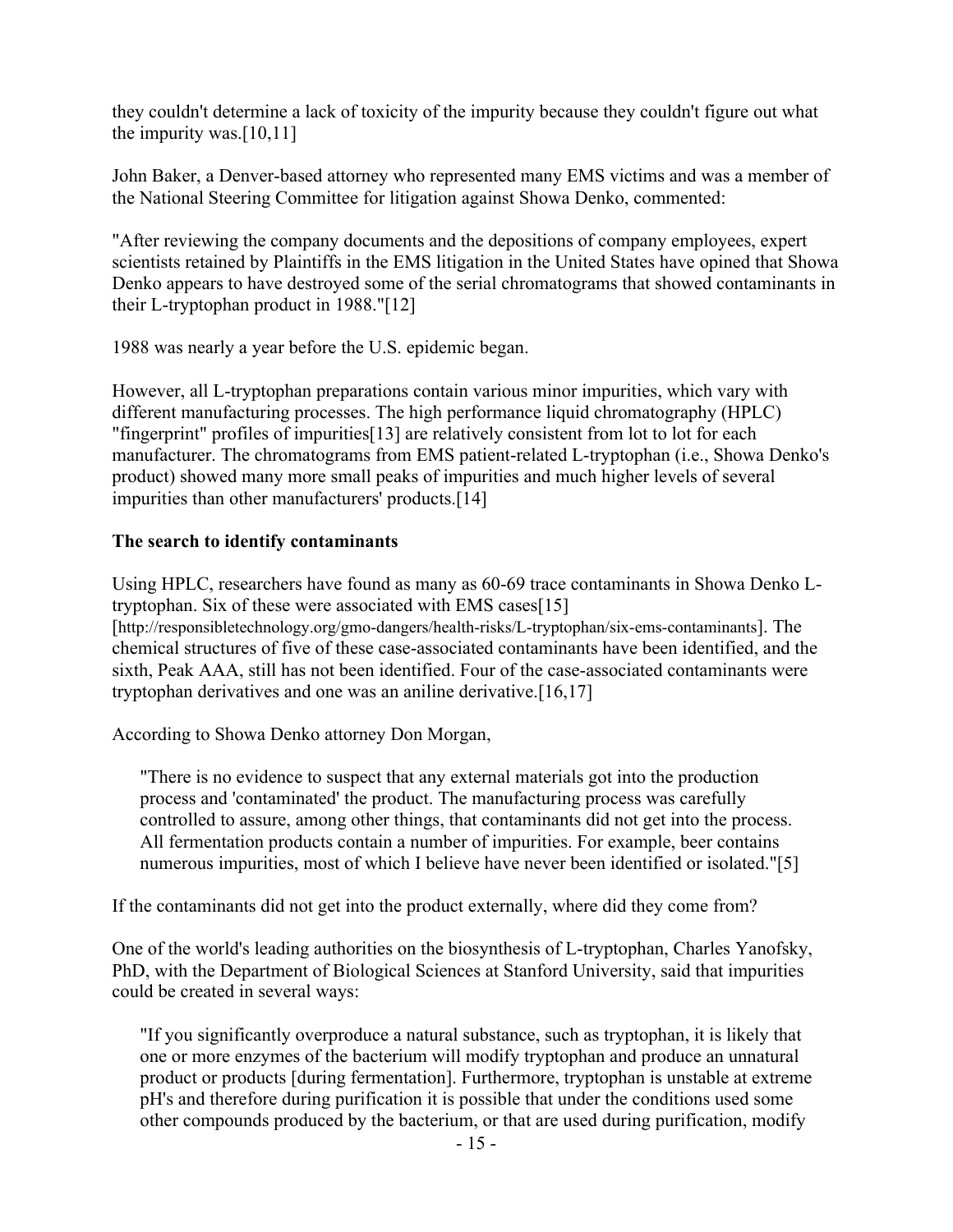the tryptophan at some step in purification.

"Thus depending upon the organism used for overproduction, the level of expression, and the conditions of growth, some fraction of the synthesized tryptophan could be modified. In addition, during purification modification is also possible. In fact there is also a third possibility, namely that a modified form of tryptophan produced during bacterial growth is further altered during purification, i.e., toxic forms of tryptophan could be generated by a two-stage process. It should be possible to determine exactly what happened from analysis of a typical bacterial preparation of tryptophan, before purification, and what contaminants are present before and at different stages of purification."[18]

Yanofsky raises a key point, which suggests that if contaminant(s) are formed at some stage of purification, it doesn't necessarily eliminate what happened during bacterial fermentation as a possible cause or contributing factor.

In an article in the *Medical Post* in 1990 [http://responsibletechnology.org/gmo-dangers/healthrisks/L-tryptophan/ems-deaths], Yanofsky explained that the more L-tryptophan that is produced in the fermentation cell, the greater the chance that some side reaction will occur at a greater rate, producing more of some contaminant: "It's possible that one purification scheme may be quite adequate when producing low levels of tryptophan, but at higher levels, it might not be good enough."[19]

Showa Denko's genetically modified strains (II-V) were used to increase the biosynthesis of Ltryptophan through bacterial fermentation. Interestingly, the introduction of these higher yielding GE strains over several years prior to the EMS epidemic appears, on the surface, to correspond directly to the gradual increase in the incidence of EMScases reported by researchers.[20]

Regarding overproduction of L-tryptophan through bacterial fermentation, Yanofsky said (emphasis added):

"If Showa Denko engineered the bacterium to overproduce tryptophan [which Showa Denko did], then there are many unknowns that would be associated with its overproduction. They probably engineered the strain to overproduce chorismate [which they did], the common aromatic precursor of tryptophan, as well as overproduce all the enzymes of the tryptophan biosynthetic pathway. *Overall this would mean that the bacterium is producing large amounts of about 10-15 metabolites that are not normally produced in excess. The accumulation of these metabolites would, in some cases, lead to the modification by other enzymes, to give products that normally are never produced by the bacterium. One or more of these products could be a compound toxic to man.*

*"Similarly the production of enzymes of the aromatic and tryptophan biosynthetic pathwayscould lead to the synthesis of unnatural products by side reactions that normally do not occur. Again, toxic products could be produced….*"[21]

In fact, in an unpublished study[7] Showa Denko scientists reported that in Strain V, genetic engineering was used to increase and amplify genes for two enzymes used in the biosynthesis of L-tryptophan: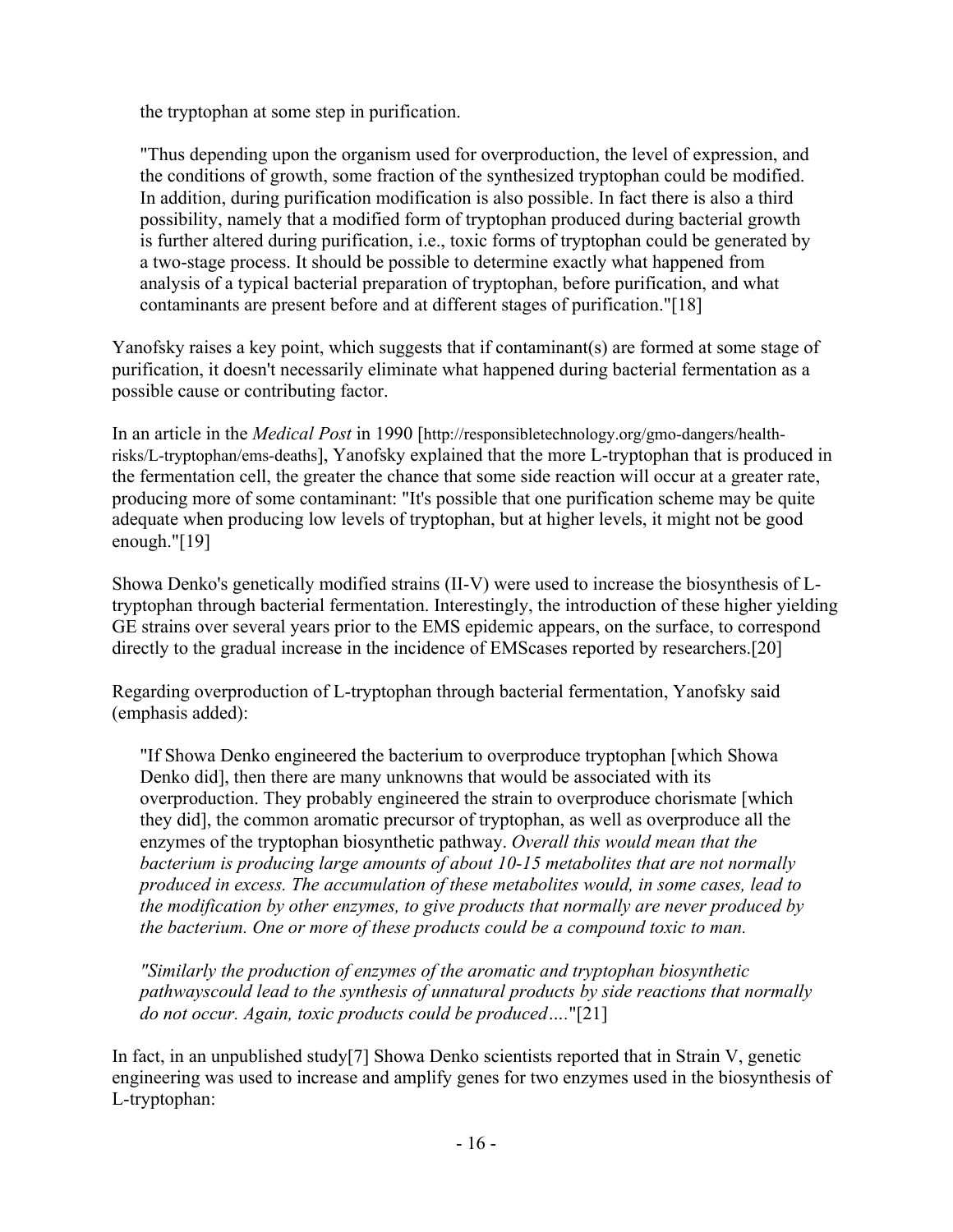"The principal difference between strains III and V is that the prs and serA genes for two enzymes required for the biosynthesis of tryptophan PRPP [5-phosphoribosyl-1 pyrophosphate] and serine were increased and their expression amplified in Strain V by standard genetic engineering techniques."

Dr. Yanofsky continued:

*"Genetic engineering results in the formation of higher than normal concentrations of certain enzymes and products; these could provide the basis for the synthesis of higher levels of toxic substances."*[21]

Thus, from a theoretical perspective, genetic engineering could have played a role in creating metabolites, enzymes and other compounds during fermentation that directly or indirectly caused increased toxins in Showa Denko's product.

Is there any evidence to support this view? Unfortunately, there's very little, because researchers have not been able to study samples of the genetically engineered (GE) bacteria used in Showa Denko's fermentation.

FDA officials say that Showa Denko never gave them samples of their GE bacterial cultures.[22,23] but an attorney representing the manufacturer claims that FDA never followed up on the manufacturer's offer to supply the GE bacteria to FDA via a trained courier rather than by shipping. (Shipping could cause mutations, creating impurities not present in Showa Denko's cultures — see Discrepancy Over Genetically Engineered Cultures [http://responsibletechnology.org/gmo-dangers/health-risks/L-tryptophan/ge-cultures]).[24] The manufacturer eventually destroyed the cultures in 1996.

In the absence of the GE cultures, researchers have studied how the case-associated contaminants could have been formed during the purification process.

One case-associated contaminant that has received significant attention is 3-phenylamino-Lalanine (3-PAA,[25] also referred to as Peak I or UV-5 [26,1]5). 3-PAA is remarkably similar to 3-PAP (3-phenylamino-1, 2-propanediol), an impurity implicated in the 1981 toxic oil syndrome (TOS) that seriously injured 20,000 people (causing 839 deaths) in Spain with an EMS-like disease.[17,6] Both 3-PAA and 3-PAP are aniline derivatives.[6]

Showa Denko used anthranilic acid in the biosynthetic pathway during fermentation to create Ltryptophan:[9] Anthranilic acid + 5-phosphoribosyl-1-pyrophosphate (PRPP) + serine = LT.

According to an *Asahi News Service* report (1992: http://responsibletechnology.org/gmodangers/health-risks/L-tryptophan/asahi-news), Showa Denko said that it "did not use any aniline compounds anywhere in the manufacturing process."[27] But an article in the *Journal of the American Medical Association* (*JAMA*) reported that the chemical structures of anthranilic acid and aniline are similar.[20] Could anthranilic acid, which has a similar structure to aniline, get modified to form an aniline-derived compound, 3-PAA?

The Asahi News Service article states, "Showa Denko genetically altered the Bacilli to increase The *Asahi News Service* article states, "Showa Denko genetically altered the Bacilli to increase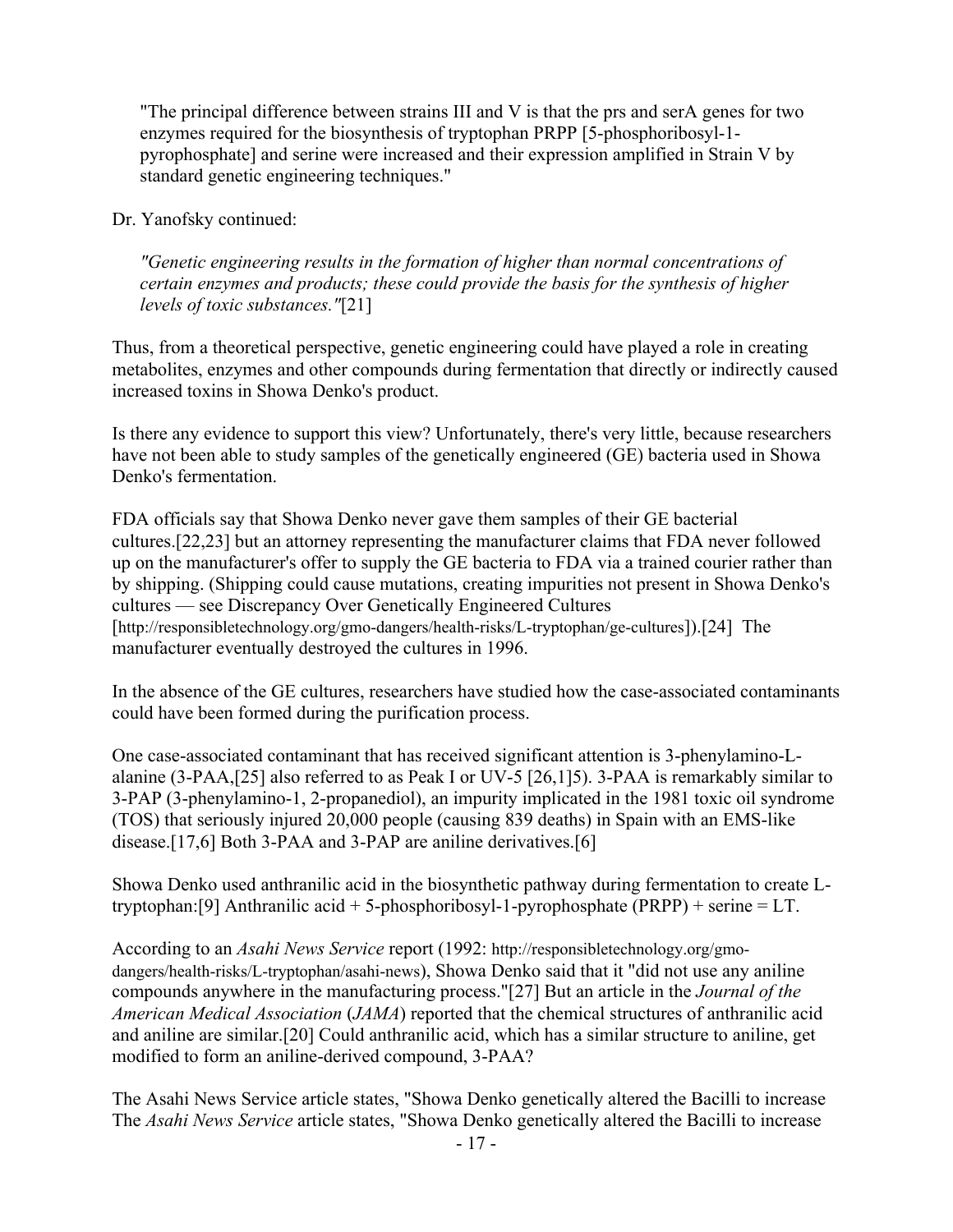the bacteria's production of the serine used to manufacturer L-tryptophan."[27] Serine is a nontoxic, natural amino acid, but its overproduction via the genetically engineered bacteria could have created the contaminant 3-PAA, according to Yanofsky:

"It is conceivable that by overproducing serine the manufacturer [Showa Denko] caused, or increased, the production of [3-] PAA."[28]

So, theoretically, Showa Denko's genetically engineered bacteria, which were used to overproduce serine in the biosynthesis of L-tryptophan, could quite feasibly have created the toxic aniline derivative 3-PAA by modifying anthranilic acid during fermentation.

However, a study by Toyoda, et al., found that 3-PAA could be formed under the purification conditions used by Showa Denko from anthranilic acid and serine through a 2-step process: Aniline was made first by the heat degradation of anthranilic acid under acidic conditions, and this aniline subsequently reacted with L-serine under basic conditions to produce 3-PAA. The authors stated that formation of 3-PAA from anthranilic acid and serine had not yet been investigated (i.e., during fermentation) and cautioned, "more precise experiments are needed before any quantitative statements can be made regarding the formation of PAA under fermentation and purification conditions."[29]

Interestingly, in the paper's abstract, it states, "These results suggest that PAA could be formed under the *fermentation* and purification conditions used to produce L-tryptophan on an industrial scale."(emphasis added). Why did the authors include "fermentation" in the abstract, if the conditions of their experiment pertained to Showa Denko's purification procedures?

This appears confusing, but a description of Showa Denko's manufacturing process may offer clarification. It states that the fermentation broth — containing anthranilic acid, serine, L-TRP, glucose, anti-foaming agent and impurities — underwent "heat treatment" immediately following fermentation, while the broth was still in the vat, and before it went to the cell separator and onto the filtration system.[9] Technically, the results of the study would suggest that aniline and caseassociated contaminant 3-PAP were formed between fermentation and filtration.

Is there evidence of other steps in the process where the case-associated contaminants may have been formed?

A study by Thomas Simat and colleagues at the University of Hamburg, Germany, reported that two case-associated contaminants, IMT and HIT, were 2-tryptophan derivatives formed by the reaction of excess L-tryptophan during purification.[30]

Showa Denko used GE bacteria specifically to produce excess L-tryptophan, i.e., to amplify the biosynthetic pathway of tryptophan to increase yields. This suggests that the GE bacteria did, in fact, play a role in creating case-associated contaminants IMT and HIT, because if excess Ltryptophan had not been produced during fermentation in the first place, then IMT and HIT would not have been formed, or at least not to the same extent, in the downstream processing (filtration).

From the foregoing discussion it is apparent that the formation of these and other contaminants associated with EMS (i.e., EBT and PIC) were the result of specific features of Showa Denko's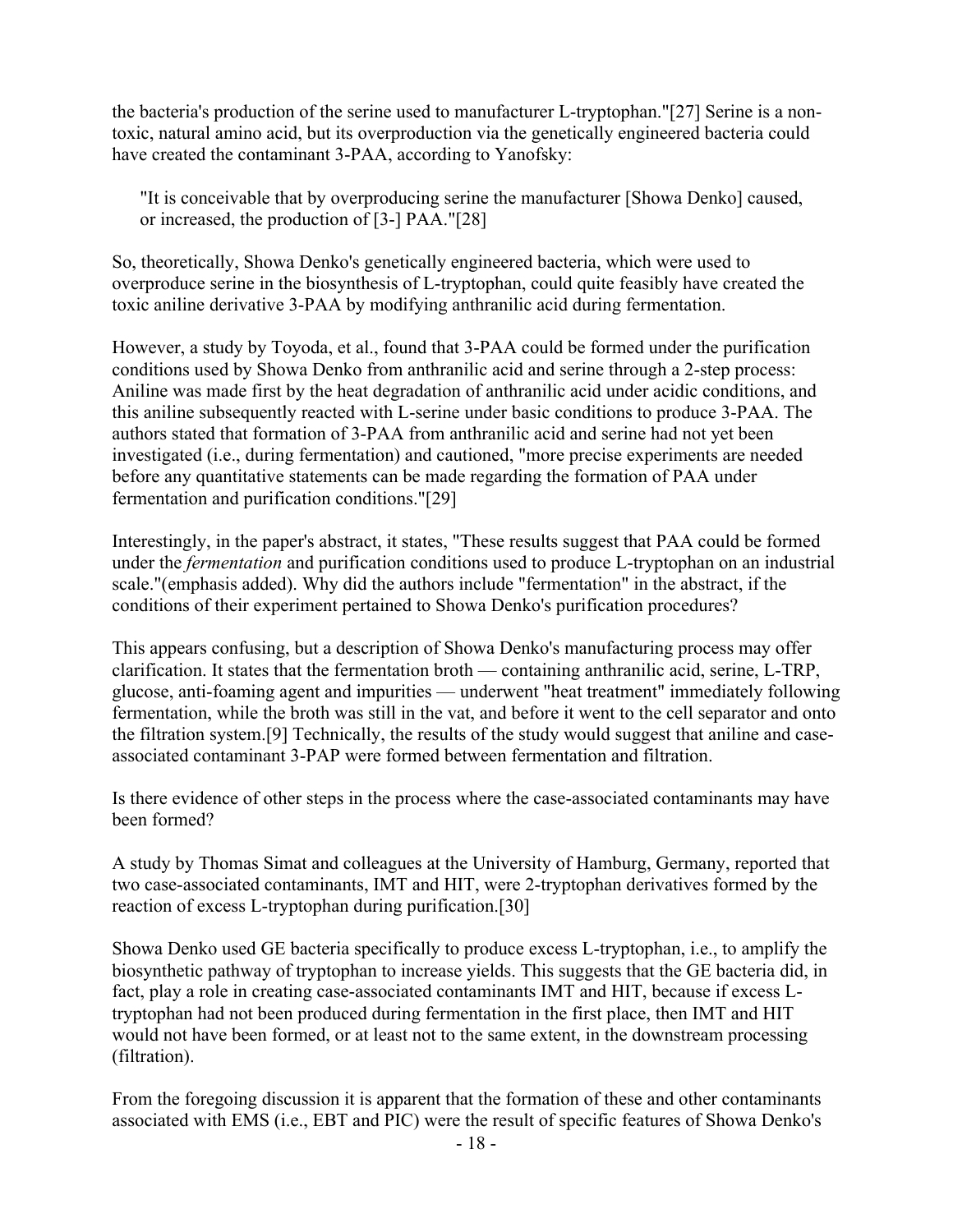manufacturing process — both during fermentation and purification.

Simat and his colleagues reported, "All results indicate that the purification process, not the fermentation, governs the pattern of contaminants in biotechnologically derived Trp."[16 ]But this claim is contrary to findings of a CDC priority case lot study, which showed "peaks predictive of case status reflected principally the differences in trace components between the bacterial strain V (and IV2) fermentation processes and bacterial strain III fermentation processes."[15]

This contradiction in reports is clarified by Yanofsky's earlier point, that contaminants in SDK product could have formed in two-step processes, where the overproduction or excess of Ltryptophan produced from the GE bacteria during fermentation subsequently reacted to some condition during purification. At first glance, some researchers may fault Showa Denko's purification process. But the two aspects of the manufacturing process — fermentation and purification — are not as separate as some have suggested. Contaminants formed during purification could have been directly influenced by what happened during the GE-enhanced fermentation, which created the initial conditions for the reactions.

Coming back to the baseball analogy, the unbiased umpire must decide whether or not the pitcher threw the ball in the normal range of the catcher, such that he should have caught it. Similarly, unbiased observers must query, Did Showa Denko's GE bacteria create an unexpected situation during fermentation that made proper filtration more difficult and/or out of the normal range of catching impurities?

The view of many scientists has been that it doesn't matter where the contaminants came from the manufacturer should be able to clean up its product. From that perspective, the problem was due to defective filtration.[3]0 This is similar to saying that it doesn't matter what the pitcher did, a good catcher should be able to catch any ball thrown to him — which anyone familiar with baseball knows is ludicrous.

Nevertheless, let's assume for the time being that their logic is correct. This raises several important questions: Why didn't Showa Denko have proper filtration in place to purify its Ltryptophan? Why were these contaminants so toxic at such low concentrations — well within the U.S. Pharmacopoeia limit — that they caused EMS, a seriously debilitating disease? And, why didn't FDA have more strict regulatory standards in place to prevent such a public health tragedy?

These questions and related issues are addressed in the subsequent sections.

For more on this subject, see also:

- Discrepancy Over Genetically Engineered Cultures http://responsibletechnology.org/gmo-dangers/health-risks/L-tryptophan/ge-cultures
- Table of Genetic Modifications of the different strains of Bacillus amyloliquefaciens used [by Showa Denko] to manufacture L-tryptophan, *TIBTECH*, Sept. 1994 (Vol. 12), p. 348 http://responsibletechnology.org/gmo-dangers/health-risks/L-tryptophan/gm-table
- Six EMS case-associated L-tryptophan contaminants http://responsibletechnology.org/gmo-dangers/health-risks/L-tryptophan/six-ems-contaminants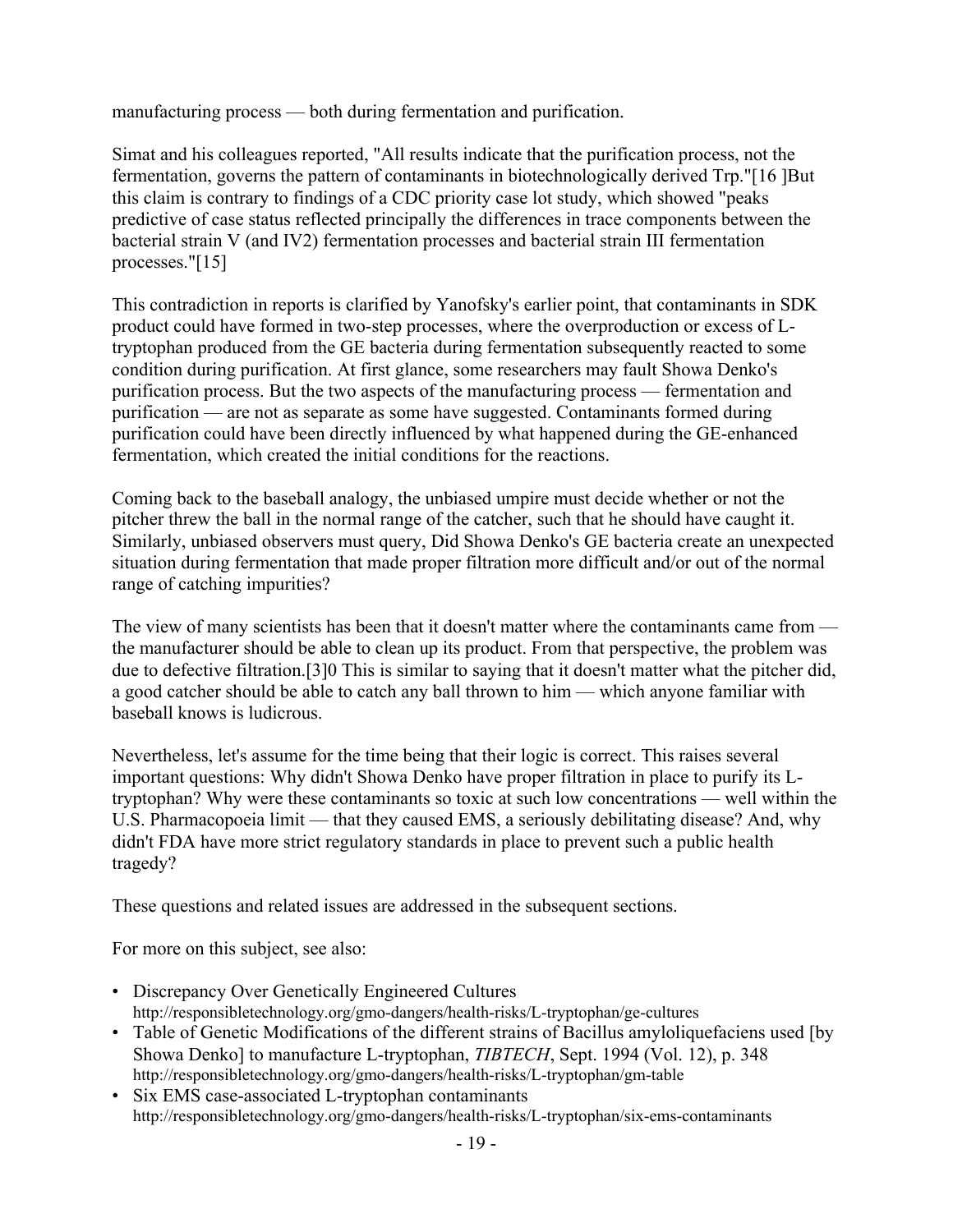- Comments by Charles Yanofsky, PhD, Stanford University http://responsibletechnology.org/gmo-dangers/health-risks/L-tryptophan/yanofsky
- "EMS deaths: Is recombinant DNA technology involved?" *The Medical Post*, Nov. 6, 1990 http://responsibletechnology.org/gmo-dangers/health-risks/L-tryptophan/ems-deaths
- "Japanese Identify Second Impurity in L-Trypt.," Asahi News Service, June 23, 1992 http://responsibletechnology.org/gmo-dangers/health-risks/L-tryptophan/asahi-news

## **References**

- 1. Belongia EA, et al., "An Investigation of the Cause of the Eosinophilia-Myalgia Syndrome Associated with Tryptophan Use," *The New England Journal of Medicine* (August 9, 1990), Vol. 323, No. 6, pp. 357-365.
- 2. Article by Gerald Gleich, MD, *National EMS Network Newsletter*, February 1998.
- 3. Kilbourne EM, et al., "Tryptophan Produced by Showa Denko and Epidemic Eosinophilia-Myalgia Syndrome," *The Journal of Rheumatology* (1996), Vol. 23, Supplement 46, pp. 81- 88.
- 4. Gerald Gleich, MD, Mayo Clinic, personal interview, April 13, 1998.
- 5. Don Morgan, attorney, Cleary, Gottlieb, Steen & Hamilton, Washington, DC, personal correspondence (email), April 19, 2001.
- 6. Mayeno AN and Gleich GJ, "Eosinophilia-myalgia syndrome and tryptophan production: a cautionary tale," *TIBTECH* (September 1994), Vol. 12, pp. 346-352.
- 7. Sakimoto K and Torigoe Y, Showa Denko K.K., Tokyo, Japan, "Study of Mechanism of Peak E Substance Formation in Process of Manufacture of L-tryptophan," unpublished study, April 1, 1992.
- 8. Steven B. Auerbach and Henry Falk, "Eosinophilia-myalgia syndrome: CDC update," *Cleveland Clinical Journal of Medicine* (May-June 1991), Vol. 58, No. 3, pp. 215-217.
- 9. Fax from Food and Drug Administration, Washington, DC, "Showa Denko's Manufacturing Process," September 18, 1990.
- 10. Dateline NBC, NBC News, "Bitter Pill," August 22, 1995.
- 11. NHK Special in Japan, "Product Liability Litigation in America," August 5, 1995.
- 12. John Baker, attorney, Denver, Colorado, personal correspondence (email), April 30, 2001.
- 13. Trucksess MW, "Separation and isolation of trace impurities in L-tryptophan by high performance liquid chromatography," *Journal of Chromatology* (1993), Vol. 630, pp. 147- 150.
- 14. Caudill S, et al., "Important Issues Affecting Eosinophilia-Myalgia Syndrome Investigations Based on Analysis of L-tryptophan Samples," *Journal of Occupational Medicine and Toxicology* (1993), Vol. 2, No. 1, pp. 41-52.
- 15. Hill R, et al., "Contaminants in L-tryptophan Associated with Eosinophilia-Myalgia Syndrome," *Archives of Environmental Contamination and Toxicology* (1993), Vol. 25, pp. 134-142.
- 16. Thomas Simat, et al., "Synthesis, formation, and occurrence of contaminants in biotechnologically manufactured L-tryptophan," *Adv Exp Med Biol* (1999) Vol. 467, pp. 469- 480.
- 17. Arthur N. Mayeno, Ph.D., et al., "3-(Phenylamino)alanine, a Novel Aniline-Derived Amino Acid Associated With the Eosinophilia-Myaliga Syndrome: A Link to Toxic Oil Syndrome?" *Mayo Clinic Proceedings* (1992), Vol. 67: pp. 1134-1139.
- 18. Charles Yanofsky, Ph.D., Dept. of Biological Sciences, Stanford University, personal correspondence (email), June 2, 1998.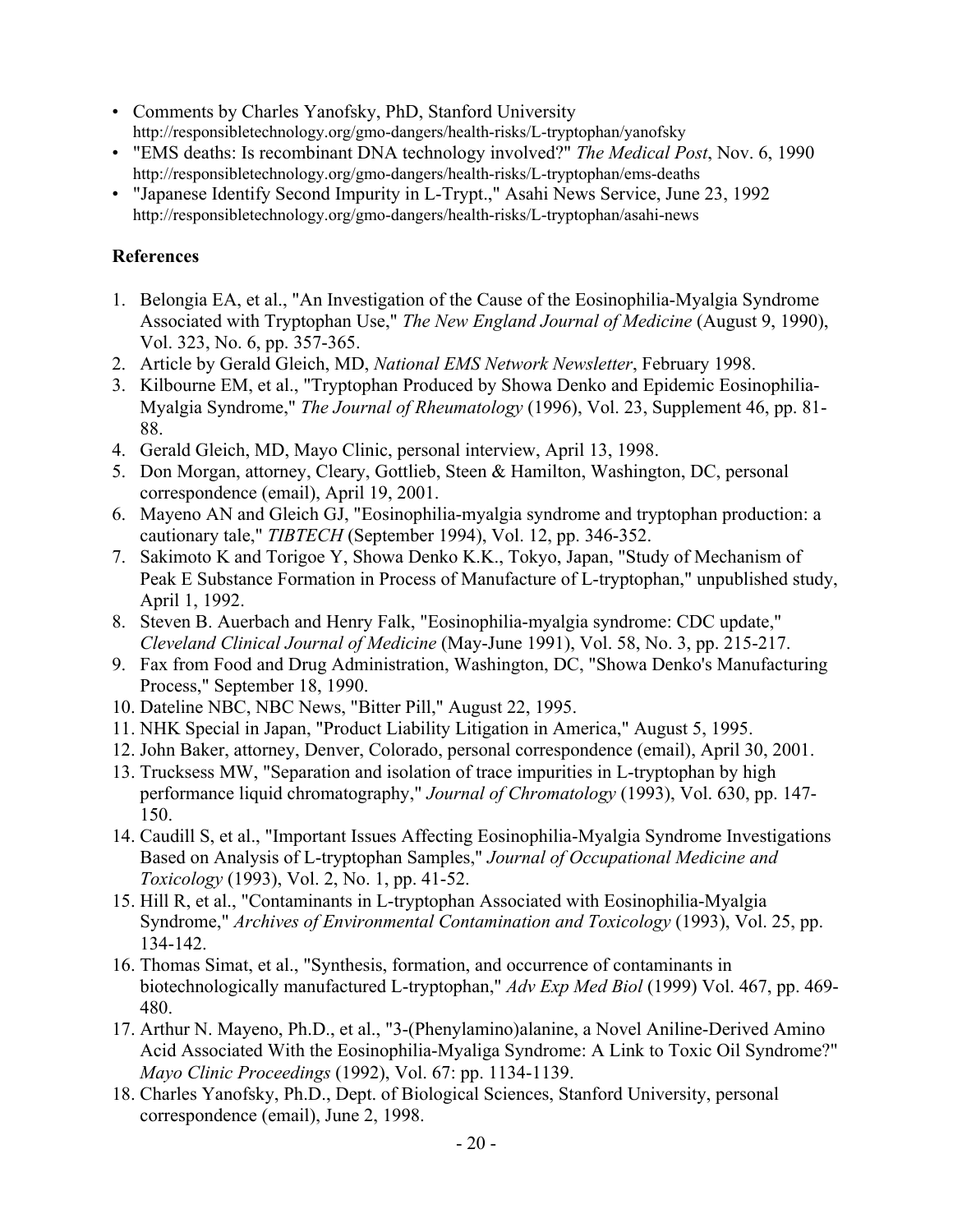- 19. Philip Raphals, "EMS deaths: Is recombinant DNA technology involved?", *The Medical Post*, November 6, 1990.
- 20. Slutsker L, et al., "Eosinophilia-Myalgia Syndrome Assoicated with Exposure to Tryptophan from a Single Manufacturer," *Journal of the American Medical Association* (July 11, 1990), Vol. 264, No. 2, pp. 213-217.
- 21. Charles Yanofsky, personal correspondence (email), February 21, 2001.
- 22. James Maryanski, Ph.D., biotechnology coordinator, FDA, phone interview, July 5, 1986.
- 23. Sam Page, M.D., Chief, Natural Products, Center for Food Safety and Applied Nutrition, FDA, Congressional Hearing, Subcommittee, July 18, 1991.
- 24. Don Morgan, attorney, personal correspondences (emails), April 9 and March 5, 2001.
- 25. Goda Y, et al., "3-aniline-L-alanine, structural determination of UV-5, a contaminant in EMS-associated L-tryptophan samples" *Chem Pharm Bull* (Tokyo) (August 1992), Vol. 40 (8): pp. 2236-2238.
- 26. Toyooka T, et al., "Characterization of contaminants in EMS-associated L-tryptophan samples by high-performance liquid chromatography," *Chem Pharm Bull* (1991)(Japan), Vol. 39, pp. 820-822.
- 27. Asahi News Service, "Japanese Identify Second Impurity in L-trypt," June 23, 1992.
- 28. Yanofsky, personal correspondence (email), March 22, 2001.
- 29. Toyoda M, et al., *Bioscience, Biotechnology, Biochemistry* (1894) Vol. 58, pp. 1318.
- 30. Thomas Simat, et al., "Contaminants in biotechnologically manufactured L-tryptophan," *Journal of Chromatology B* (1996), Vol. 685, pp. 41-51.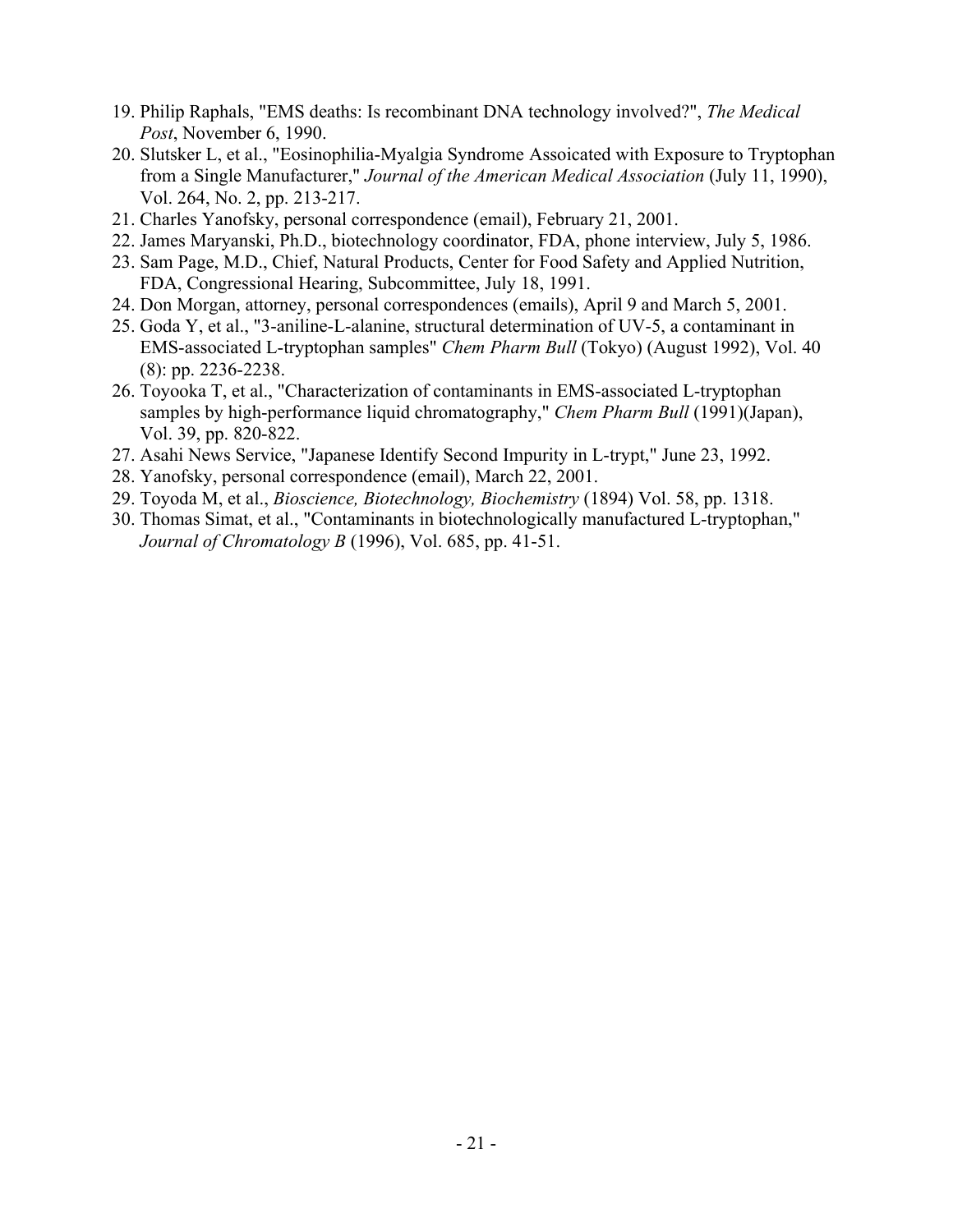## **Part 5**

### **Problems with Identifying and Testing for Trace Contaminants**

http://responsibletechnology.org/gmo-dangers/health-risks/L-tryptophan/identify-test

"I must emphasize that the presence of the contaminants in the [Showa Denko] Ltryptophan is astonishingly small and so you require very sophisticated instrumentation and a lot of hard work to even come close to determining the structures." — Stephen Naylor, Mayo Clinic[1]

Researchers have had enormous difficulty identifying the specific micro contaminant(s) in Showa Denko L-tryptophan that caused EMS.

In June 1990, the Los Alamos National Laboratory hosted a research conference on EMS in cooperation with the CDC, FDA, NIH and the New Mexico Department of Health and Environment. Phillip Hertzman, one of three New Mexico physicians who discovered the link between EMS and L-tryptophan consumption, summarized the conference proceedings in a paper published in the *Journal of Rheumatology*. Regarding toxicity tests on Showa Denko Ltryptophan, he and his colleagues stated:

"Radio-chemical studies have found no contamination. Analyses for 37 inorganic elements and for gross chemical contamination have been negative. Microbiological analyses have detected no significant contamination. While endotoxin has been detected in some lots, this contamination has not been associated with the illness. Several toxicological studies have been unable to produce the syndrome [EMS] in an animal model. Although the L-tryptophan was generally greater than 98.5% pure, high performance liquid chromatography analysis of material from the implicated manufacturer indicates the presence of more than 30 trace contaminants.[2]

Other analyses such as ion chromatography and gel-permeation chromatography identified no case associated contaminants in Showa Denko product from the comparison of batches of control and case-associated L-tryptophan.[3]

Using high performance liquid chromatography (HPLC), researchers have identified six caseassociated contaminants in Showa Denko L-tryptophan.[4] Two of these were novel amino acids: EBT[5] (also called Peak 97 and Peak E) and 3-PAA (also called Peak I and UV-5). EBT and 3-PAA were significantly correlated to each other and patients with EMS ingested significantly greater amounts of both (10 and 15 times respectively) than did control Ltryptophan users.6Others reported, "The quantities of the known EMS case-associated contaminants, EBT and 3-PAA, were remarkably small, of the order of .01%, and could easily escape detection.[7]; EBT and 3-PAA levels were 105 and 220 parts per million (ppm) respectively in one Showa Denko (SDK) L-tryptophan lot.[8] Others reported 3-PAA levels at 89 ppm[5] and 100 ppm,[9] while EBT levels varied widely from zero to nearly 300 ppm.[10]

In one study, Center for Disease Control (CDC) researchers found contaminant EBT in caseassociated L-tryptophan lots dating back to August 19, 1986,[10] more than two years before the alleged date of contamination.[11] High levels of EBT were positively associated with EMS, but the association lacked statistical significance. The CDC researchers wrote: "While these findings do not rule out the possibility that EBT is the etiologic agent in EMS, they raise the possibility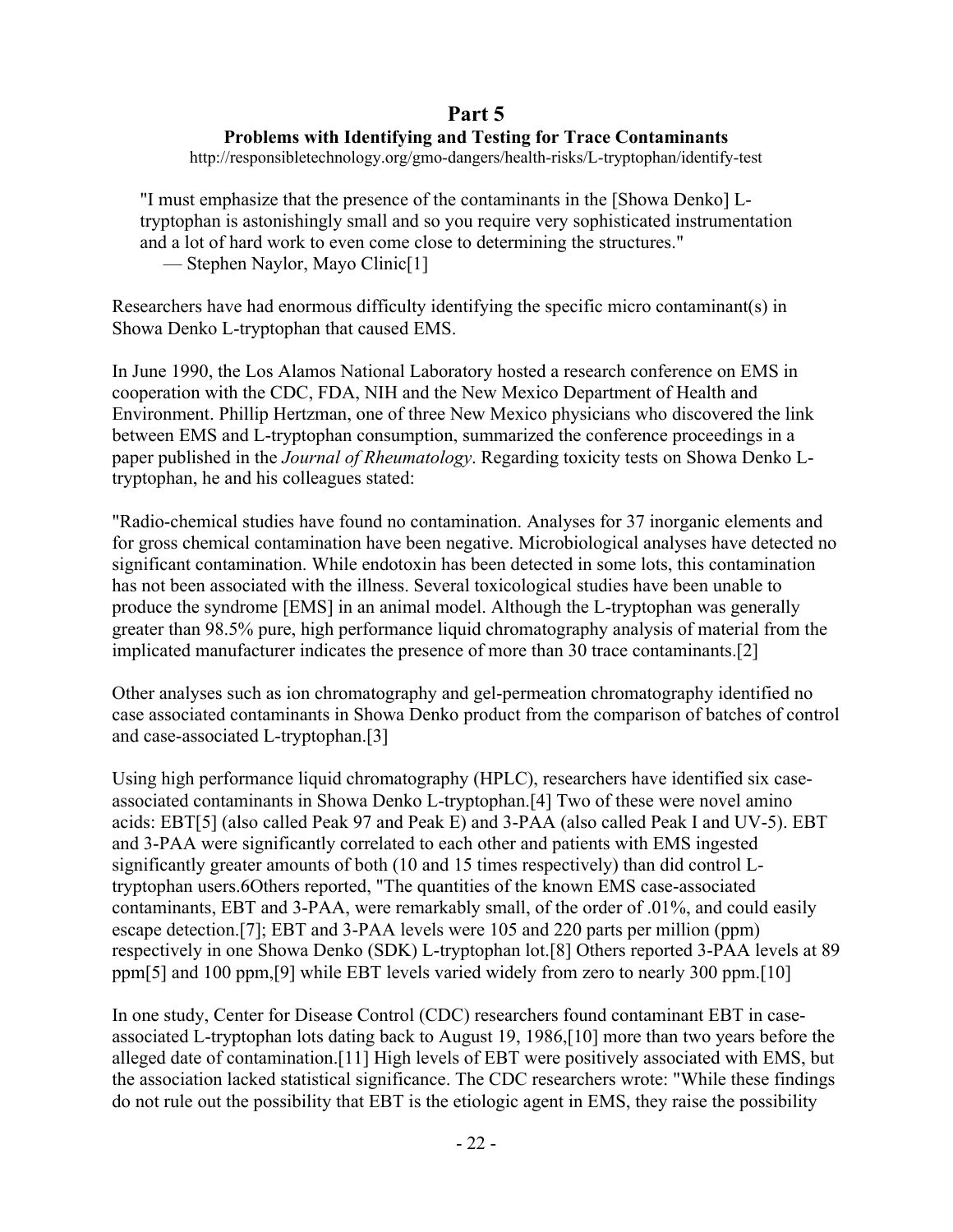that other chemical contaminants in manufactured tryptophan modify the effects of EBT or that the causal agent of EMS is an entirely distinct compound.[10]

Still, epidemiological data showed that EBT was the impurity most strongly associated with EMS[12] and the Wilcoxon rank-sum test showed Peak 97 (EBT) was the single most predictive peak of case associated L-tryptophan lots.[13]

Researchers said, "It is also possible that the causative agent (1) may not absorb in the UV [ultraviolet] range [used in chromatography] or (2) may be present in a peak that is hidden beneath another peak (e.g., the large L-tryptophan peak) on HPLC.[2]

Rossanne Philen and Robert Hill at CDC commented on the biological potency of Showa Denko L-tryptophan trace contaminants:

"The L-tryptophan associated with EMS met the standards for purity established by the United States Pharmacopoeia (USP). Nevertheless, more than 60 micro contaminants have been found in L-tryptophan in amounts of 10 or fewer parts per million. *This finding implies that if one of these 60 or more contaminants is the etiologic agent for EMS, the contaminant must be a biologically potent compound to cause such a serious disease at such a low dosage* (emphasis added).[14]

### **Animal Studies Fail to Reproduce Full EMS Pathology**

An early study of implicated L-tryptophan (L-TRP) in Lewis rats produced encouraging results, replicating many of the pathological features of human EMS.[15]

In late 1990, FDA and NIH researchers reported that Lewis rats treated with implicated L-TRP, but not USP grade L-TRP or vehicle control, developed many of the specific features of L-TRP EMS, including perimyositis, fasciitis, and perivascular inflammation. However, peripheral blood eosinophilia, a common feature of human EMS, was not observed. The large dosage of L-TRP given to the animals was equivalent to human consumption of about 5 grams/day of L-TRP (a recommended human dosage was 1-2 grams/day[16]) and treatment was for 38 days.[15]

"Our study provides evidence that the female Lewis rat is a suitable animal in which to study the effects of implicated L-tryptophan as well as the complex factors involved in the pathogenesis of inflammatory, fibrosing syndromes of muscle and fascia," the researchers concluded.

Douglas L. Archer, Ph.D., the deputy director of FDA's Center for Food Safety and Applied Nutrition, testified before a subcommittee hearing of the House of Representatives on July 18, 1991: "One of the most significant scientific breakthroughs was the development of an animal model for EMS…. After suspect LT [L-tryptophan] was fed to a special stain of rats, several pathological changes that were comparable to those in the EMS patients were observed."[17]

But FDA's initial enthusiasm for an animal model of EMS was short lived.

In March 1993, government researchers led by Laurie Love, M.D., Ph.D., reported that while all animals (Lewis rats) treated with case-associated L-TRP or EBT developed significant myofascial thickening, compared with two control groups, even those animals receiving the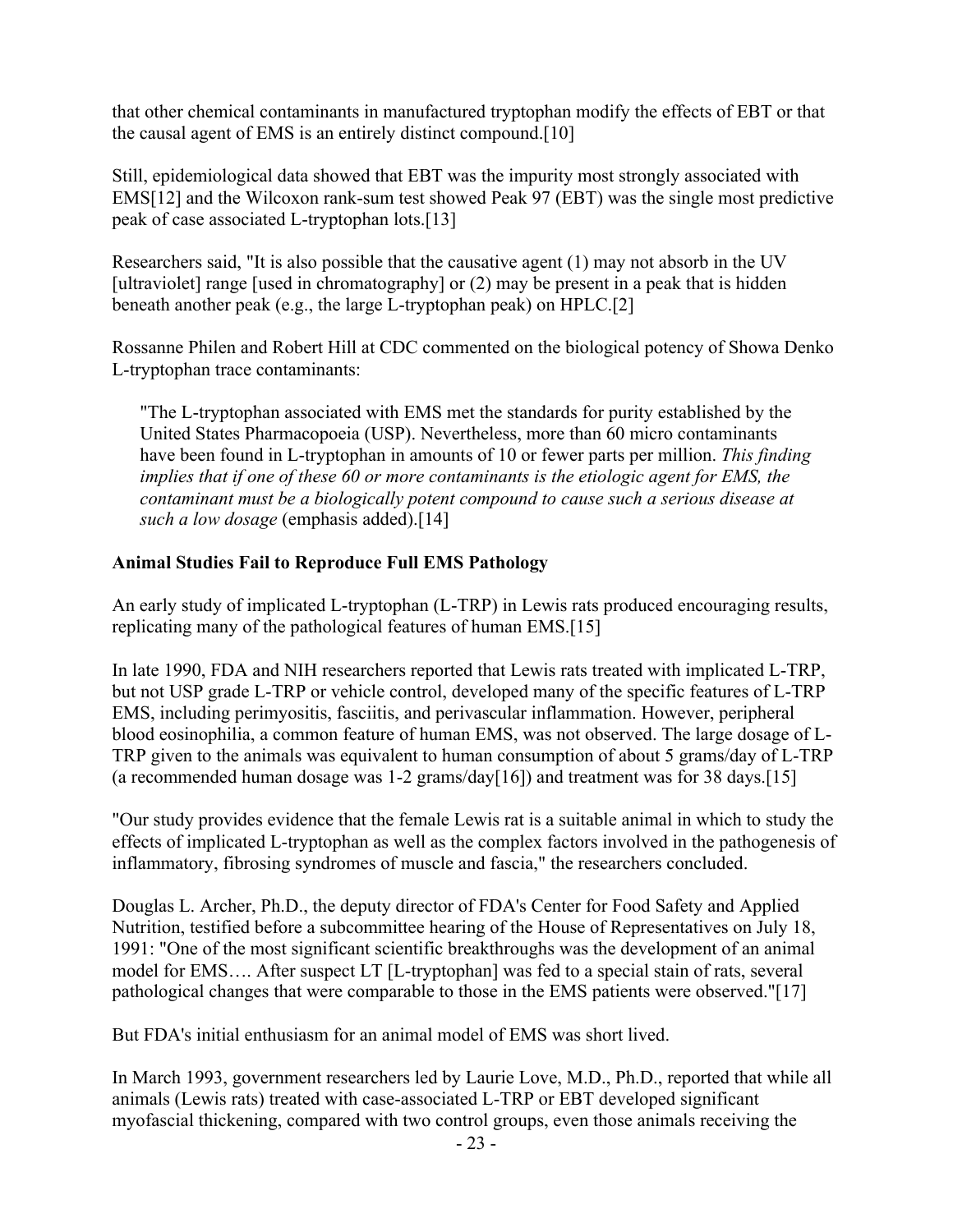control L-TRP showed a mild but significant increase in the thickness of the myofascia, compared with vehicle-treated control animals. The basic difference between this study and the previous one was that it was with a higher dosage (approx. 5-6 grams/day) of implicated L-TRP for a slightly longer period (42 days).[12]

The study demonstrated for the first time the pathological effects of the EBT contaminant, but the results did not rule out the possibility that other impurities in the EMS-case-associated L-TRP might also contribute to some of the features of EMS. "Our study implicates EBT as one compound found in case-associated L-TRP that can cause some pathological changes in Lewis rats that are similar to some pathological features of L-TRP-associated EMS," according to the researchers.[12]

Myofascial thickening and immune cell changes were most prominent in test animals after administration of case-associated L-TRP, but EBT when combined with control L-TRP was also found to cause immune cell activation in the peripheral blood.

The researchers stated, "This study also strongly suggests that control L-TRP alone [in high doses] plays an important role in this [EMS] and possibly other fibrosing illnesses, because it is associated with mild but significant myofascial thickening and alterations in peripheral mononuclear cell phenotypes, as well as with significant pancreatic pathology."[12]

Edwin Kilbourne, M.D., a CDC epidemiologist, commented, "The meaning of the experimental findings in Lewis rats is not yet clear. The histopathologic changes produced by implicated tryptophan and by EBT mimic a part of the pathology of human EMS but fall short of reproducing the illness."[18]

In 1998, a leading EMS researcher at the Mayo Clinic, Gerald Gleich, MD, updated the status of EMS research [*http://www.nemsn.org/Articles/Gleich%20summary%2098.htm*] after scores of studies:

"The failure of both the bioassay and the animal feeding experiments to yield robust and reproducible results has been a major disappointment…. As a consequence of the investigations by public health authorities, L-tryptophan produced by Showa Denko KK has been implicated as a cause of EMS. Certain contaminants present in the L-tryptophan have been implicated as candidates for causation. However, we do not know the exact structures and without this knowledge one fears that another epidemic will occur at some time."[19]

For more information on this subject, see also:

• "Current Status of Research on EMS" by Gerald J. Gleich, M.D., Mayo Clinic http://www.nemsn.org/Articles/Gleich%20summary%2098.htm

## **References:**

- 1. National EMS Network Newsletter, winter 2000, interview with Stephen Naylor, researcher, Mayo Clinic.
- 2. Herzman PA, et al., "The Eosinophilia-Myalgia Syndrome: The Los Alamos Conference,"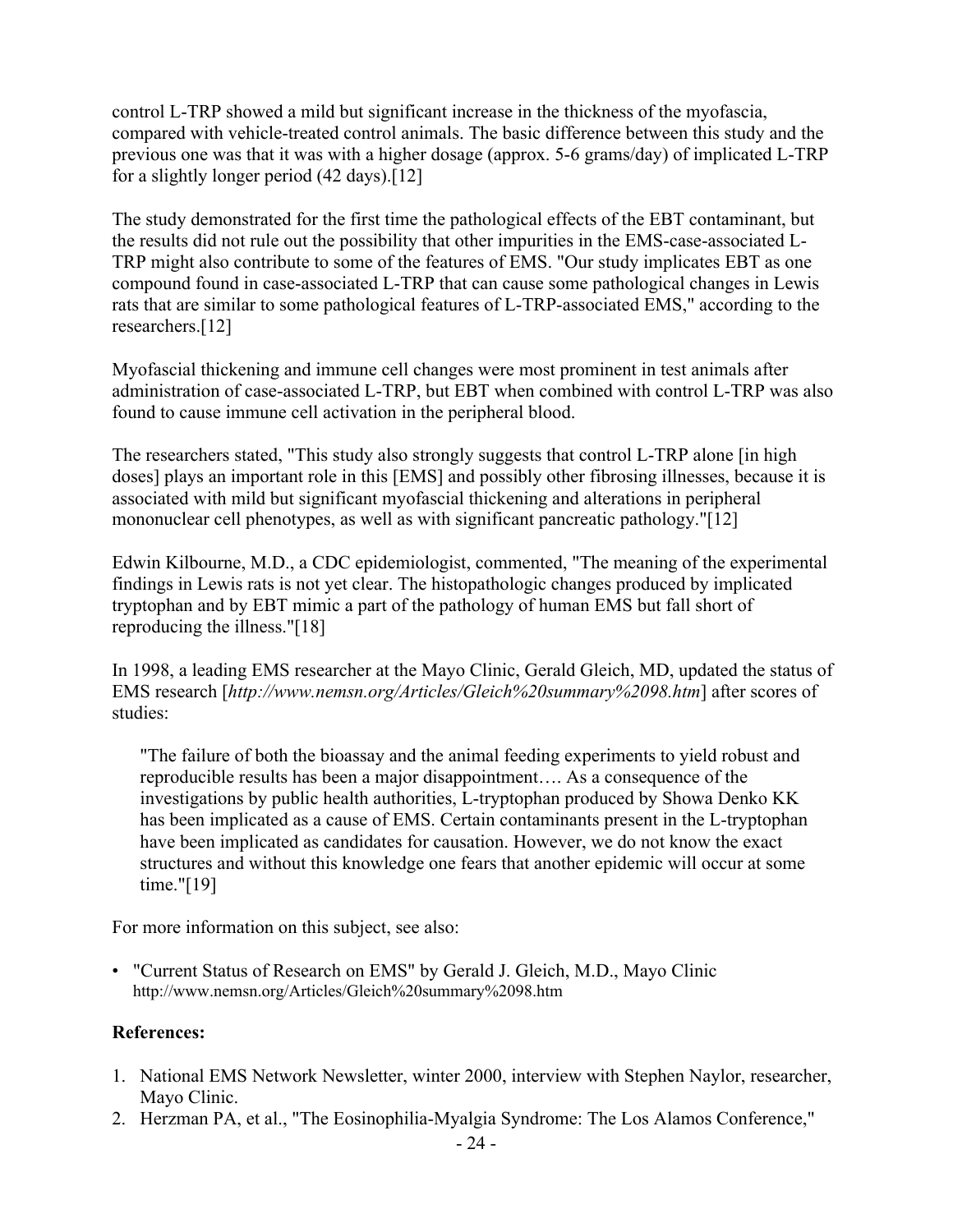*Journal of Rheumatology* (1991), Vol. 18, No. 6, pp. 867-873.

- 3. Toyo'oka T, et al., "Characterization of Contaminants in EMS-Associated L-tryptophan Samples by High-Performance Liquid Chromatography," *Chem. Pharm. Bull.* (1991), Vol. 39(3): pp. 820-822.
- 4. Hill R, Caudill S, el al, "Contaminants in L-Tryptophan Assoicated with Eosinophilia Myalgia Syndrome,"*Archives of Environmental Contamination and Toxicology* (1993), Vol. 25, pp. 134-142.
- 5. Arthur N. Mayeno, et al., "Characterization of 'Peak E," a Novel Amino Acid Associated with Eosinophilia-Myalgia Syndrome," *Science* (December 21, 1990), Vol. 25: pp. 1707- 1708.
- 6. Mayeno AN, et al., "3-(Phenylamino)alanine, a novel aniline-derived amino acid associated with the eosinophilia myalgia syndrome: a link to the toxic oil syndrome?" *Mayo Clinic Proceedings* (1992), Vol. 67, pp. 1134-1139.
- 7. Mayeno AN, Gleich, JG, "Eosinophilia-Myalgia Syndrome and tryptophan production: a cautionary tale," *TIBTECH* (*Trends of Biotechnology*) September 1994, Vol. 12, pp. 346-352.
- 8. Simat T, et al., "Contaminants in biotechnologically manufactured L-tryptophan," *Journal of Chromatography B* (1996), Vol. 685, pp 41-51.
- 9. Goda Y, et al., "3-anilino-L-alanine, structural determination of UV-5, a contaminant in EMS-associated L-tryptophan samples," *Chem. Pharm. Bulletin* (1992), Vol. 40(8), pp. 2236-2238.
- 10. Philen, RM, et al., "Tryptophan Contaminants Associated with Eosinophilia-Myalgia Syndrome," *American Journal of Epidemiology* (1993), Vol. 138, No. 3, pp 154-159.
- 11. Blauvelt A and Falanga V, "Idiopathic and L-Tryptophan-Associated Eosinophilic Fasciitis Before and After L-Tryptophan Contamination," *Archives of Dermatology* (August 1991), Vol. 127, pp. 1159-1166.
- 12. Love LA, et al., "Pathological and Immunological Effects of Ingesting L-Tryptophan and 1,1'-Ethylidenebis (L-Tryptophan) in Lewis Rats," *Journal of Clinical Investigation* (March 1993), Vol. 91, pp. 804-811.
- 13. MMWR, "Analysis of L-tryptophan for the Etiology of Eosinophilia-Myalgia Syndrome," (August 24, 1990), Vol. 39(34): pp. 589.
- 14. Philen RM, et al., "3-(Phenylamino)alanine a Link Between Eosinophilia-Myalgia Syndrome and Toxic Oil Syndrome?" *Mayo Clinic Proceedings* (1993), Vol. 68, pp. 197- 200.
- 15. Crofford L, et al., "L-Tryptophan Implicated in Human Eosinophilia-Myalgia Syndrome Causes Fasciitis and Perimyositis in the Lewis Rat," *Journal of Clinical Investigation* (November 1990), Vol. 86: pp. 1757-1763.
- 16. Author's personal communications with EMS patients.
- 17. Douglas L. Archer, Ph.D., Deputy Director, Center for Food Safety and Applied Nutrition, FDA, Hearing before the Subcommittee on Human Resources and Intergovernmental Relations Subcommittee of the Committee on Government Operations House of Representatives, First Session, July 18, 1991.
- 18. Edwin M. Kilbourne, "Eosinophilia-myalgia syndrome: Coming to Grips with a New Illness," *Epidemiological Reviews*, (1992), Vol. 4, pp. 16-36.
- 19. Gerald J. Gleich, MD, "Current Status of Research on EMS," *National EMS Network Newsletter*, February (winter 1998).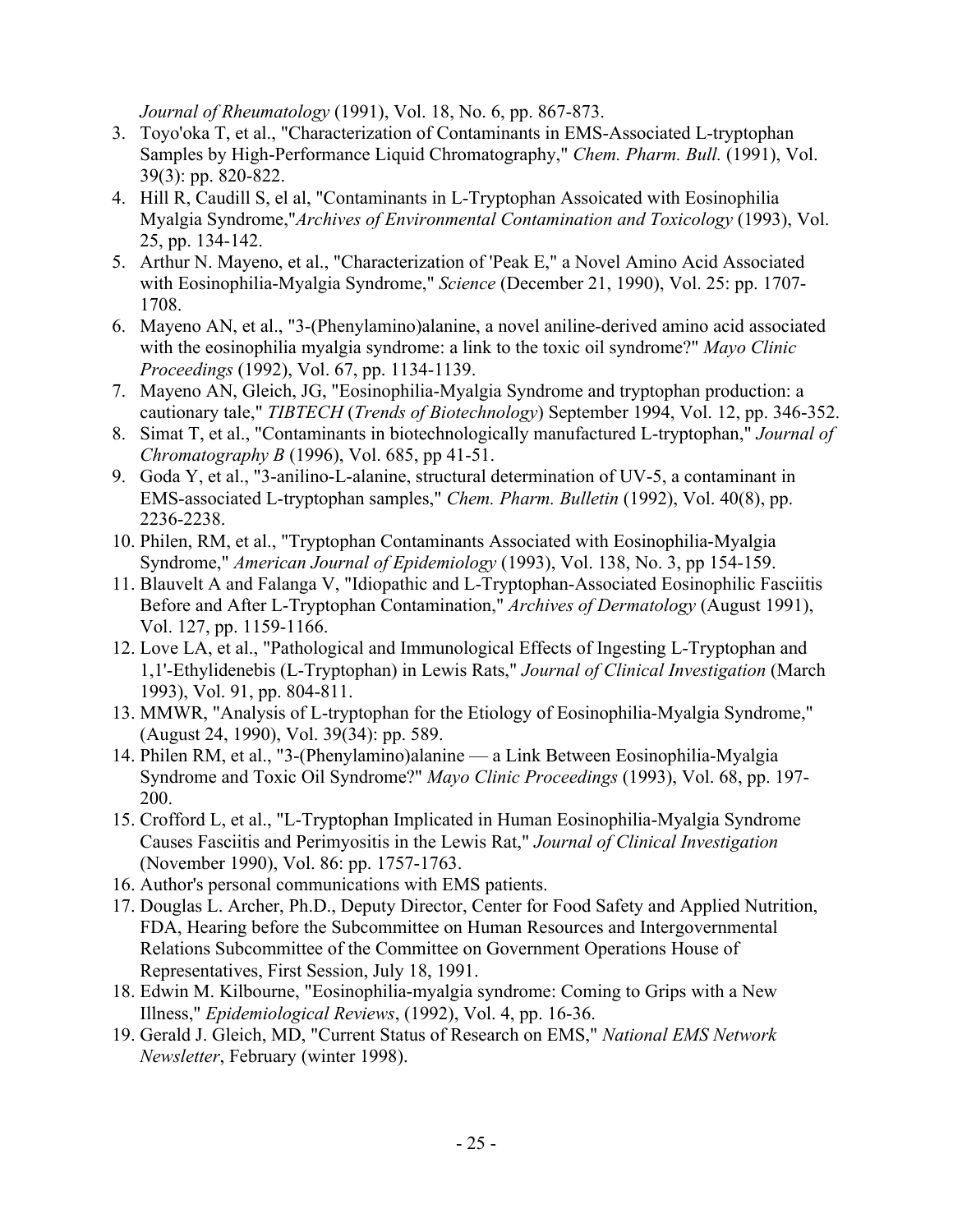## **Part 6 Government Agencies Disagree on Cause of EMS**

http://responsibletechnology.org/gmo-dangers/health-risks/L-tryptophan/govt-agencies

The FDA's finding that control L-tryptophan itself was a contributing factor to the syndrome is surprising, because it is inconsistent with the epidemiological evidence linking production lots of implicated L-TRP to cases of EMS. Earlier studies by leading researchers, including those at the Center for Disease Control (CDC), clearly suggested that L-tryptophan itself was not responsible for EMS and that the disease was caused by contaminant(s) in a single manufacturer's L-TRP.[1- 3]

In August 1989, researchers headed by Edward A. Belongia, M.D., from CDC, reported in *The New England Journal of Medicine* on a study of EMS cases in Minnesota, "Our data suggests that the syndrome is not produced by tryptophan itself."[2]

Steven Auerbach, M.D., and Henry Falk, M.D., at CDC's Center for Environmental Health and Injury Control, reported, "Even at the time of the initial reports, the epidemiological pattern suggested that EMS was not caused by tryptophan per se, but was probably due to a contaminant. Further research linked LTCP's [L-TRP containing products] ingested by EMS case-patients to specific lots of a single manufacturer of bulk L-tryptophan."[4]

A CDC study by Mary L. Kamb, M.D., and associates clearly established a dose relationship in South Carolina patients who consumed varying dosages of one particular brand (i.e., Showa Denko's). Eighty-four percent had definite or possible EMS from taking more than 4 grams/day of implicated L-TRP, "suggesting that a contaminant and not tryptophan itself was the etiological [casual] agent, since persons in this cohort who took [high doses of] non-implicated brands of tryptophan were not similarly affected."[5, 6]

Gerald J. Gleich, M.D., at the Departments of Immunology and Medicine, Mayo Clinic and Foundation, summed it up: "The issues are twofold: 1. Tryptophan itself clearly is not the cause of EMS in that individuals who consumed product from companies other than Showa Denko did not develop EMS. 2. The evidence points to Showa Denko product as the culprit and to the contaminants as the cause."[7]

But FDA interpreted these findings differently.

In policy statement letters and Congressional Hearings following the epidemic, FDA officials seemed to ignore the consistent epidemiological evidence, in favor of shifting the focus of blame away from Showa Denko's product to include all sources of the food supplement L-tryptophan.

David Kessler, FDA Commissioner, in testimony before a Congressional subcommittee in July 1991, said that FDA was not convinced that the impurities in the bad batches of Showa Denko Ltryptophan were the total answer. Some cases of eosinophilia-myalgia syndrome occurred prior to the 1989 epidemic and had been linked to other batches and to other sources of L-tryptophan. "For that reason, the FDA continues to keep L-tryptophan off the market, although a number of other amino acids continue to be available…."[8]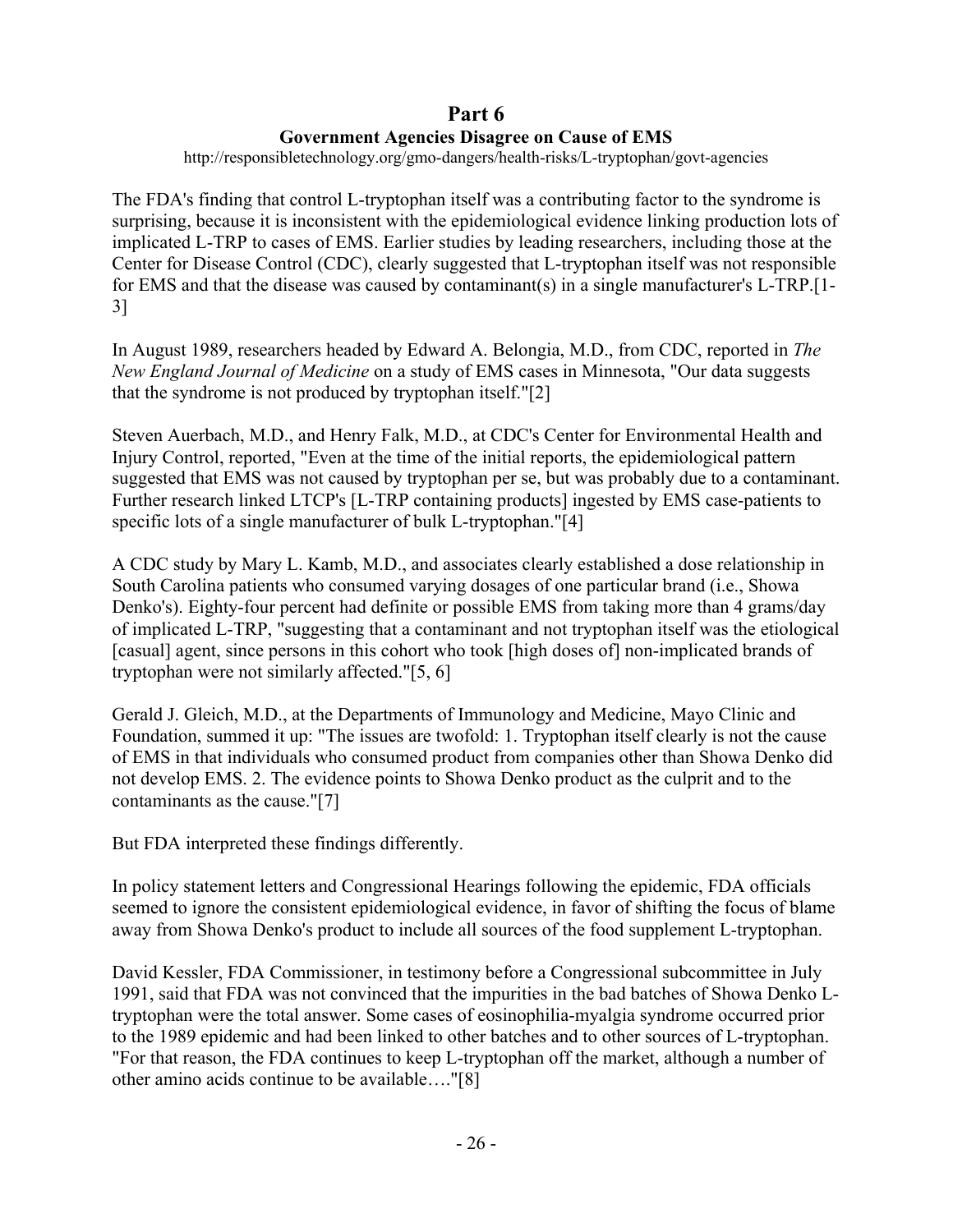An FDA letter on L-tryptophan-related EMS mailed to a U.S. Senator stated, "Both initial and subsequent epidemiological studies on the EMS epidemic have identified cases of EMS, and another related disease, eosinophilic fasciitis, that occurred before the 1989 epidemic that appear to be related to other batches or sources of L-tryptophan…. Taken together, these findings support previous suggestions that the L-tryptophan-associated EMS was caused by several factors and is not necessarily related to a contaminant in a single source of L-tryptophan…."[9]

Stuart L. Nightingale, M.D., FDA Associate Commissioner for Health Affairs, stated,

"Although *no other company's product has been definitely linked to EMS* [emphasis added], in some instances the source of LT could not be fully ascertained. However, several observations have caused FDA not to eliminate other brands of LT, or LT itself, as causal or contributing to the development of EMS:

- Three to five percent of the EMS cases have not been definitely linked to Showa Denko's product.
- At least eight cases with EMS-like symptoms have been associated with 5-hydroxytryptophan a compound related to LT, but produced from botanical sources.
- Surveillance for EMS has demonstrated that "non-epidemic" cases were occurring prior to the epidemic in 1989-90…."

"[T]hese findings raise serious questions regarding the safety of high dose levels of 'uncontaminated' LT."[10]

Let's examine these observations and reasons used by FDA to justify its ban on over-the-counter L-tryptophan sales:

### **1. Three to five percent of the EMS cases have not been definitely linked to Showa Denko's product**

The 3-5 percent figure cited by FDA apparently represents EMS cases that were untraceable to an L-TRP manufacturer. However, because any epidemiological study involves a reconstruction of events that led to an outbreak, such a failure to determine all of the facts is hardly unusual. Three to five percent ambiguity is rendered even more insignificant by the FDA's own admission, "No other company's product has been definitely linked to EMS."[11]

The combined results from three trace-back studies (in Oregon, Minnesota and New York) are compelling: Out of 189 EMS cases, pills from all but two traced unambiguously to Showa Denko L-TRP. Of those two, one patient's pills were initially traced to another manufacturer but were later tested by high performance liquid chromatography (HPLC) and found to have a "signature" (pattern of contaminant peaks) similar to Showa Denko product and dissimilar to the L-TRP produced by the company to which it was initially traced. The other case patient whose L-TRP pills were traced to another manufacturer had consumed two different brands before onset of illness, and the second brand was untraceable — which meant it could have come from Showa Denko.<sup>[1]</sup>

"Taken together, the Oregon, Minnesota, New York, and FDA/CDC product-tracing studies provide strong evidence implicating the tryptophan produced by one company, Showa Denko, as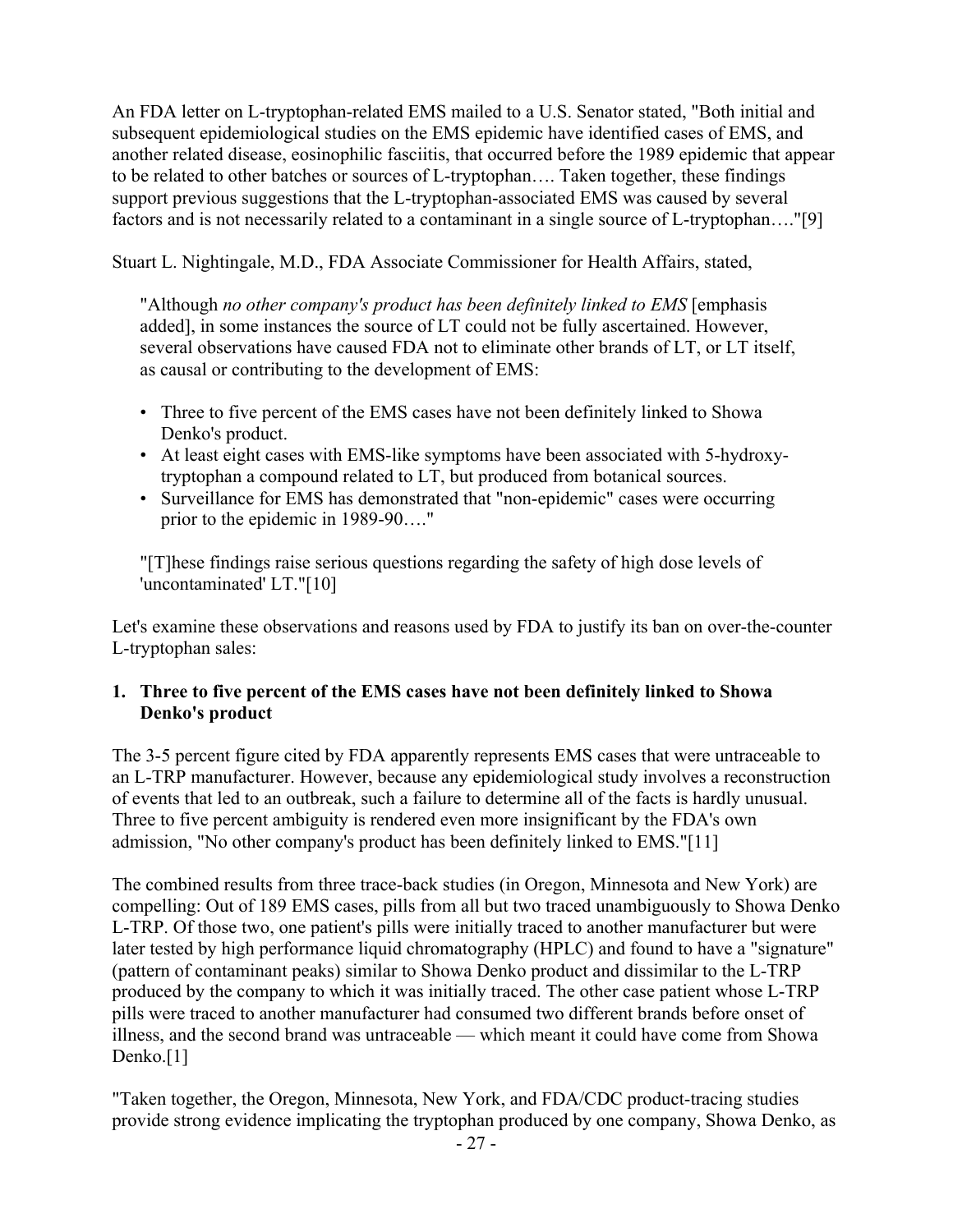the cause of the EMS outbreak. All of the exceptions (traces to other companies) are easily attributable to the 'noise' expected in following a product through the multiple levels of its distribution system," stated Kilbourne, a CDC epidemiologist.[1]

Thus, in three major trace-back studies published on the EMS epidemic, 99.5 percent of the cases were traced to Showa Denko's L-TRP, and only one case (out of 189) was not clearly traceable. So it is unclear what FDA's source is for the 3-5 percent of EMS cases that it claimed didn't trace to Showa Denko.

### **2. At least eight cases with EMS-like symptoms have been associated with 5 hydroxytryptophan a compound related to LT, but produced from botanical sources**

If eight 5-hydroxytryptophan [5-HTP]-related cases with EMS-like symptoms are relevant to FDA's policy questioning the safety of L-tryptophan, then why does FDA still allow 5-HTP to be sold over-the-counter as a food supplement?[11]

"No EMS cases have ever been proven to be caused by 5-HTP (or, for that matter, uncontaminated L-tryptophan)," reported Joshua H. Beisler, in Rutgers Law Journal.[11] 5-HTP is not synthetically produced, which is significant because the tainted batches of EMS-implicated L-TRP were attributed to changes in the manufacturing process.[11,2] As an extraction from the seed of an African plant (Griffonia simplicifolia), 5-HTP "avoids the contamination problem,"[12] which bacteriologically-produced L-TRP is subject to. "Consequently, the chance of 5-HTP ever being associated with an outbreak of EMS is extremely small, if not nonexistent," said Beisler.[11]

These isolated, non-referenced cases of 5-HTP are a separate issue. Otherwise, FDA would have to include the 20,000 cases in Spain of Toxic Oil Syndrome (TOS), which also exhibited clinical features similar to EMS.[2 ]; (TOS was linked to consumption of an aniline-derived contaminant, 3-PAP, in denatured canola oil. Implicated L-TRP also contained an aniline-derived impurity, 3-  $PAA.$ ][14]

### **3. Surveillance for EMS has demonstrated that "non-epidemic" cases were occurring prior to the epidemic in 1989-90**

As previously explained, the non-epidemic cases of EMS and eosinophilic fasciitis (EF) that occurred for several years prior to the epidemic also appear to be linked to batches of Showa Denko's L-TRP, manufactured using genetically engineered strains II-IV (see *Part 3: Preepidemic Cases of EMS* and *Part 4: Where Did the Contaminants Come From?*). FDA has assumed that these cases were associated with other manufacturers' L-TRP, but the scientific literature is quite clear that all traceable EMS cases, whether epidemic or pre-epidemic, were linked to Showa Denko's product.[15,1];The trace-back data on pre-epidemic EMS cases is limited, but still no other manufacturer's L-TRP was clearly associated with the disease,[15,16] and no other company was sued over the EMS tragedy.[11]

Regarding the L-TRP-related EF cases, surprisingly, no trace-back studies have been done. The scientific literature cites one case of L-TRP-related EF that was rediagnosed as having EMS after news of the epidemic.[1] *This suggests that other pre-epidemic L-TRP-related EF cases may also have been misdiagnosed, which would not be surprising because at that time (before the*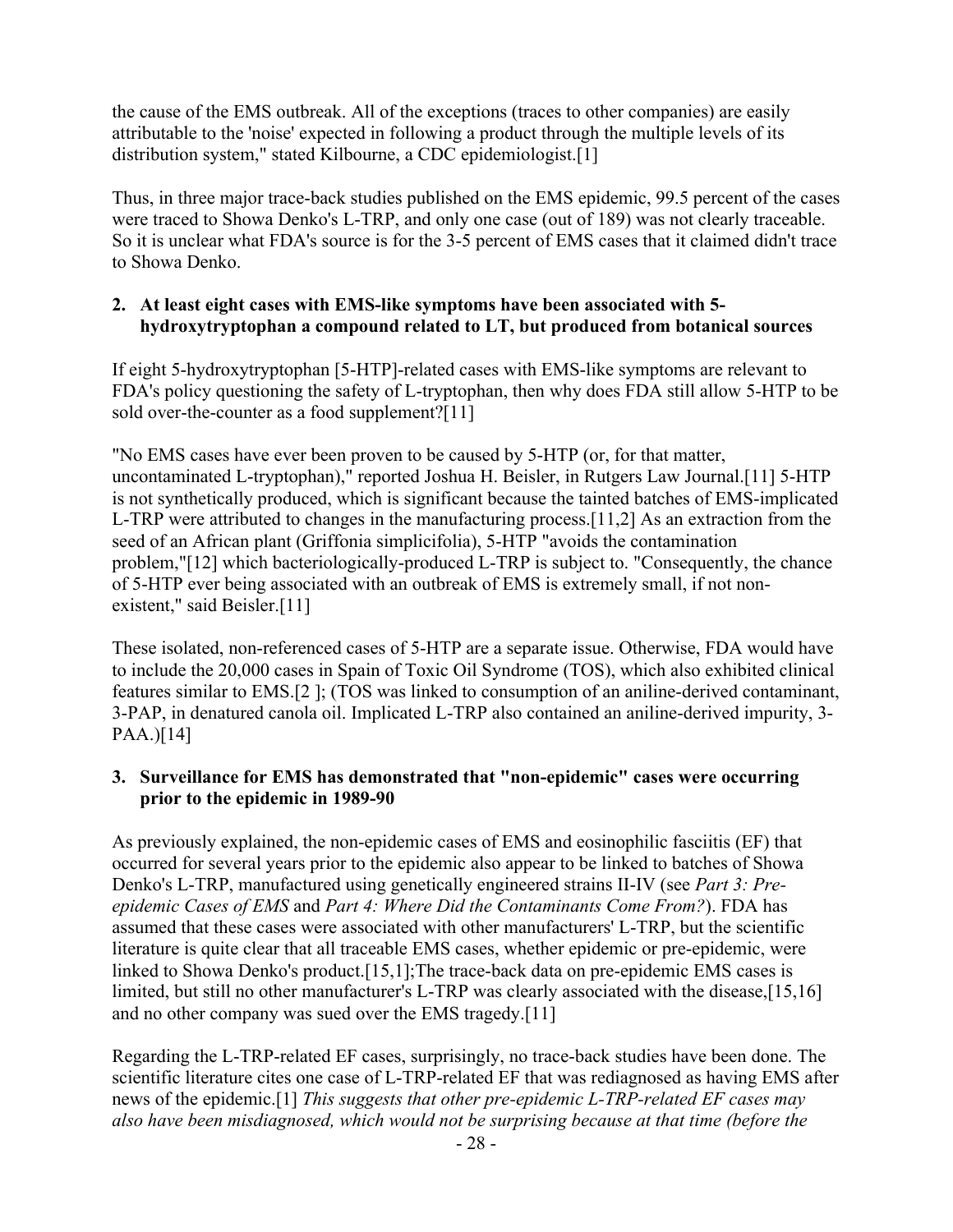*clinical discovery of EMS in late October 1989), no medical definition existed for the syndrome, so physicians could not make a proper diagnosis*.[13] To clarify this key issue of cases of preepidemic EF — and other pre-epidemic L-TRP related diseases that shared common symptoms with EMS, such as scleroderma, fibromyalgia, and perimyositis — I searched and identified eleven such early victims, including two which were EF cases, and all eleven had been rediagnosed as having EMS following the epidemic (see articles referenced at end of this part).

FDA has assumed that these pre-epidemic L-TRP-related EF and other early cases of EMS were caused by other manufacturers' L-TRP. However, the scientific data, albeit limited, combined with information on these early cases traced in legal proceedings, clearly suggests that they were also linked to Showa Denko product, which apparently was contaminated in much lesser degrees and/or in few batches for several years prior to the epidemic.[17]

A study by CDC researchers found varying levels of contaminant EBT in case-associated Showa Denko L-TRP production lots dating back to August 19, 1986.[17]

"The amount of EBT present in Showa Denko tryptophan varied markedly in the period 1987-1989, presumably reflecting alterations in the manufacturing process," said Arthur Mayeno and Gerald Gleich, researchers at the Mayo Clinic and Foundation. "It is likely that all of the contaminants varied with time. These data are consistent with the hypothesis that a contaminant in tryptophan is responsible for EMS and the sporadic cases of EF between 1986 and 1988."[18]

**[T] hese findings raise serious questions regarding the safety of high dose levels of 'uncontaminated'** LT — The epidemiological evidence clearly does not support this conclusion by FDA, because the South Carolina study of L-tryptophan users showed that people who consumed high doses (i.e. more than 4 grams/day) of uncontaminated L-tryptophan — from other brands than Showa Denko — were not similarly affected with EMS.[5,6]

In summary, FDA has presented no substantial or compelling evidence to support its position that uncontaminated L-TRP was a causal factor in EMS. All of FDA's reasons and/or observations mentioned above are based on unverified assumptions, including the agency's interpretation of finding in the Lewis rat animal study by Love, et al. (see *Part 5: Problems Identifying and Testing for Trace Contaminants*).

On this latter point, Charles Yanofsky, at Stanford University, commented:

"If they [toxic products] were produced during purification then it is very unlikely that they would be produced in animals from tryptophan itself. In any event testing high doses of tryptophan (or anything) for long periods in experimental animals is hardly an adequate test. Tryptophan is metabolized by man and important products like serotonin, niacin, and others, are derived from it.

"Over-administration of any natural metabolite is likely to generate byproducts, which may or may not be toxic. Unless you know exactly how a toxin works, and can perform a valid functional test, it is scientifically unsound to claim that an animal shows what could be the same symptoms from over-administration, and therefore conclude erroneously that the same toxin is produced from tryptophan in animals."[19]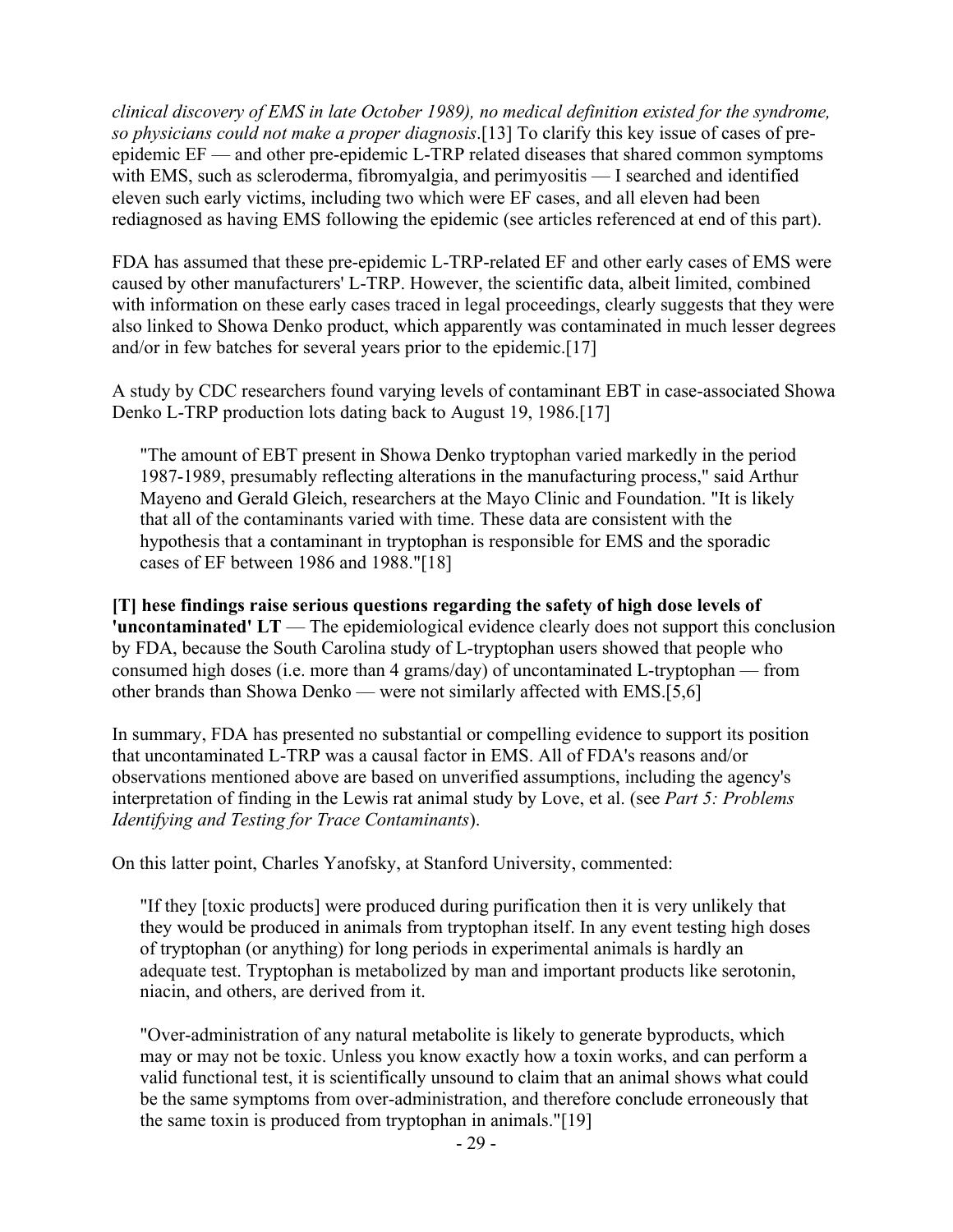"*Administering a natural metabolite at high doses for an extended period is not a valid test of safety*. This procedure might be appropriate for foreign substances which are not known to be metabolized and for which there is no knowledge of the normal levels that are established in the body, but it makes no sense for natural substances that are metabolized.[20]

Any natural metabolite if taken in excessive doses or if improperly purified could conceivably be a source of toxic substances that cause serious health problems. In addition, high levels of a metabolite may influence other metabolic pathways. However, administering sensible levels of natural compounds based on known features of metabolism is very unlikely to cause any medical problem, otherwise that problem would exist naturally."[20]

The EMS problem doesn't exist naturally, evidenced by the epidemiological data clearly linking EMS only to contaminated Showa Denko L-TRP. Therefore the EMS pathological features caused by implicated L-TRP must be fundamentally different from the side effects produced in laboratory animals from over administration (i.e., high doses) of uncontaminated L-TRP, a natural metabolite. FDA appears to have confused the real issue, using the side effects from high doses of control L-tryptophan in animals to divert attention from Showa Denko's contaminated L-TRP — and its genetically engineered bacteria.

Otherwise, if tryptophan, an essential amino acid, were unsafe, why would current FDA policy permit L-TRP usage for medical purposes and in infant formulas?

"It makes no sense at all," said Hans Fisher, Ph.D., who has conducted several animal studies on L-TRP at Rutgers University. "However, if people consume large amounts of LT, the conversion products, serotonin, kynurenine, etc., could have harmful effects. Thus there is reason to suggest care as to LT administration. Too much aspirin causes stomach bleeding!"[21]

But aspirin is not banned from the over-the-counter market — and L-tryptophan is.

This has caused alarm among some public health policy organizations and professionals questioning FDA's real motives.[11]

"Through efforts to increase its regulatory control over dietary supplements, the FDA has exploited this unfortunate [EMS] tragedy and often cites to the incident when recommending greater regulatory control over dietary supplements…. The FDA's ban of L-tryptophan… illustrates that the FDA's motivations for increasing its regulatory power include an unacknowledged political element that exists independently of any desire to protect and preserve the public health," wrote Beisler. [11]

Dennis Mackin, an attorney who represented an EMS victim at trial, commented, "The FDA had a political agenda that truth was not going to deter. Dr. Kessler of the FDA wanted to get control of food supplements in addition to drugs. Therefore it would not behoove his situation to lay the blame on an impurity in Showa Denko's LT product...[H]e testified before the U.S. Congress that it wasn't proven that Showa Denko was the culprit because the 'etiological' agent had not been identified." Mackin said that the judge at his client's trial would not admit Kessler's testimony as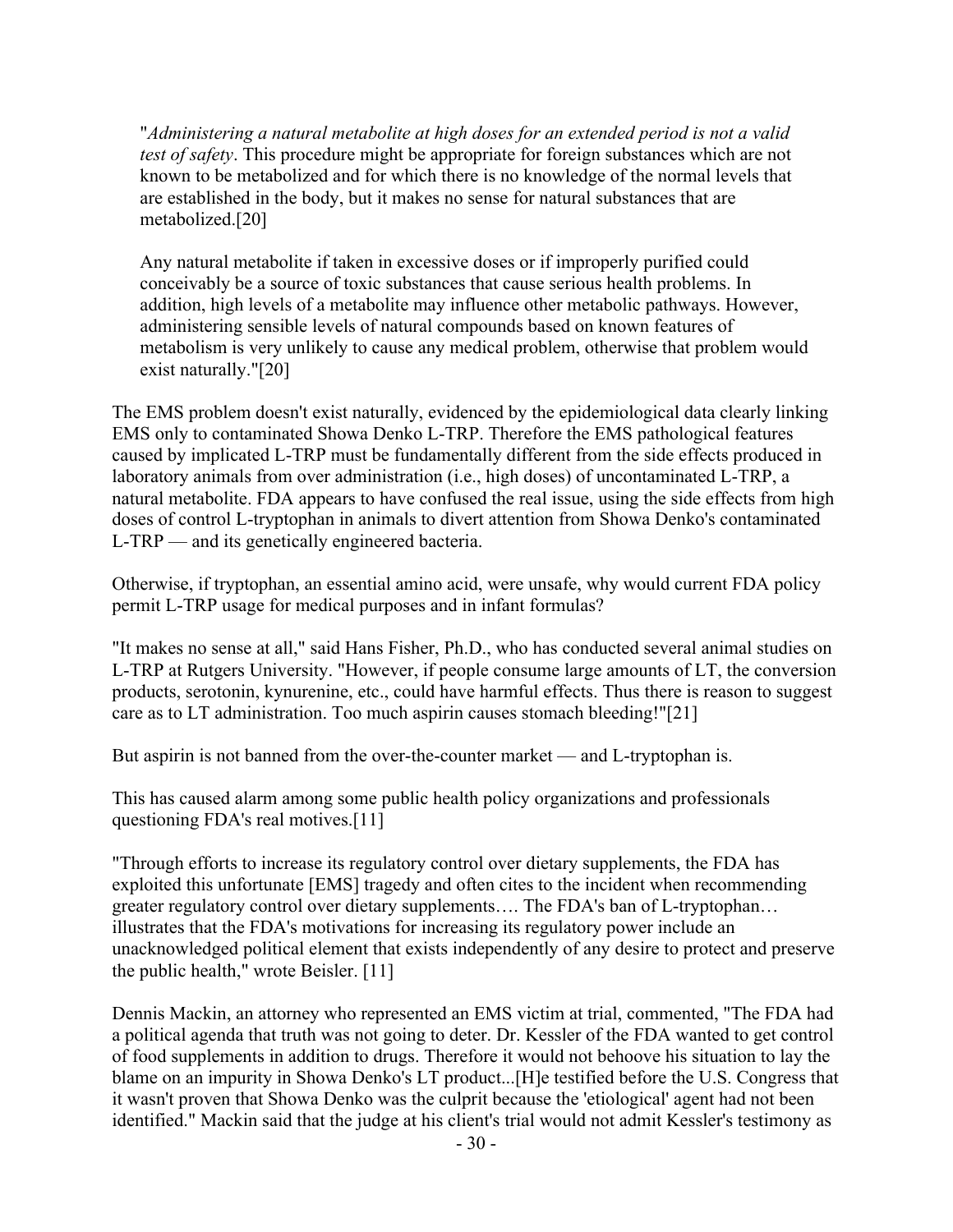evidence on Showa Denko's behalf because the judge agreed with the plaintiff that Kessler had an agenda in testifying before Congress and had not been subjected to cross-examination.[22]

"At bottom, the FDA public ban of safe, uncontaminated L-Tryptophan is uneven, expensive, and biased in favor of the pharmaceutical industry," said Dean Wolfe Manders, in *Social Policy*. "It is time for appropriate congressional committees to review openly and aggressively the entire matter of L-tryptophan."[23]

Uncontaminated L-tryptophan is safely used today in the United States in infant formulas, medical foods, weight loss products, and animal feed; has never been associated with EMS in any of the many other countries that allow its over-the-counter sale; and may be the only effective treatment for EMS. (It's true: The US Government issued patent number 5185157 on February 9, 1993, to use L-tryptophan to treat and cure EMS.)[11]

See also:

- 1987 EMS Victim–Initially Diagnosed with Fibromyalgia http://responsibletechnology.org/gmo-dangers/health-risks/L-tryptophan/1987-ems-victim
- Summary Profiles of Eleven Pre-epidemic EMS Cases http://responsibletechnology.org/gmo-dangers/health-risks/L-tryptophan/summary-profiles
- Excerpt from "EMS Lawsuits" http://responsibletechnology.org/gmo-dangers/health-risks/L-tryptophan/ems-lawsuits

## **References**

- 1. Edwin M. Kilbourne, "Eosinophilia-myalgia syndrome: Coming to Grips with a New Illness," *Epidemilogical Reviews*, (1992), Vol. 4, pp. 16-36.
- 2. Edward A. Belongia, M.D., et al., "An Investigation of the Cause of the Eosinophilia-Myalgia Syndrome Associated with Tryptophan Use," *The New England Journal of Medicine* (August 9, 1990), Vol. 323 (6): pp. 357-365.
- 3. Laurence Slutsker, et al., "Eonsinophilia-Myalgia Syndrome Associated with Exposure to Tryptophan from a Single Manufacturer," *Journal of the American Medical Association* (1990), Vol. 264 (2): pp. 213-217.
- 4. Steven B. Auerbach and Henry Falk, "Eosinophilia-myalgia Syndrome: CDC Update," *Cleveland Clinical Journal of Medicine* (May-June 1991), Vol. 58 (3): pp. 215-217.
- 5. Lee D. Kaufmann and Rossanne M. Philen, "Tryptophan: Current Status and Future Trends for Oral Administration," *Drug Safety* (1993), Vol. 8(2): pp. 89-98.
- 6. Mary L. Kamb, et al., "Eosinophilia-myalgia syndrome in L-tryptophan exposed patients," *Journal of the American Medical Association* (January 1, 1992), Vol. 267(1): pp. 77-82.
- 7. Gerald J. Gleich, Position Statement, National Eosinophilia-Myalgia Syndrome Network, courtesy Sharron Lobaugh, president, email communication, May 25, 2000.
- 8. Newspaper article by Barbara Brachtl, *American Journal* (in Seattle area), Sept. 15, 1993.
- 9. Letter by Diane E. Thompson, Associate Commissioner For Legislative Affairs, FDA, to The Honorable Howell Heflin, U.S. Senate, March 24, 1994.
- 10. Letter by Stuart L. Nightingale, Associate Commissioner for Health Affairs, FDA, September 3, 1992.
- 11. Joshua H. Beisler, "Dietary Supplements and their Discontents: FDA Regulations and the Dietary Supplement Health and Education Act of 1994," *Rutgers Law Journal*, Winter 2002, pp. 511-550.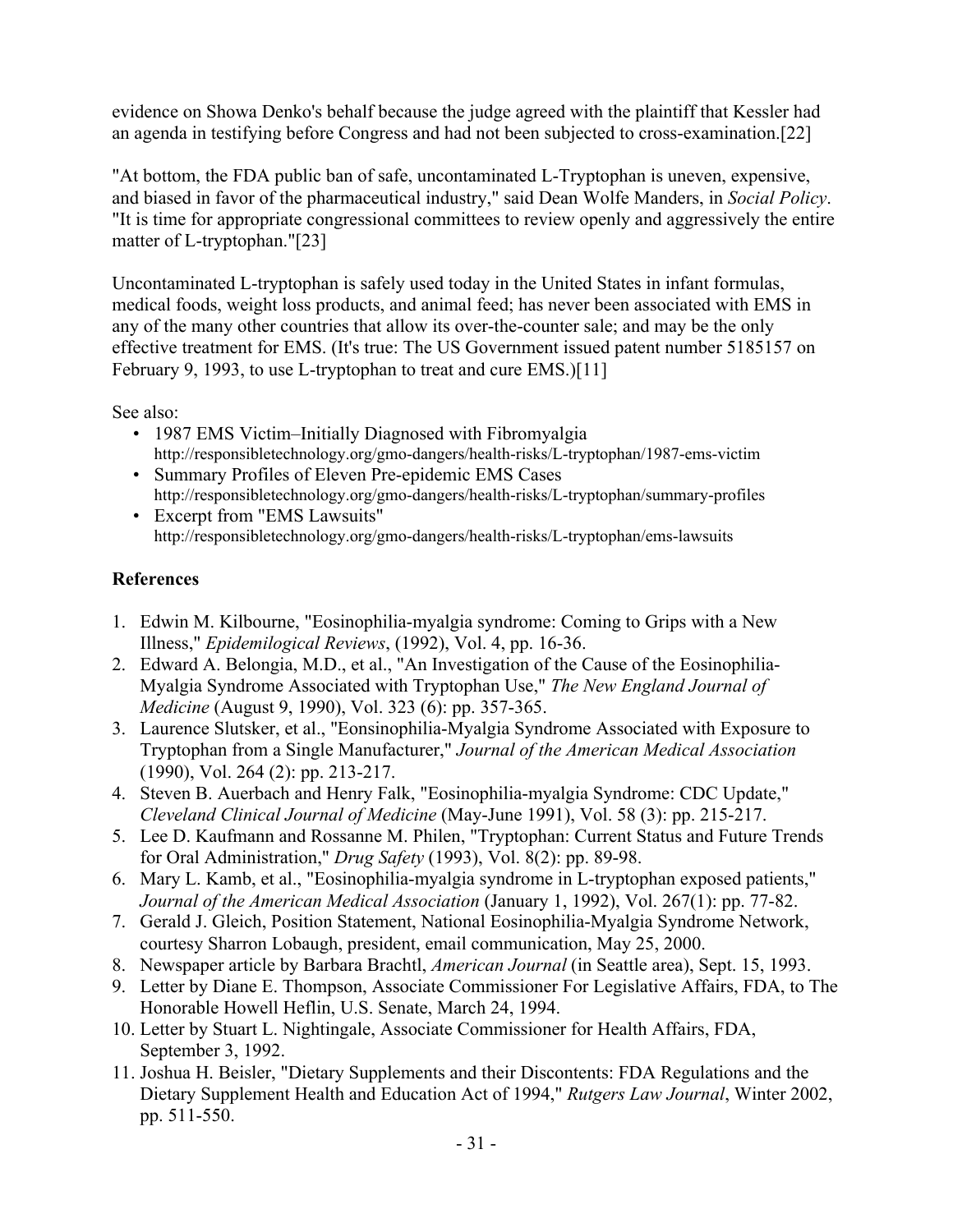- 12. Michael T. Murray, N.D., email communication, April 25, 2005.
- 12. Frank Silvestri and John Massicot, "EMS Lawsuits," *National Eosinophilia-Myalgia Syndrome Network Newsletter* (June 2001), Vol. II (2), pp. 5.
- 14. Arthur N. Mayeno, Ph.D., et al., "3-(Phenylamino)alanine, a Novel Aniline-Derived Amino Acid Associated with the Eosinophilia-Myalgia Syndrome: A Link to Toxic Oil Syndrome?" *Mayo Clinic Proceedings* (1992), Vol. 67: pp. 1134-1139.
- 15. Samuel P. Caudill, et al., "Important Issues Affecting Eosinophilia-Myalgia Syndrome Investigations Based on Analyses of L-Tryptophan Samples," *Journal of Occupational Medicine and Toxicology* (1993), Vol. 2 (1): pp. 41-52.
- 16. Edwin M. Kilbourne, M.D., et al., "Tryptophan Produced by Showa Denko and Epidemic Eosinophilia-Myalgia Syndrome," *Journal of Rheumatology* (1996), Vol. 23, Supplement 46, pp. 81-92.
- 17. Rossanne M. Philen, M.D., Ph.D., et al., "Tryptophan Contaminants Associated with Eosinophilia-Myalgia Syndrome," *American Journal of Epidemiology* (1993), Vol. 138 (3): pp. 154-159.
- 18. Arthur N. Mayeno and Gerald J. Gleich, "Eosinophilia-myalgia syndrome and tryptophan production: a cautionary tale," *TIBTECH* (September 1994), Vol. 12, pp. 346-352.
- 19. Charles Yanofsky, Ph.D., Stanford University, email communication, June 17, 1999.
- 20. Yanofsky, email communication, April 6, 2001.
- 21. Hans Fisher, Ph.D.,Rutgers University, email communications, April 27&30, 2001.
- 22. Dennis S. Mackin, J.D., personal interview, May 13, 2005; and email communication, March 6, 2001.
- 23. Dean Wolfe Manders, "The FDA Ban of L-Tryptophan: Politics, Profits and Prozac," *Social Policy* (Winter 1995), Vol. 26 (2): pp. 55-57.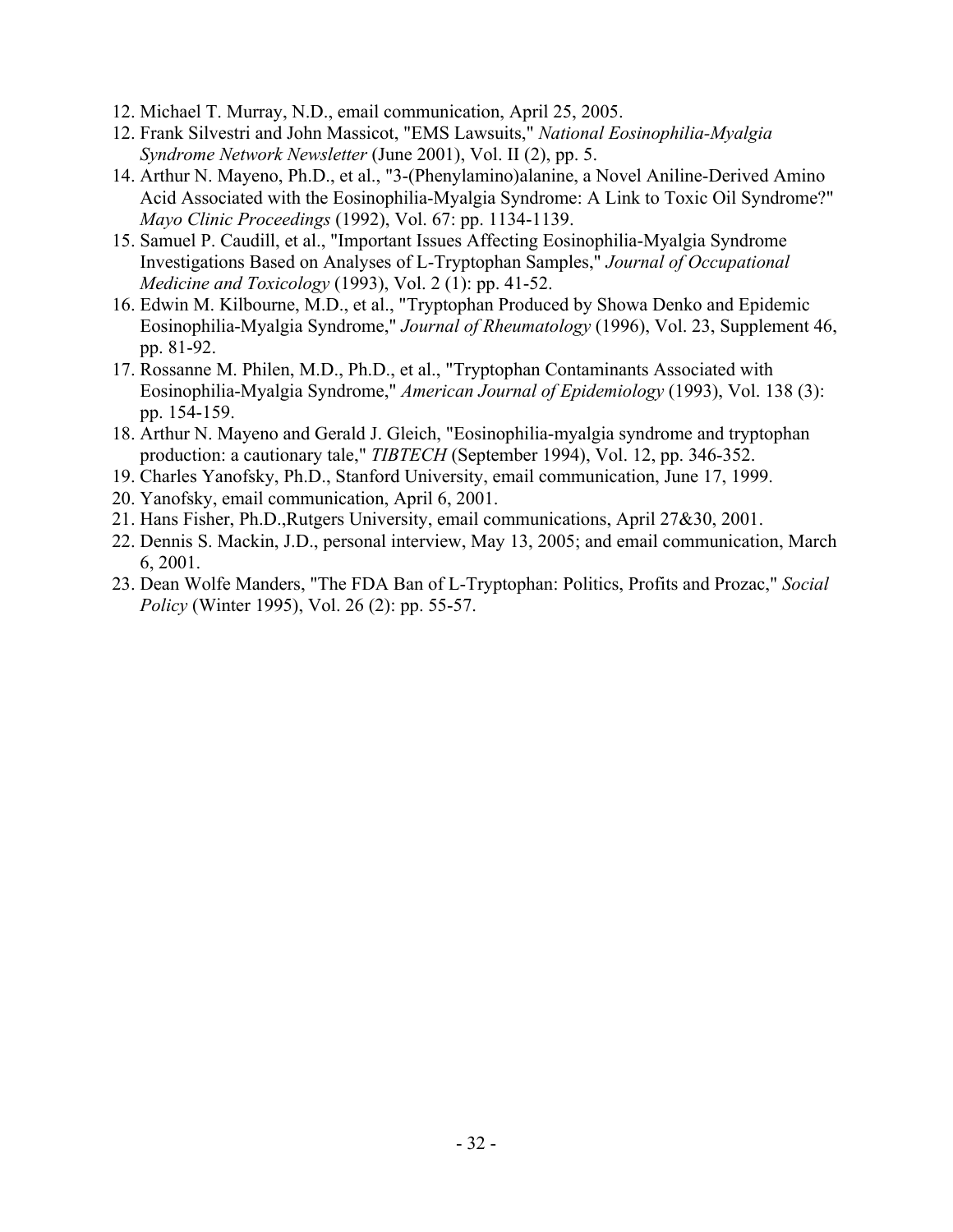## **Part 7 Unanswered Letters to Government Officials**

http://responsibletechnology.org/gmo-dangers/health-risks/L-tryptophan/govt-letters

This section includes three letters sent to government regulatory authorities and researchers concerning:

- (1) key information and/or data that appears to have been concealed from the public regarding Ltryptophan and the EMS epidemic, and
- (2) discrepancies in the interpretation of research data and in the procurement of samples of Showa Denko's (SDK) genetically engineered strains of bacteria.

After several months, and now years, no one from either the National Centers for Disease Control or the Food and Drug Administration has answered several key, material questions.

- 1. Dr. Rossanne Philen, at the National Centers for Disease Control (CDC) in Atlanta, did not reply to either a letter or to two follow-up phone messages. At issue is an obvious missing correlation in the CDC epidemiological data, between the known dates of onset of 97 preepidemic EMS cases (Swygert, JAMA, 1990) and the reported levels of EBT contaminant in "case-associated" production lots dating back to August 19, 1986 (Philen,American Journal of Epidemiology, 1993). This is more than two years before the manufacturer's product allegedly became contaminated, according to the agency's reports. Read letter: http://responsibletechnology.org/gmo-dangers/health-risks/L-tryptophan/philen
- 2. James Maryanski, PhD, Biotechnology Coordinator at FDA, and Joseph A. Levitt, Director of the Center for Food Safety and Applied Nutrition at FDA, did not reply to a letter that raised several key discrepancies concerning the agency's interpretation of research data used in FDA's Position Statement on L-Tryptophan Dec. 17, 1997. Copies of my letter were sent to both FDA officials by Certified Mail.

In question is the validity of the arguments used by FDA in its position on L-tryptophan to exonerate the GE strains used by Showa Denko and to implicate L-tryptophan itself as a possible cause of EMS. The latter suggested that consuming any manufacturer's L-tryptophan can cause EMS and led to FDA's banning L-tryptophan as an over-the-counter food supplement. However, on close inspection, this view is not substantiated either by leading EMS researchers (non-FDA), including CDC's (Kilbourne, Philen, et al,J. Rheumatology Suppl, 1996), or from the information available on pre-epidemic EMS cases, which also appear to be unambiguously linked to Showa Denko product made from earlier GE strains. Read letter: http://responsibletechnology.org/gmo-dangers/health-risks/L-tryptophan/maryanski

3. Dr. Sam Page, Scientific Director, Center for Food Safety and Applied Nutrition at FDA, returned one call and left a phone message after receiving a letter, but a few days later he was assigned to WHO in Geneva, Switzerland, for two years. Via email correspondence, he said that he had forwarded the letter to someone else at FDA. No one ever responded. A followup email to Dr. Page asked him for the name of the person at FDA that he forwarded the letter to. Dr. Page never replied.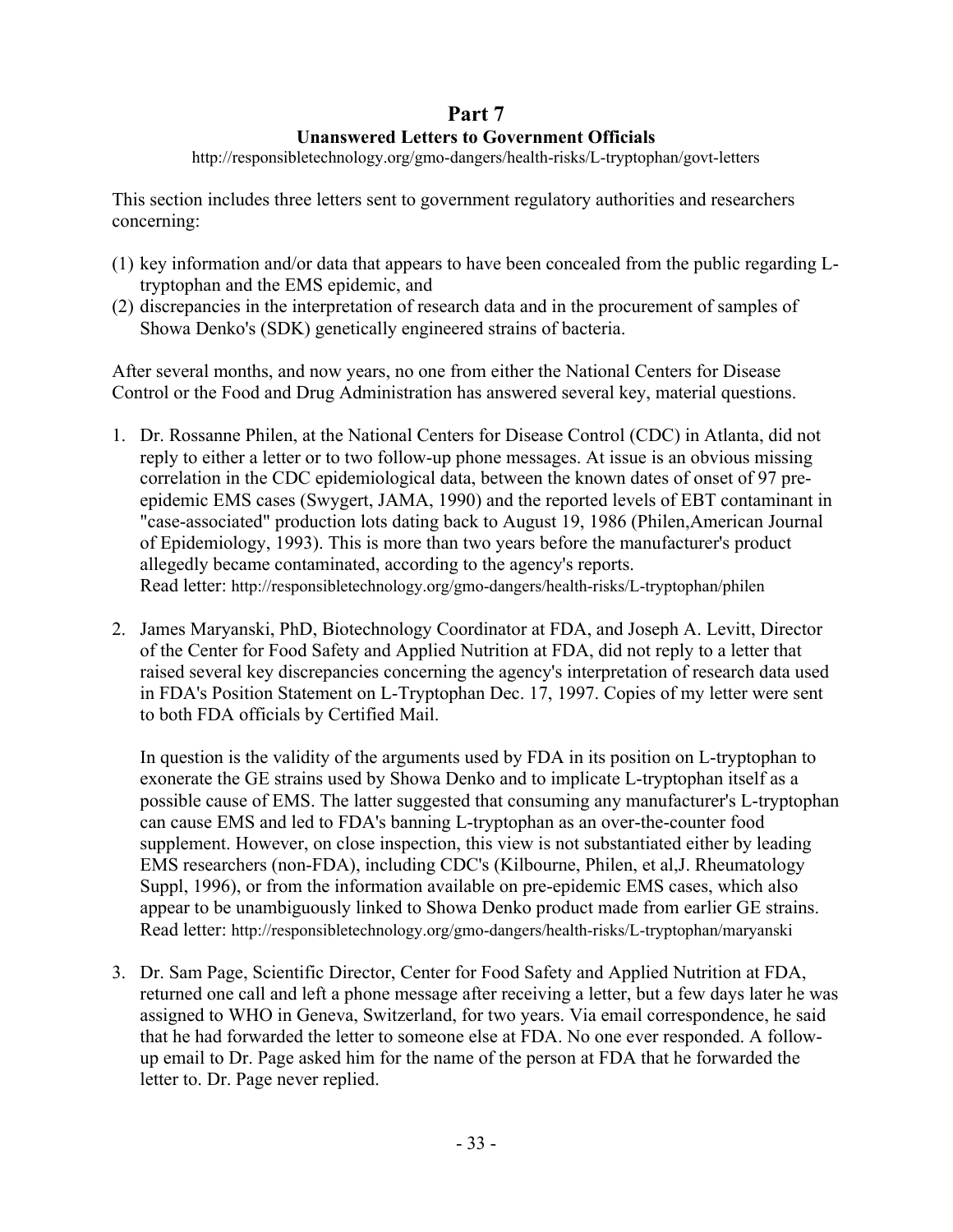The key discrepancy here is that FDA claims that Showa Denko never provided them with samples of the bacteria/GE strains, while an attorney representing the company claims that the FDA never followed up on the manufacturer's offer to provide them with samples. Read letter: http://responsibletechnology.org/gmo-dangers/health-risks/L-tryptophan/page

In addition, several Freedom of Information (FOI) requests were sent to the FDA and CDC, one series in 1998 and another in 2001. In 1998, responses were received from FDA and CDC, but none of the specific documents and/or information requested were supplied. In 2001, FDA FOI staff said that the information requested either "was lost" or "could not be found," and that the people who were involved at that time (1989-90) had all left FDA. I mentioned that Dr. Sam Page is still at FDA and that Dr. Rossanne Philen, Dr. Henry Falk, and Dr. Edwin Kilbourne are all still at CDC, to which the requests related among others, but the FDA FOI staff person repeated that the people involved had left.

This lack of response to key questions is perplexing. Why wouldn't representatives of FDA and CDC have the common courtesy to answer some pretty simple questions? Are they trying to hide something, hoping that the questions will go just away by ignoring them? Their failure to respond suggests that the questions may, in fact, be on target. For more than a decade the whole question of whether Showa Denko's genetically engineered bacteria were a causal factor in EMS has been downplayed or denied outright by these agencies. Now, it appears that both agencies knew critical information about the GE strains, including their link to pre-epidemic cases, but concealed it to protect the US biotech industry. If they did not intentionally hide information, then it would suggest serious blundering in these agencies.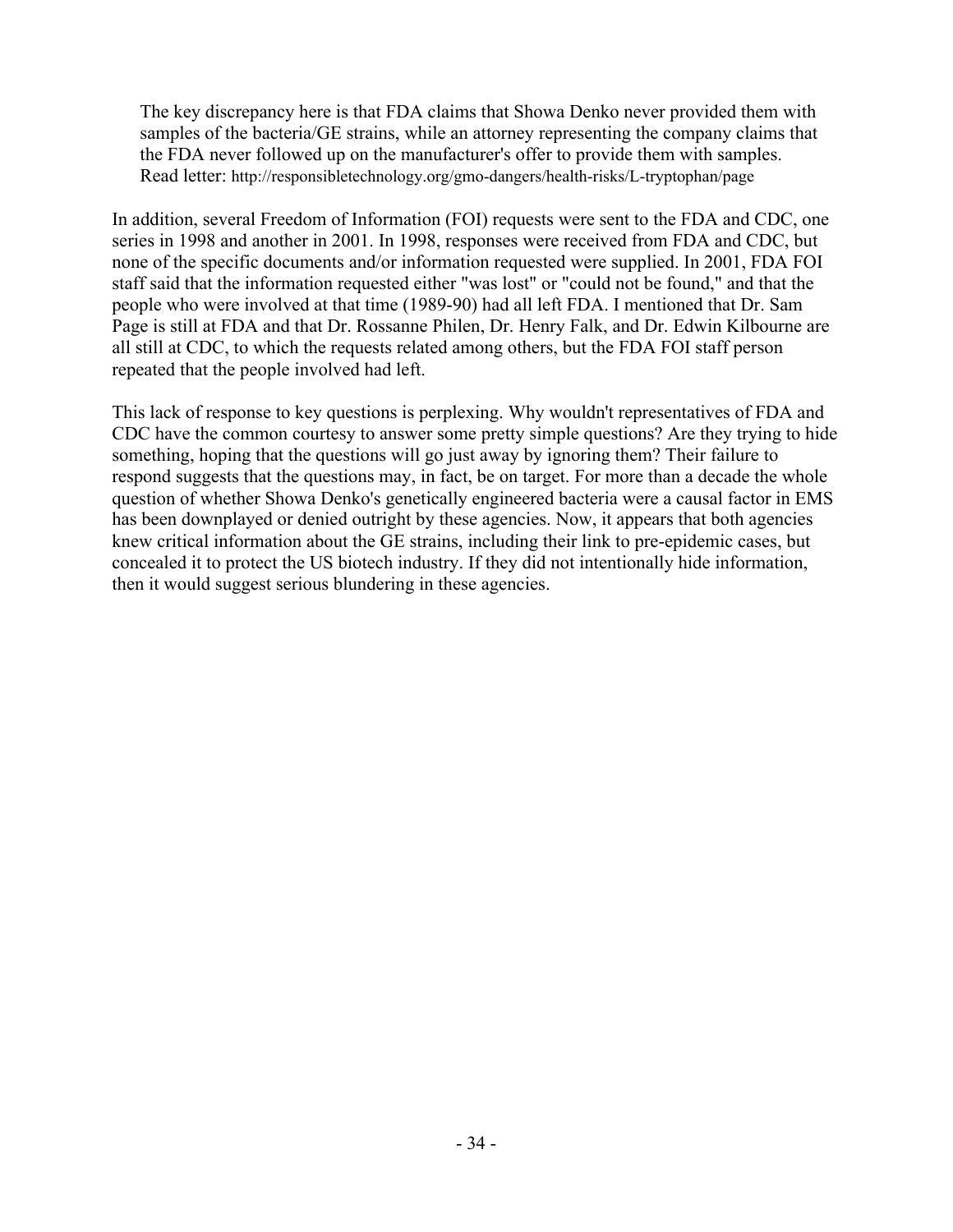## **Part 9**

### **The Severity of the Disease: Comments by EMS Victims and Physicians**

http://www.responsibletechnology.org/gmo-dangers/health-risks/L-tryptophan/background-information

Janet O'Brien, an EMS patient living in California, was prescribed L-tryptophan in 1987 by her gynecologist to treat premenstrual syndrome. Janet said that the food supplement really helped her and that she took it faithfully without a problem until the summer of 1989. Then her symptoms appeared:

"During the acute stage (of EMS), I was in so much pain— joints, bones, skin, everything—that I could barely stand to be touched. I lost about 60 percent of my hair, had no energy, and was usually asleep. At various times, I have had mouth ulcers, nausea, shortness of breath, severe muscle spasms, itching and painful rashes all over, edema (swelling of extremities), concentration and memory difficulties, handwriting problems, balance problems, irritable bowel syndrome, weight gain, visual perception problems, just to name a few symptoms!"[1]

In an interview, Harry Schulte,[2] an EMS victim who is an ordained Catholic deacon living in Cincinnati, said that his physician suggested that he take L-tryptophan to help him sleep better. In March 1989, he purchased the food supplement from a local pharmacy and started taking 2000 milligrams, or 4 pills, a day. Within just a few days he recalls feeling the first effects of the toxic L-tryptophan:

"One night I was sitting, watching TV after I had taken the medicine, and it literally sounded like a shotgun went off in my head. I thought I was going crazy."

In the weeks following, Schulte said that his condition gradually worsened:

"The pain was so intense in my body that if I were to lay on the mattress at nighttime when I went to bed, it would hurt too bad. I would sit up on the side of the bed and try to sleep sitting up because of the intensity of the pain.

"My legs became—you wouldn't believe it unless you saw it—they became as big as a telephone pole. They split and water oozed from them. No amount of medicine they gave me... calmed the pain."

After six years of severe EMS symptoms, Schulte started work again in the fall of 1995. He settled with Showa Denko, and, although he has had some improvement in his stamina, he still lives with constant muscle pain and physical disabilities.

"There is just no amount of money that Showa Denko could have given me that would ever make up for what I lost in all of this. I lost my job. I lost my health. My family broke up. Every day since my illness has come about is tentative."

Bruce Freundlich, M.D., Chief, Division of Rheumatology, The Graduate Hospital, Philadelphia, Pennsylvania, says, "The EMS pain has been the severest I have seen in my rheumatology practice over the years." Most of his (EMS) patients have improved, some substantially. However, the neurological dysfunction of his EMS patients appears to have been persistent and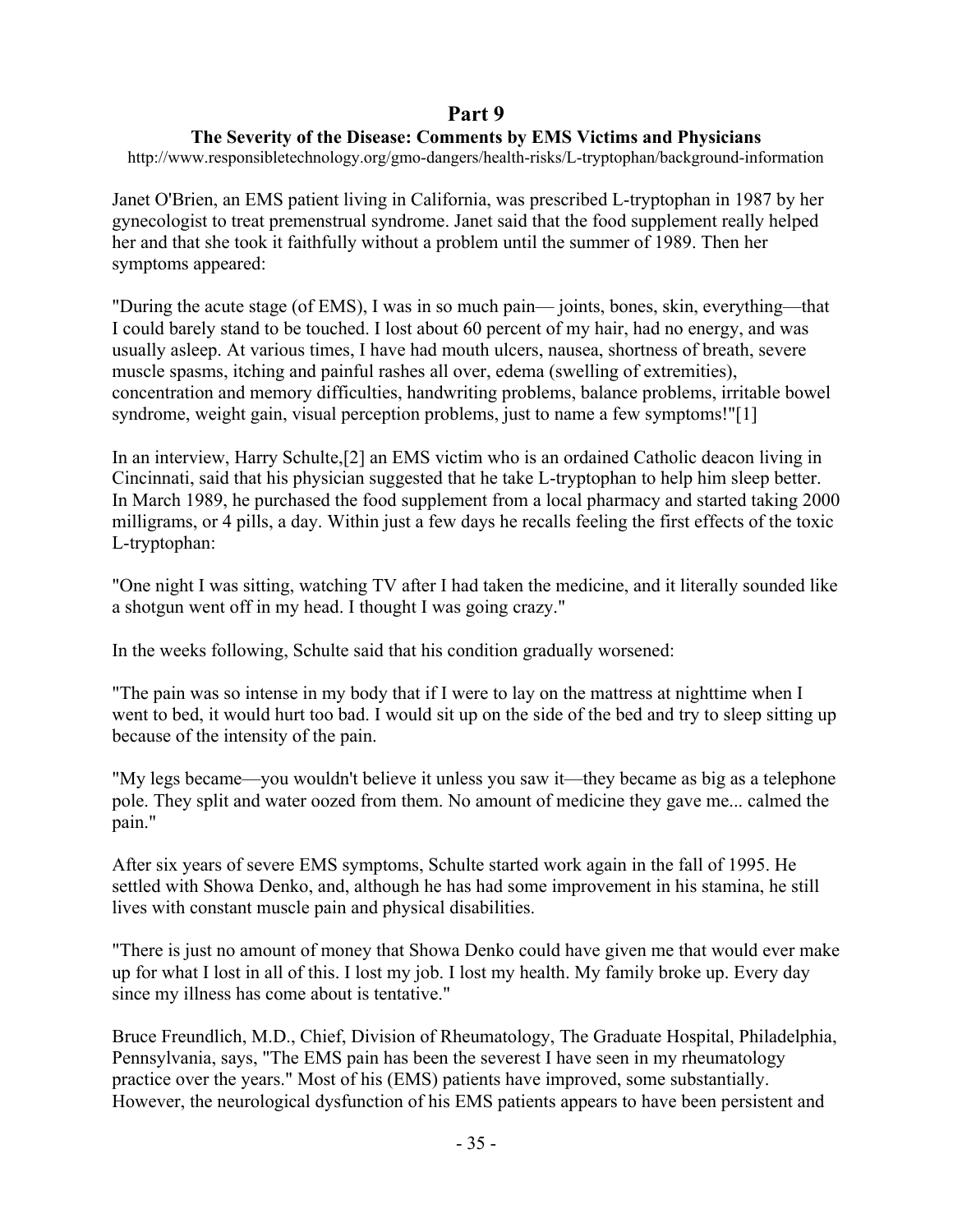"some of the worst cases early on still remain very debilitated."[3]

"EMS can cripple. It can cause great pain. It can kill," said Louis W. Sullivan, M.D., Secretary of Health and Human Services in 1990.[4]

One woman, who took L-tryptophan to help her sleep, had consumed no more than 15 pills. She became very sick in September 1989 and was bedridden, and died on Christmas morning, 1990.[5]

According to a study by researchers at CDC (Center for Disease Control), at least 36 people died from EMS as of August 10, 1991. But the authors acknowledged "the true number of deaths related to this disease is probably greater than the number that has been reported."[6]This is because CDC uses a passive surveillance system where physicians and patients voluntarily report cases. Also, the cause of some deaths related to EMS was unclear when pre-existing conditions were involved. CDC stopped monitoring deaths shortly after resolution of the epidemic.

Another study by CDC researchers found that the mortality rate of those with definite EMS was more than three times higher than the general population and of L-tryptophan users in the practice who were not ill.[7]

## **References**

- 1. Article by Janet O'Brien, *National EMS Network* (http://www.nemsn.org/) *Newsletter*, Fall 1997.
- 2. WCPO-TV 9, 11 PM News, February 26, 1998, Cincinnati, Ohio, story on Harry Schulte; also personal communications.
- 3. Article by Bruce Frendlich, MD (The Graduate Hospital, Philadelphia, PA), *National EMS Network Newsletter*, Fall 1996.
- 4. Quote by Louis W. Sullivan, MD, Secretary of Health and Human Services, FDA#P90-21.
- 5. Dateline NBC, "Bitter Pill," August 22, 1995.
- 6. Swygert LA, et al., "Eosinophilia-Myalgia Syndrome: Mortality Data," *Journal of Rheumatology* (1993), Vo. 20, No. 10, pp. 1711-1717.
- 7. *Archives of Internal Medicine* (May 13, 1996), Vol. 156, pp. 973-979.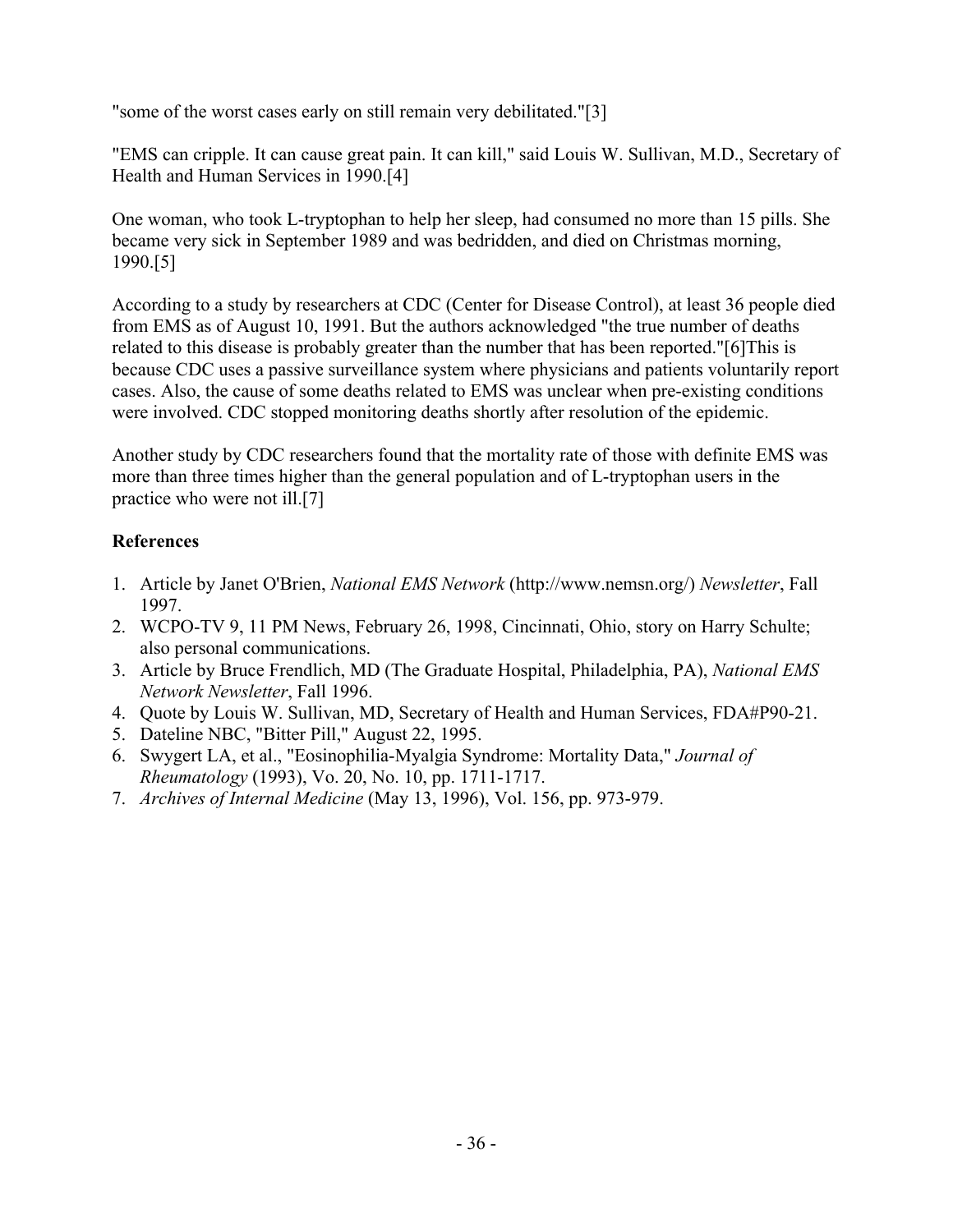#### **Part 10 Conclusion:**

#### Who's Responsible? http://responsibletechnology.org/gmo-dangers/health-risks/L-tryptophan/conclusion

What created the biologically potent trace contaminants in Showa Denko L-tryptophan that inflicted a seriously debilitating disease at such low dosages of a food supplement?

Researchers still do not know. Some, like Gleich [http://responsibletechnology.org/gmodangers/health-risks/L-tryptophan/gleich] and Maryanski, have stated that genetic engineering can't be ruled out as a causal factor, though they favor other scenarios, usually the manufacturer's inadequate purification system.

Showa Denko clearly had a filtration problem, as scientists and government regulatory agencies concur. But this is only clear in hindsight. In 1984, when Showa Denko introduced its first genetically engineered bacterial strain to bolster yields, no one was able to anticipate that novel impurities would appear, which might require more filtration (than does standard bacterial fermentation) to obtain a safe product.

Showa Denko daily monitored the levels of impurities in their L-tryptophan product and kept their product above the USP standard of 98.5% purity. A company position paper stated, "The cause of EMS remains unknown. Showa Denko had every reason to believe its product was safe. L-tryptophan manufactured by Showa Denko met all the purity standards of the United States, and had been extensively tested in animals.[1] An attorney representing the firm said that to his knowledge none of the tests showed any adverse effect on animals or humans, and that prior to the 1989 EMS outbreak, "no complaint of any adverse reaction had been received, and there thus was no reason to believe that the product was ever capable of causing any harm...."[2]

How was Showa Denko to know that their product had been, in fact, contaminated to varying degrees, even before the epidemic, and was silently causing harm that eventually would lead to over 2000 US litigation cases, representing more than \$2 billion in settlements? If they had detected a problem, they would have had more filtration in place. But they didn't know, at least for several years, until the EMS outbreak tragically revealed that something was amiss.

Hundreds of studies by researchers worldwide since 1989 have not been able to clearly identify the trace contaminant(s) in Showa Denko's L-tryptophan that caused EMS, and bioassay and animal feeding models have failed to reproduce the disease. How could the manufacturer have done differently in testing their product to prevent the early cases of EMS and the epidemic?

### **Outdated Regulatory Standards**

Sam Page, PhD, Scientific Director at FDA's Center for Food Safety & Applied Nutrition, said that if he had been asked to verify the purity of the [Showa Denko] product, he would not have found anything wrong with it either. *This suggests that no existing regulatory procedure could have caught this problem in advance.*[3]

According to CDC researchers, "Although the tryptophan associated with the epidemic of 1989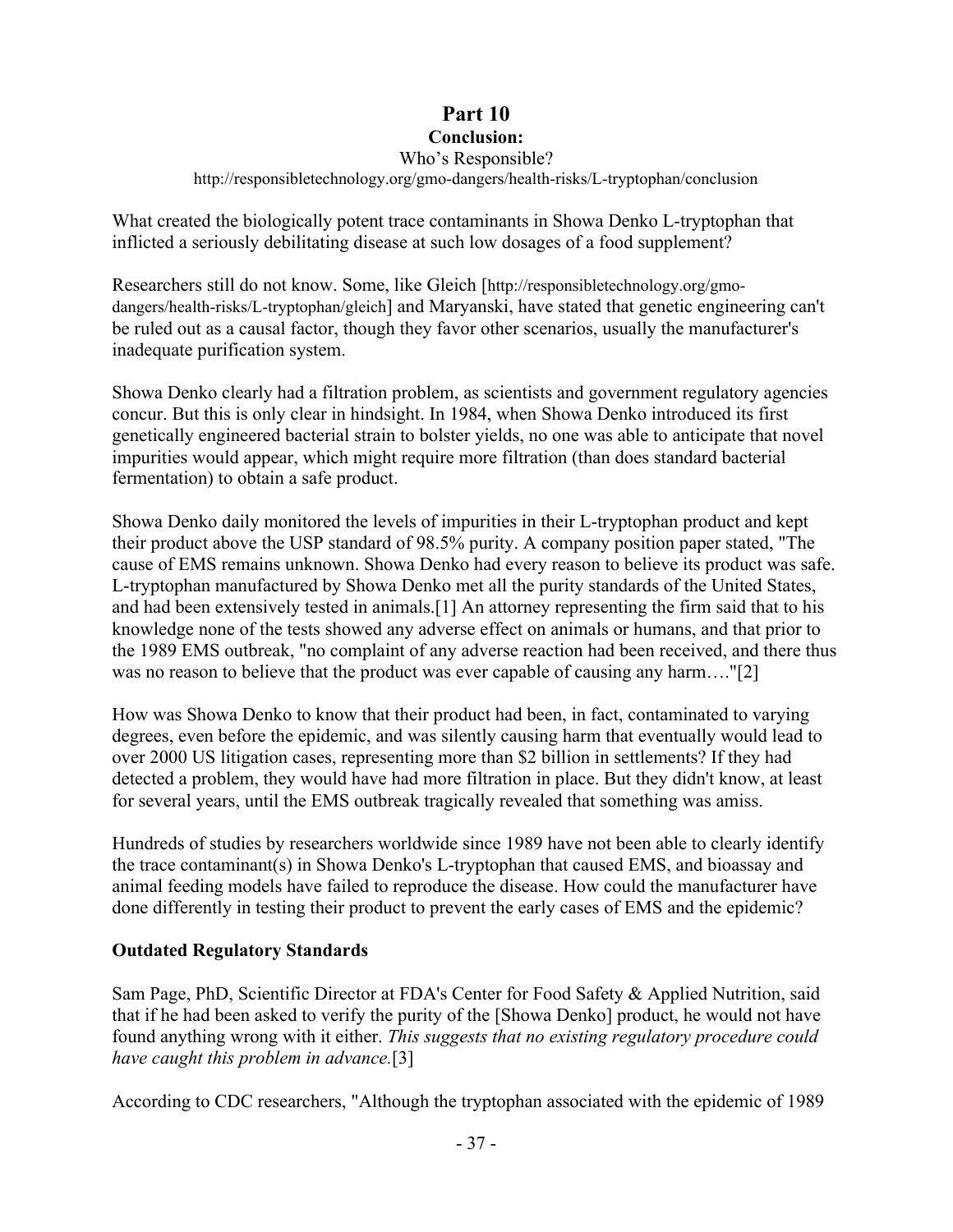was US Pharmacopoeia grade [98.5% pure], the presence of 60 micro contaminants, at least one of which can apparently cause disease at very low concentrations, raises the issue of purity standards for dietary supplements and other bacterial fermentation products as well."[4]

"Other bacterial fermentation products" includes products manufactured via genetically engineered bacteria, which are used to increase yields but simultaneously increase impurities during the fermentation process. Regulators have yet to address the issue of purity standards for GE-manufactured products.

FDA did not require Showa Denko or any other manufacturer to notify it of the use of genetically engineered bacteria to produce a product marketed as a dietary supplement, i.e., a "food." The agency has imposed no new regulatory requirements to deal with the use of genetic engineering in the production of food products. Even after the EMS epidemic, a revised policy statement did not specify any additional safety testing for foods, including dietary supplements, produced using genetic engineering.[5]

Like any business enterprise, Showa Denko simply responded to its regulatory environment. Companies are always looking for new ways to increase yields and reduce costs, without violating regulatory standards. But government regulators did not (and do not) regard genetically engineered (GE) foods or GE-produced food supplements as potentially different from conventional ones — so why would the manufacturers?

Page said that everything that FDA requested from Showa Denko with regard to records and samples of product — even beyond what was requested — had been supplied, with one exception: the genetically engineered material.[5]

Why did Showa Denko withhold from FDA the five genetically engineered cultures/strains, which it eventually destroyed in 1996? (See *Discrepancy over Genetically Engineered Cultures* [http://responsibletechnology.org/gmo-dangers/health-risks/L-tryptophan/ge-cultures].) Was the company trying to hide something that it knew would have negative repercussions on biotechnology or on itself as a manufacturer? These questions may never be answered. Key evidence, possibly the "weapon" itself in this tragic disease and epidemic, has been destroyed, making the case much more difficult to solve than it need be.

In mid-1988, a German company tested Showa Denko L-tryptophan and discovered an impurity, called Peak D,[1] and notified the manufacturer's headquarters (in Tokyo). The headquarters in turn corresponded on the issue with its Oita plant, where L-tryptophan was manufactured, and with Showa Denko Europe (SDE). *One communication from headquarters to SDE reportedly stated, "The issue of genetic engineering is not a kind of information to be disclosed outside the company. We will convince the German company by explaining that we simply changed the refining process.*[8] Changing the refining process implied changing the pattern of contaminants, which would include the Peak D impurity.

Showa Denko had in fact made several changes in their manufacturing process from October 1988 to January 1989, including the introduction of three new GE strains (IV-1, IV-2, and V);[7] a 50% reduction in the amount of activated carbon powder used in filtration of most batches; and the fermentation broth of some batches partially bypassed the ROM filter.[8] CDC researchers later found that the contaminant "peaks predictive of case status reflected principally the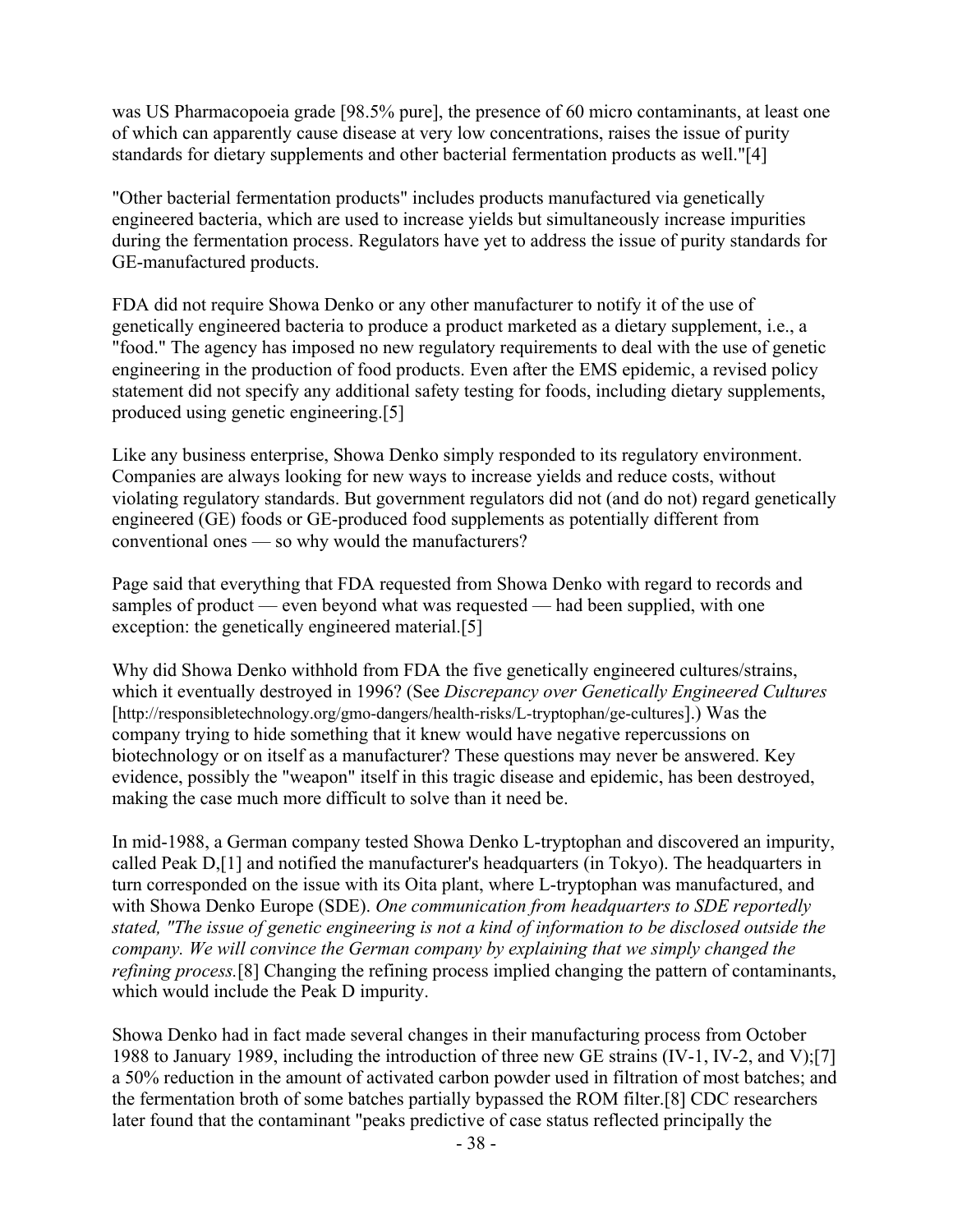differences in trace components between the bacterial strain V (and IV-2) fermentation processes and bacterial strain III fermentation process."[7] Showa Denko apparently resolved the Peak D issue, but subsequent events would indicate that they created a far more serious contamination problem.

In EMS litigations with Showa Denko in the US, some three hundred thousand pages of Showa Denko internal documents were turned over to a Steering Committee of leading attorneys representing the victims. Paul Rheingold, an attorney on the committee, whose New York firm handled about 270 cases, gave me a copy of his personal notes (70 pages) from the discovery process. He agreed that I could make general use of them so long as I explained "there is no proof it was more than suspicions at the time and subsequent events have undoubtedly proved many of the statements incomplete or inaccurate." Nevertheless, one note said that *Showa Denko recalled all pamphlets mentioning gene technology on December 13, 1989*,[9] just a few weeks after FDA and CDC officials had visited the manufacturer's Oita plant. (The visit was in response to the discovery by physicians and regulators in the US that L-tryptophan consumption was linked to the EMS epidemic then in progress.)

Interestingly, US scientists and government regulators appear to have used the same tactic as the implicated manufacturer, namely, that the issue of genetic engineering is not something to be disclosed outside (to the public). Instead, they offer a vague explanation that the contaminants linked to the EMS tragedy were caused by changes in the manufacturing process. But, from 1984 to 1989, genetically engineered bacteria were a key part of Showa Denko's manufacturing process.

In the absence of clear evidence either way, however, government regulators have acted on the assumption that GE wasn't at fault and that Showa Denko's filtration and/or L-tryptophan itself are to blame (see FDA Policy Statement on L-tryptophan). Hence, Showa Denko has borne the responsibility for EMS, because they had inadequate filtration and marketed batches of a contaminated product that resulted in thousands of consumers being seriously injured — even though the product met the USP standard for purity. This last point — that the regulatory environment was inadequate to assure consumers sufficient purity of the final product indicates that regulatory agencies should shoulder at least a share of the responsibility. They, along with the manufacturer and biotech scientists, all may have grossly underestimated the power of genetically engineered bacteria to create biologically potent micro contaminants linked to EMS — and still do to this day.

### **Did a Novel Gene Technology Create a Novel Epidemic?**

Assigning blame to the manufacturer's filtration problem is, in my view, only partially correct, because it disregards two crucial elements: the powerful new GE technology that Showa Denko introduced, and the regulatory environment at the time. All three factors — filtration, GE bacteria, and purity standards/regulations — appear to have contributed to creating a contaminated L-tryptophan product.

In the baseball analogy mentioned in Section 4, *Where Did the Contaminants Come From?*, it's easy at first glance to fault the catcher (filtration) when a ball gets by him, but to completely disregard the pitcher (GE bacteria) who threw the ball, as well as the context or rules of baseball within which the ball was thrown (regulatory environment), is absurd — and unscientific. But,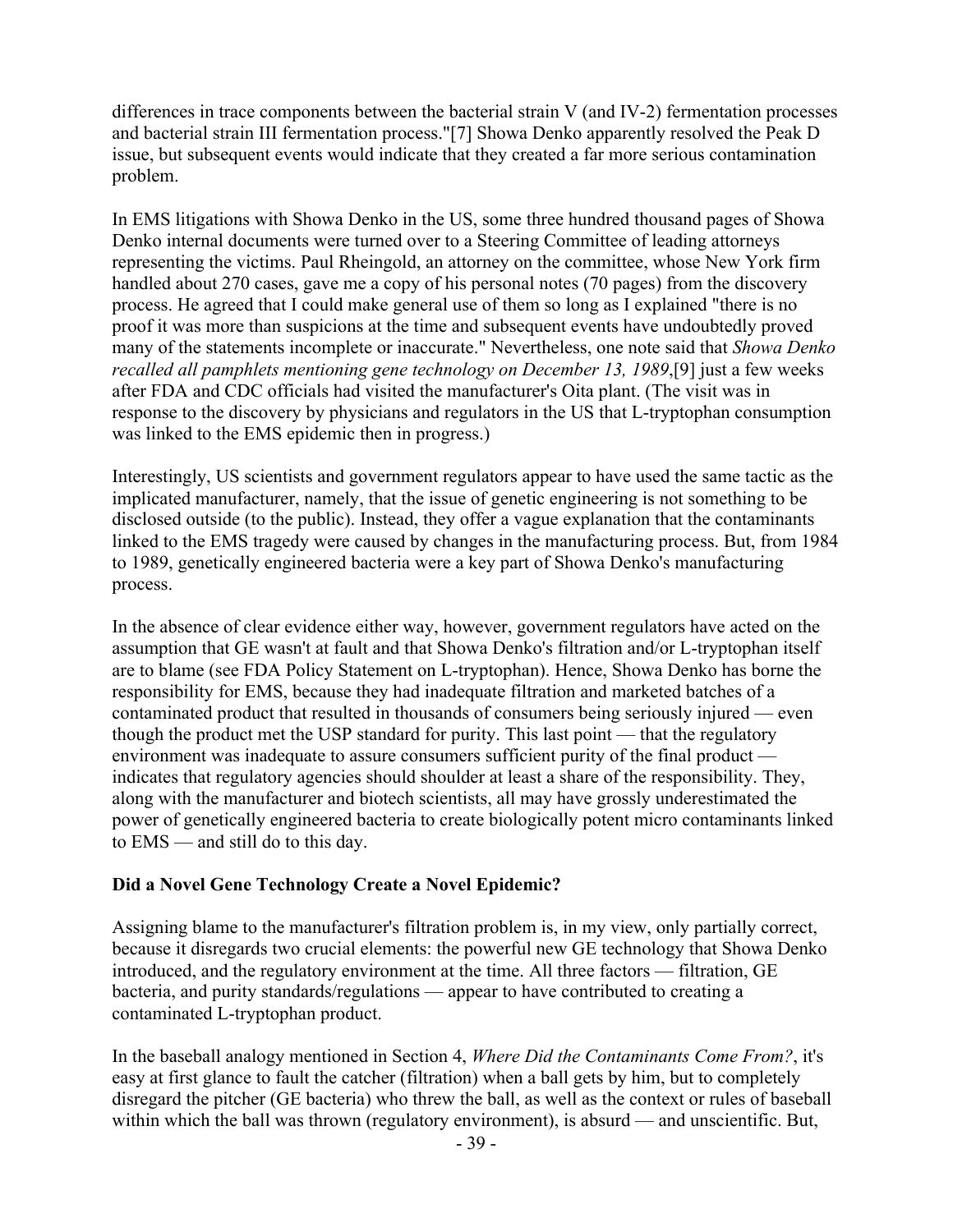that's precisely what scientists and regulators appear to have done.

This demonstrates a breakdown in scientific and regulatory logic. Regulators continue to claim that biotechnologically-produced foods are substantially equivalent to their natural counterparts, even though they have no clear evidence exonerating Showa Denko's GE strains as a causal factor in creating EMS. To say that the cause of a major disease/epidemic linked to GE technology is "unclear," and that there is no evidence of health risk associated with that technology, flies in the face of scientific logic, common sense, and regulators' mandate to safeguard public health. And it places consumers at risk for another tragic, mysterious GErelated disaster in the future.

Is the EMS tragedy a mystery? Or are biotech scientists downplaying the consequences of their genetic manipulations?

The late George Wald (d. 1997), Nobel Laureate in Medicine or Physiology in 1967 and Higgins Professor of Biology at Harvard University, was one of the first scientists to speak out about the potential dangers of genetic engineering.

In his essay "The Case Against Genetic Engineering: The Recombinant DNA Debate," published in 1976, Professor Wald wrote (emphasis added):

"Recombinant DNA technology [genetic engineering] faces our society with problems unprecedented, not only in the history of science, but of life on the Earth.... Now whole new proteins will be transposed overnight into wholly new associations, with consequences no one can foretell, either for the host organism or their neighbors.... It is all too big and is happening too fast.... For going ahead in this direction may not only be unwise but dangerous. Potentially, it could breed new animal and plant diseases, new sources of cancer, novel epidemics."[10]

"Novel epidemics" indeed. Wald sounded the alarm thirteen years before the EMS outbreak occurred. Today, after more than 100 studies, scientists know that only Showa Denko's Ltryptophan was clearly associated with EMS. They still do not know the specific contaminant(s) in the product that created the disease.

Something clearly went wrong that Showa Denko, government regulators and biotech scientists did not anticipate. Genetic engineering looms as one of the few possible remaining etiologies for creating the novel trace impurities that caused the disease.

See also:

• Gerald J. Gleich, M.D., Mayo Clinic researcher, position statement for National EMS Network, May 25, 2000 http://responsibletechnology.org/gmo-dangers/health-risks/L-tryptophan/gleich

### **References**

1. Dateline, NBC News, "Bitter Pill," August 22, 1995.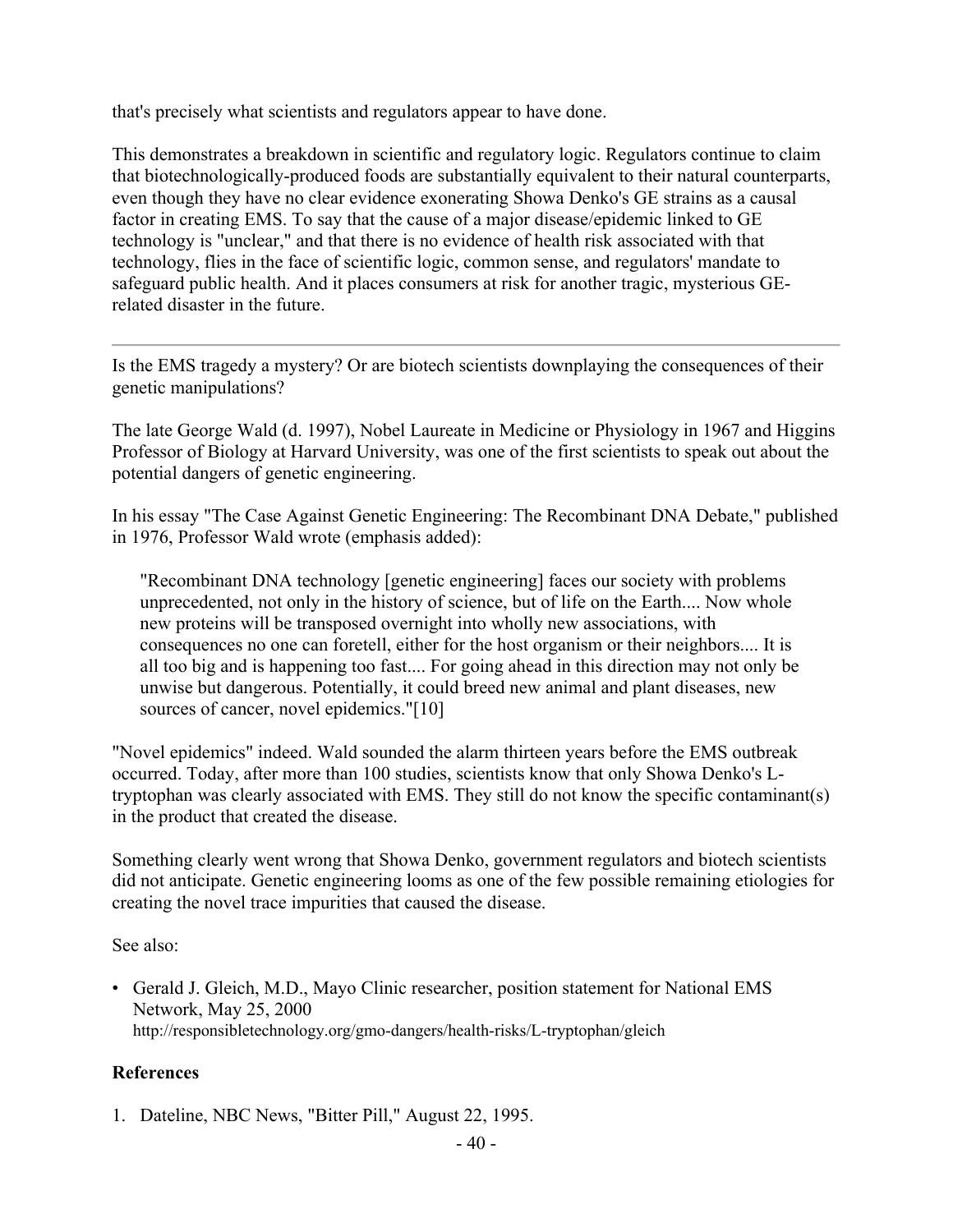- 2. Don Morgan email correspondence, April 19, 2001.
- 3. Philip Raphals, "EMS deaths: Is recombinant DNA technology involved?" *The Medical Post*, November 6, 1990.
- 4. Lee D. Kaufman and Rossanne M. Philen, "Tryptophan: Current Status and Future Trends for Oral Administration," *Drug Safety* (1993), Vol. 8 (2), pp. 89-98.
- 5. Samuel Page, PhD, Chief, Natural Products, Center for Food Safety and Applied Nutrition, Congressional Hearing Subcommittee, July 18, 1991.
- 6. NHK Special, "Product Liability Litigation in America," August 5, 1995 (English transcript).
- 7. Hill R, Caudill S, el al, "Contaminants in L-Tryptophan Assoicated with Eosinophilia Myalgia Syndrome," *Archives of Environmental Contamination and Toxicology* (1993), Vol. 25, pp. 134-142.
- 8. Belongia, EA, et al., "An Investigation of the Cause of the Eosinophilia-Myalgia Syndrome Associated with Tryptophan Use," *New England Journal of Medicine* (August 9, 1990), Vol. 323, No. 6, pp. 357-365.
- 9. Paul D. Rheingold, personal notes, "Known, Unknown and Suspect Information about LT, SDKK and EMS," Revised August, 1993.
- 10. George Wald, "The Case Against Genetic Engineering"(essay), *The Recombinant DNA Debate*, Jackson and Stich (editors), pp. 127-128. (Reprinted from *The Sciences*, Sept./Oct. 1976).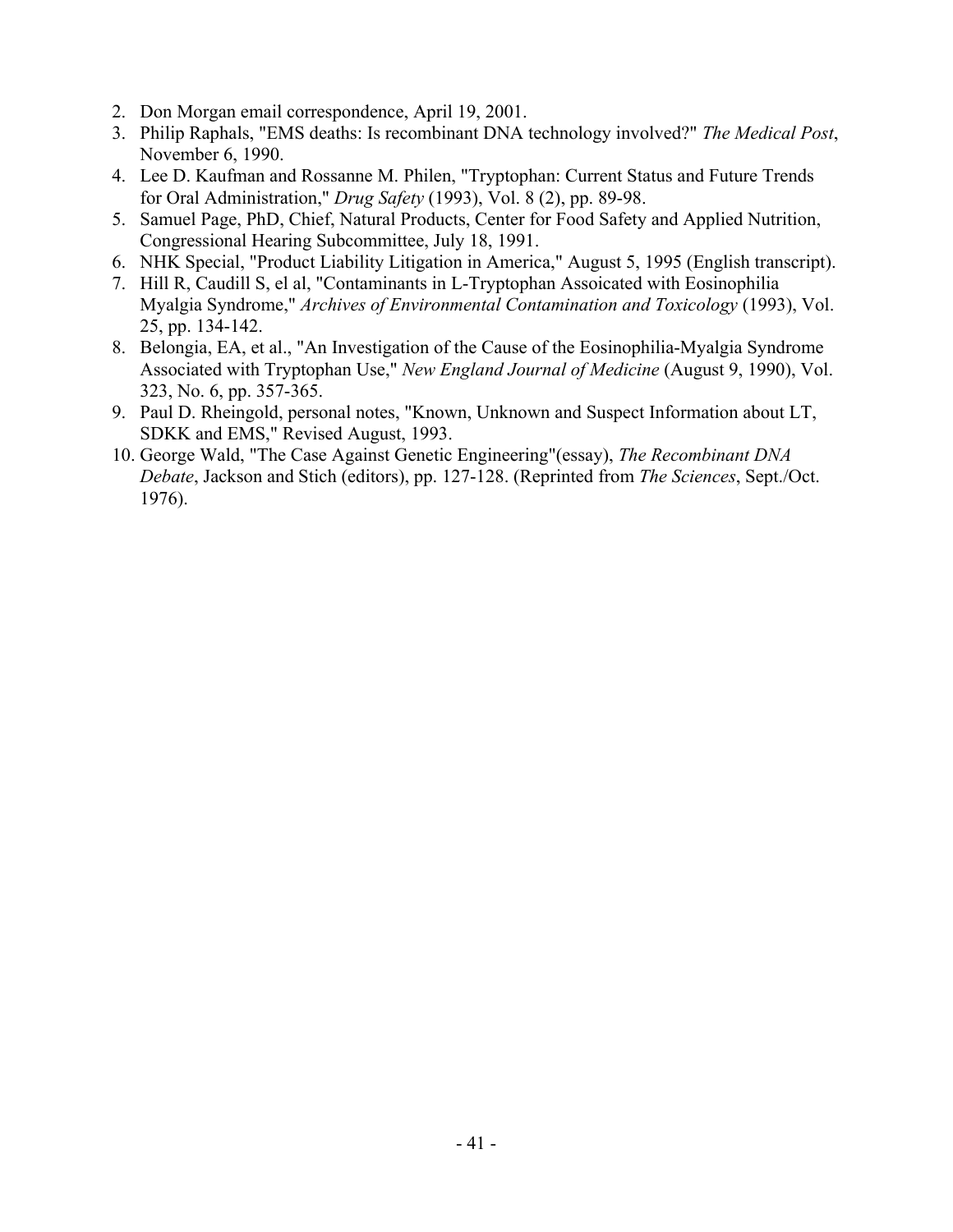## **Part 11 Acknowledgments**

http://responsibletechnology.org/gmo-dangers/health-risks/L-tryptophan/acknowledgments

First, I would like to thank the many EMS patients who shared their tragic stories with me, and the National EMS Network organization (http://www.nemsn.org ) for their help and cooperation in my research. I am especially grateful to Dick Kaynor for his countless hours of reviewing and editing my material; to Sharon Knowlton Miles for encouraging me to look into the cause of the L-tryptophan-linked EMS epidemic; and to Marylin Faith Rumph for her generous help in answering my many questions on the topic. I would like to thank attorneys Stephen Sheller, John Baker, Paul Rheingold, Dennis Mackin, and Don Morgan for providing crucial information and details from the legal proceedings on EMS cases in the U.S. I would like to express special thanks to scientists Charles Yanofsky at Stanford University, Gerald Gleich and Stephen Naylor both formerly at the Mayo Clinic, James Maryanski at the FDA, David Schubert at the Salk Institute of Biological Studies, Robert Mann of New Zealand, and Michael Antoniou of the U.K. for their assistance in clarifying scientific details and research data on EMS and L-tryptophan. Also, I would like to thank David Straton of Bond University Medical School in Australia for his cricket/catcher analogy, which I adapted to baseball, and freelance journalist Philip Raphals for providing key information in my discovery process. In addition, I want to thank Clarence Evjen and Steven Druker for their scientific critique of my work. Finally, I want to thank Jeffrey Smith for his perseverance and encouragement for me to finish my writings on the L-tryptophan story and for posting it on his website.

My research as a journalist was self-funded. I received no grants, monies, or benefits from any organization, public or private, or from any individual. I have spent several thousand hours since 1996 conducting this research in a very simple, honest and straightforward manner to find the truth in a muddled mess. It is my hope that all of our collective inputs into this discovery process will not have been in vain and that major media, research scientists, and government regulators will take up the issue and examine it with interest and objectivity.

--William E. Crist, July 21, 2005